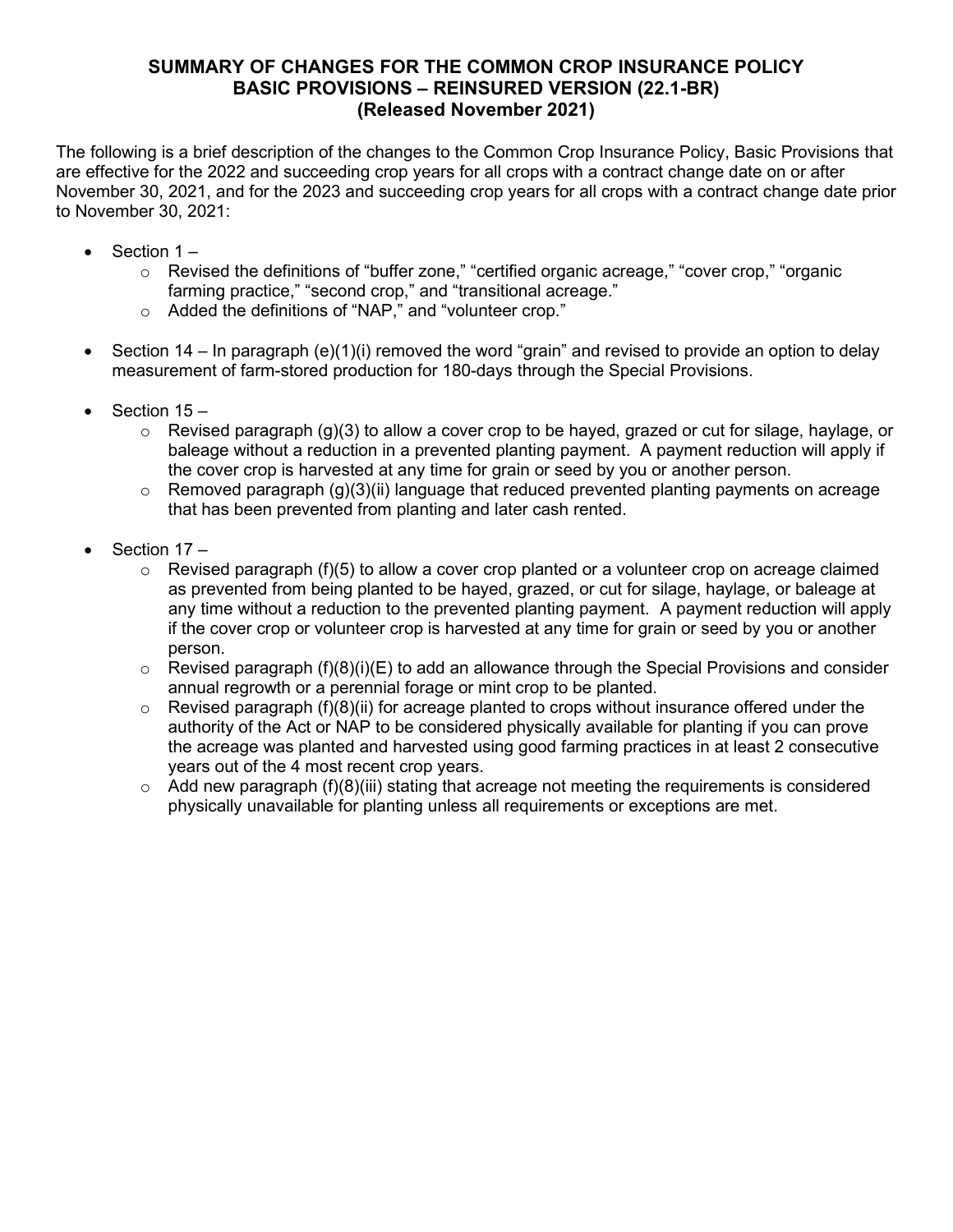# **(Released November 2021) COMMON CROP INSURANCE POLICY (This is a continuous policy. Refer to section 2.)**



This insurance policy is reinsured by the Federal Crop Insurance Corporation (FCIC) under the provisions of the Federal Crop Insurance Act (Act) (7 U.S.C. 1501-1524). All provisions of the policy and rights and responsibilities of the parties are specifically subject to the Act. The provisions of the policy may not be waived or varied in any way by us, our insurance agent or any other contractor or employee of ours, or any employee of USDA unless the policy specifically authorizes a waiver or modification by written agreement. We will use FCIC procedures (handbooks, manuals, memoranda and bulletins), published on RMA's website at [www.rma.usda.gov](https://usdagcc.sharepoint.com/sites/rma-pasd/BP/WorkingDocs/www.rma.usda.gov) or a successor website, in the administration of this policy, including the adjustment of any loss or claim submitted under this policy. In the event that we cannot pay your loss because we are insolvent or are otherwise unable to perform our duties under our reinsurance agreement with FCIC, your claim will be settled in accordance with the provisions of this policy and FCIC will be responsible for any amounts owed. No state guarantee fund will be liable for your loss.

Throughout this policy, "you" and "your" refer to the named insured shown on the accepted application and "we," "us," and "our" refer to the insurance company providing insurance. Unless the context indicates otherwise, use of the plural form of a word includes the singular and use of the singular form of the word includes the plural.

AGREEMENT TO INSURE: In return for the payment of the premium, and subject to all of the provisions of this policy, we agree with you to provide the insurance as stated in this policy. If there is a conflict between the Act, the regulations published at 7 CFR chapter IV, and FCIC procedures, the order of precedence is: (1) the Act; (2) the regulations; and (3) the FCIC procedures. If there is a conflict between the policy provisions published at 7 CFR part 457 and the administrative regulations published at 7 CFR part 400, the policy provisions published at 7 CFR part 457 control. If a conflict exists among the policy, the order of precedence is: (1) the Catastrophic Risk Protection Endorsement, as applicable; (2) the Special Provisions; (3) the actuarial documents; (4) the Commodity Exchange Price Provisions, as applicable; (5) the Crop Provisions; and (6) these Basic Provisions.

#### **TERMS AND CONDITIONS BASIC PROVISIONS**

## **1. Definitions**

**Abandon** - Failure to continue to care for the crop, providing care so insignificant as to provide no benefit to the crop, or failure to harvest in a timely manner, unless an insured cause of loss prevents you from properly caring for or harvesting the crop or causes damage to it to the extent that most producers of the crop on acreage with similar characteristics in the area would not normally further care for or harvest it.

**Acreage report** - A report required by section 6 of these Basic Provisions that contains, in addition to other required information, your report of your share of all acreage of an insured crop in the county, whether insurable or not insurable.

**Acreage reporting date** - The date contained in the Special Provisions or as provided in section 6 by which you are required to submit your acreage report.

**Act** - The Federal Crop Insurance Act (7 U.S.C. 1501 et seq.).

**Actual Production History (APH)** - A process used to determine production guarantees in accordance with 7 CFR part 400, subpart G.

**Actual yield** - The yield per acre for a crop year calculated from the production records or claims for indemnities. The actual yield is determined by dividing total production (which includes harvested and appraised production) by planted acres.

**Actuarial documents** - The information for the crop year which is available for public inspection in your agent's office and published on RMA's website and which shows available crop insurance policies, coverage levels, information needed to determine amounts of insurance, prices, premium rates, premium adjustment percentages,

practices, particular types or varieties of the insurable crop, insurable acreage, and other related information regarding crop insurance in the county.

**Additional coverage** - A level of coverage greater than catastrophic risk protection.

**Administrative fee** - An amount you must pay for catastrophic risk protection, and additional coverage for each crop year as specified in section 7 and the Catastrophic Risk Protection Endorsement.

**Agricultural commodity** - Any crop or other commodity produced, regardless of whether or not it is insurable.

**Agricultural experts** - Persons who are employed by the Cooperative Extension System or the agricultural departments of universities, or other persons approved by FCIC, whose research or occupation is related to the specific crop or practice for which such expertise is sought.

**Annual crop** - An agricultural commodity that normally must be planted each year.

**Application** - The form required to be completed by you and accepted by us before insurance coverage will commence. This form must be completed and filed in your agent's office not later than the sales closing date of the initial insurance year for each crop for which insurance coverage is requested. If cancellation or termination of insurance coverage occurs for any reason, including but not limited to indebtedness, suspension, debarment, disqualification, cancellation by you or us or violation of the controlled substance provisions of the Food Security Act of 1985, a new application must be filed for the crop. Insurance coverage will not be provided if you are ineligible under the contract or under any Federal statute or regulation.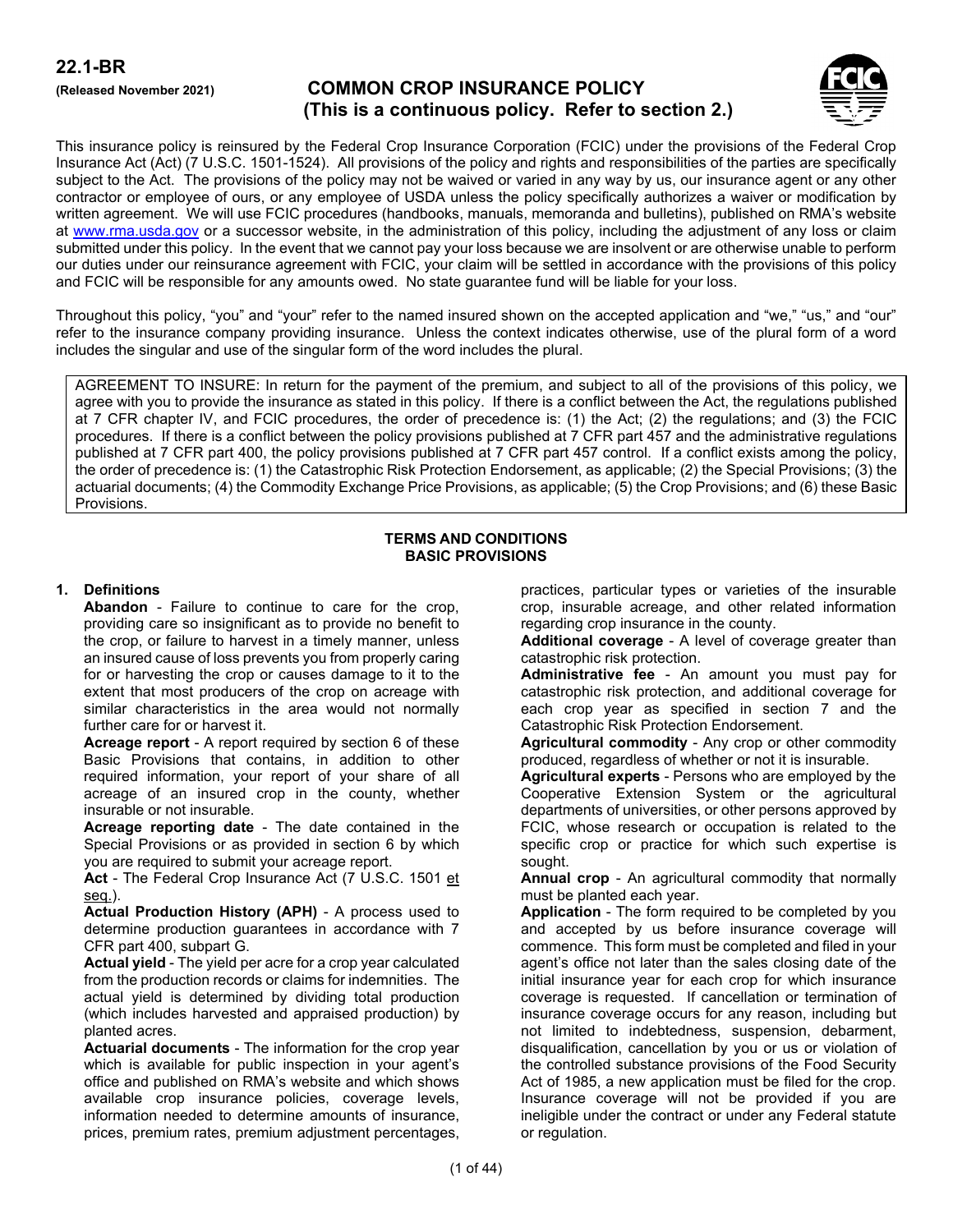**Approved yield** - The actual production history (APH) yield, calculated and approved by the verifier, used to determine the production guarantee by summing the yearly actual, assigned, adjusted or unadjusted transitional yields and dividing the sum by the number of yields contained in the database, which will always contain at least four yields. The database may contain up to 10 consecutive crop years of actual or assigned yields. The approved yield may have yield options elected under section 36, revisions according to section 3, or other limitations according to FCIC procedures applied when calculating the approved yield.

**Area** - Land surrounding the insured acreage with geographic characteristics, topography, soil types and climatic conditions similar to the insured acreage.

**Assignment of indemnity** - A transfer of policy rights, made on our form, and effective when approved by us in writing, whereby you assign your right to an indemnity payment for the crop year only to creditors or other persons to whom you have a financial debt or other pecuniary obligation.

**Average yield** - The yield calculated by totaling the yearly actual yields, assigned yields in accordance with sections 3(f)(1) (failure to provide production report), 3(h)(1) (excessive yields), and 3(i) (second crop planted without double cropping history on prevented planting acreage), and adjusted or unadjusted transitional yields, and dividing the total by the number of yields contained in the database.

**Basic unit** - All insurable acreage of the insured crop in the county on the date coverage begins for the crop year excluding acreage reported and insured as an enterprise unit in which the remaining insurable acreage is reported and insured as a basic or optional unit:

- (1) In which you have 100 percent crop share; or
- (2) That is owned by one person and operated by another person on a share basis. (Example: If, in addition to the land you own, you rent land from five landlords, three on a crop share basis and two on a cash basis, you would be entitled to four units; one for each crop share lease and one that combines the two cash leases and the land you own.) Land that would otherwise be one unit may, in certain instances, be divided according to guidelines contained in section 34 of these Basic Provisions and in the applicable Crop Provisions.

**Beginning farmer or rancher** - An individual who has not actively operated and managed a farm or ranch in any state, with an insurable interest in a crop or livestock as an owner-operator, landlord, tenant, or sharecropper for more than five crop years, as determined in accordance with FCIC procedures. Any crop year's insurable interest may, at your election, be excluded if earned while under the age of 18, while in full-time military service of the United States, or while in post-secondary education, in accordance with FCIC procedures. A person other than an individual may be eligible for beginning farmer or rancher benefits if there is at least one individual substantial beneficial interest holder and all individual substantial beneficial interest holders qualify as a beginning farmer or rancher.

**Buffer zone** - Acreage designated in your organic plan that separates agricultural commodities grown under organic farming practices from those grown under nonorganic farming practices. A buffer zone must be sufficient in size or other features, as stated in the National Organic Program published in 7 CFR part 205, to prevent or minimize the possibility of unintended contact by prohibited substances or organisms applied to adjacent land acres with an area that is part of the certified organic farming operation.

**Cancellation date** - The calendar date specified in the Crop Provisions on which coverage for the crop will automatically renew unless canceled in writing by either you or us or terminated in accordance with the policy terms.

**Catastrophic risk protection** - The minimum level of coverage offered by FCIC. Catastrophic risk protection is not available with revenue protection.

**Catastrophic Risk Protection Endorsement** - The part of the crop insurance policy that contains provisions of insurance that are specific to catastrophic risk protection.

**Certified organic acreage** - Acreage in the certified organic farming operation that has been certified by a certifying agent as conforming to organic standards in accordance with the Organic Foods Production Act of 1990 (7 U.S.C. 6501 et seq.) and 7 CFR part 205.

**Certifying agent** - A private or governmental entity accredited by the USDA Secretary of Agriculture for the purpose of certifying a production, processing or handling operation as organic.

**Claim for indemnity** - A claim made on our form that contains the information necessary to pay the indemnity, as specified in the applicable FCIC procedures, and complies with the requirements in section 14.

**Code of Federal Regulations (CFR)** - The codification of general and permanent rules published in the Federal Register by the Executive departments and agencies of the Federal Government. Rules published in the Federal Register by FCIC are contained in 7 CFR chapter IV. The full text of the CFR is available in electronic format at <https://www.ecfr.gov/> or a successor website.

**Commodity Exchange Price Provisions (CEPP)** - A part of the policy that is used for all crops for which revenue protection is available, regardless of whether you elect revenue protection or yield protection for such crops. This document includes the information necessary to derive the projected price and the harvest price for the insured crop, as applicable.

**Consent** - Approval in writing by us allowing you to take a specific action.

**Contract** - (See "policy").

**Contract change date** - The calendar date by which changes to the policy, if any, will be made available in accordance with section 4 of these Basic Provisions.

**Conventional farming practice** - A system or process that is necessary to produce an agricultural commodity, excluding organic farming practices.

**Cooperative Extension System** - A nationwide network consisting of a State office located at each State's landgrant university, and local or regional offices. These offices are staffed by one or more agricultural experts, who work in cooperation with the National Institute of Food and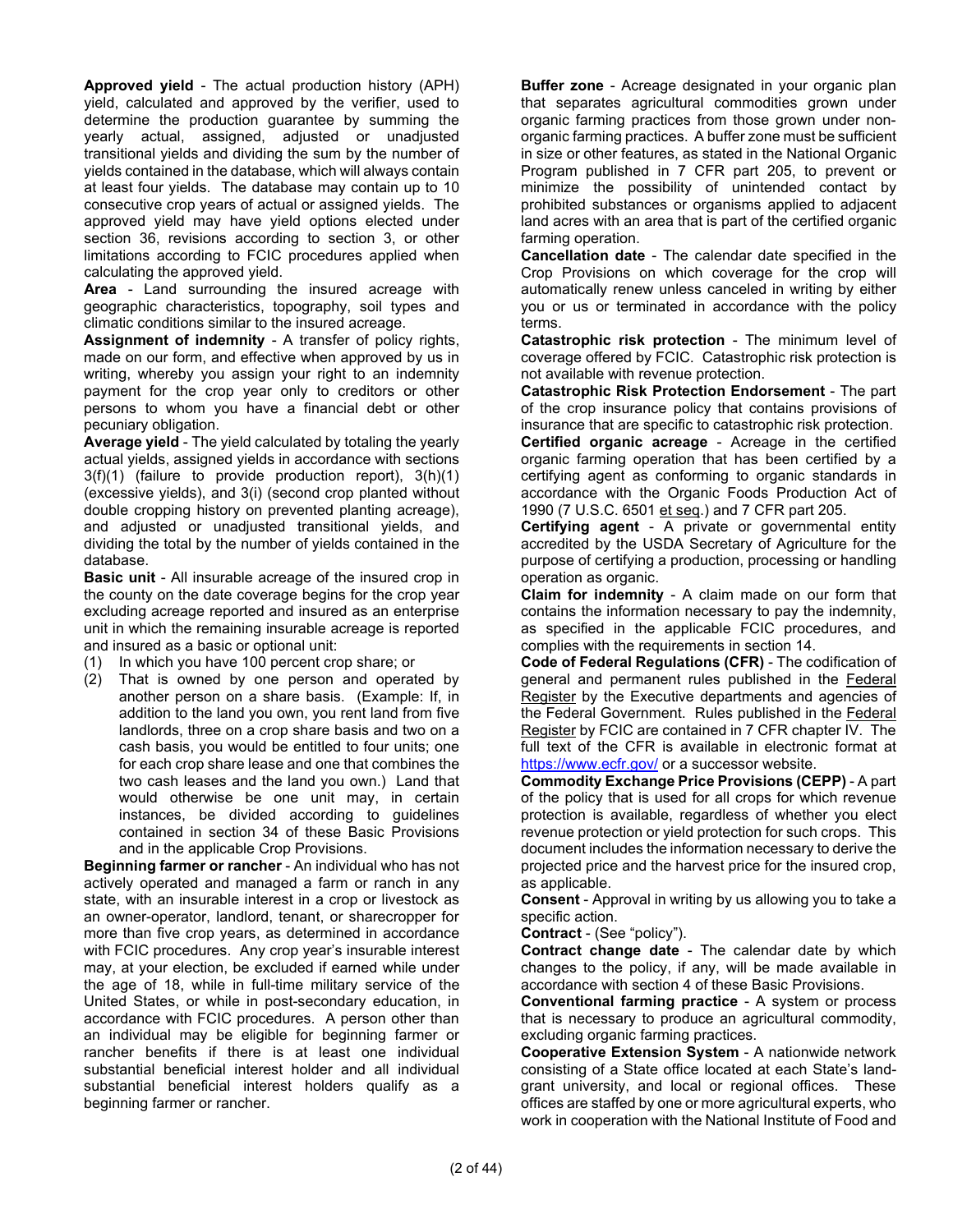Agriculture, and who provide information to agricultural producers and others.

**County** - Any county, parish, or other political subdivision of a state shown on your accepted application, including acreage in a field that extends into an adjoining county if the county boundary is not readily discernible.

**Coverage** - The insurance provided by this policy, against insured loss of production or value, by unit as shown on your summary of coverage.

**Coverage begins, date** - The calendar date insurance begins on the insured crop, as contained in the Crop Provisions, or the date planting begins on the unit (see section 11 of these Basic Provisions for specific provisions relating to prevented planting).

**Cover crop** - A crop generally recognized by agricultural experts as agronomically sound for the area for erosion control or other purposes related to conservation or soil improvement, unless otherwise specified in the Special Provisions. A cover crop may be considered a second crop (see the definition of "second crop").

**Crop Provisions** - The part of the policy that contains the specific provisions of insurance for each insured crop.

**Crop year** - The period within which the insured crop is normally grown, regardless of whether or not it is actually grown, and designated by the calendar year in which the insured crop is normally harvested, unless otherwise specified in the Crop Provisions.

**Damage** - Injury, deterioration, or loss of production of the insured crop due to insured or uninsured causes.

**Days** - Calendar days.

**Deductible** - The amount determined by subtracting the coverage level percentage you choose from 100 percent. For example, if you elected a 65 percent coverage level, your deductible would be 35 percent (100% - 65% = 35%). **Delinquent debt** - Has the same meaning as the term defined in 7 CFR part 400, subpart U.

**Disinterested third party** - A person that does not have any familial relationship (parents, brothers, sisters, children, spouse, grandchildren, aunts, uncles, nieces, nephews, first cousins, or grandparents, related by blood, adoption or marriage, are considered to have a familial relationship) with you or who will not benefit financially from the sale of the insured crop. Persons who are authorized to conduct quality analysis in accordance with the Crop Provisions are considered disinterested third parties unless there is a familial relationship.

**Double crop** - Producing two or more crops for harvest on the same acreage in the same crop year.

**Earliest planting date** - The initial planting date contained in the Special Provisions, which is the earliest date you may plant an insured agricultural commodity and qualify for a replanting payment if such payments are authorized by the Crop Provisions.

**End of insurance period, date of** - The date upon which your crop insurance coverage ceases for the crop year (see Crop Provisions and section 11).

**Enterprise unit** - All insurable acreage of the same insured crop or all insurable irrigated or non-irrigated acreage of the same insured crop in the county in which you have a share on the date coverage begins for the crop year, provided the requirements of section 34 are met.

**Field** - All acreage of tillable land within a natural or artificial boundary (*e.g.*, roads, waterways, fences, etc.). Different planting patterns or planting different crops do not create separate fields.

**Final planting date** - The date contained in the Special Provisions for the insured crop by which the crop must initially be planted in order to be insured for the full production guarantee or amount of insurance per acre.

**First insured crop** - With respect to a single crop year and any specific crop acreage, the first instance that an agricultural commodity is planted for harvest or prevented from being planted and is insured under the authority of the Act. For example, if winter wheat that is not insured is planted on acreage that is later planted to soybeans that are insured, the first insured crop would be soybeans. If the winter wheat was insured, it would be the first insured crop.

**FSA** - The Farm Service Agency, an agency of the USDA, or a successor agency.

**FSA farm number** - The number assigned to the farm by the local FSA office.

**Generally recognized** - When agricultural experts or organic agricultural experts, as applicable, are aware of the production method or practice and there is no genuine dispute regarding whether the production method or practice allows the crop to make normal progress toward maturity and produce at least the yield used to determine the production guarantee or amount of insurance.

**Good farming practices** - The production methods utilized to produce the insured crop and allow it to make normal progress toward maturity and produce at least the yield used to determine the production guarantee or amount of insurance, including any adjustments for late planted acreage, which are those generally recognized by agricultural experts or organic agricultural experts, depending on the practice, for the area. We may, or you may request us to, contact FCIC to determine if production methods will be considered "good farming practices."

**Harvest price** - A price determined in accordance with the Commodity Exchange Price Provisions and used to value production to count for revenue protection.

**Harvest price exclusion** - Revenue protection with the use of the harvest price excluded when determining your revenue protection guarantee. This election is continuous unless canceled by the cancellation date.

**Household** - A domestic establishment including the members of a family (parents, brothers, sisters, children, spouse, grandchildren, aunts, uncles, nieces, nephews, first cousins, or grandparents, related by blood, adoption or marriage, are considered to be family members) and others who live under the same roof.

**Insurable interest** - Your percentage of the insured crop that is at financial risk.

**Insurable loss** - Damage for which coverage is provided under the terms of your policy, and for which you accept an indemnity payment.

**Insured** - The named person as shown on the application accepted by us. This term does not extend to any other person having a share or interest in the crop (for example, a partnership, landlord, or any other person) unless specifically indicated on the accepted application.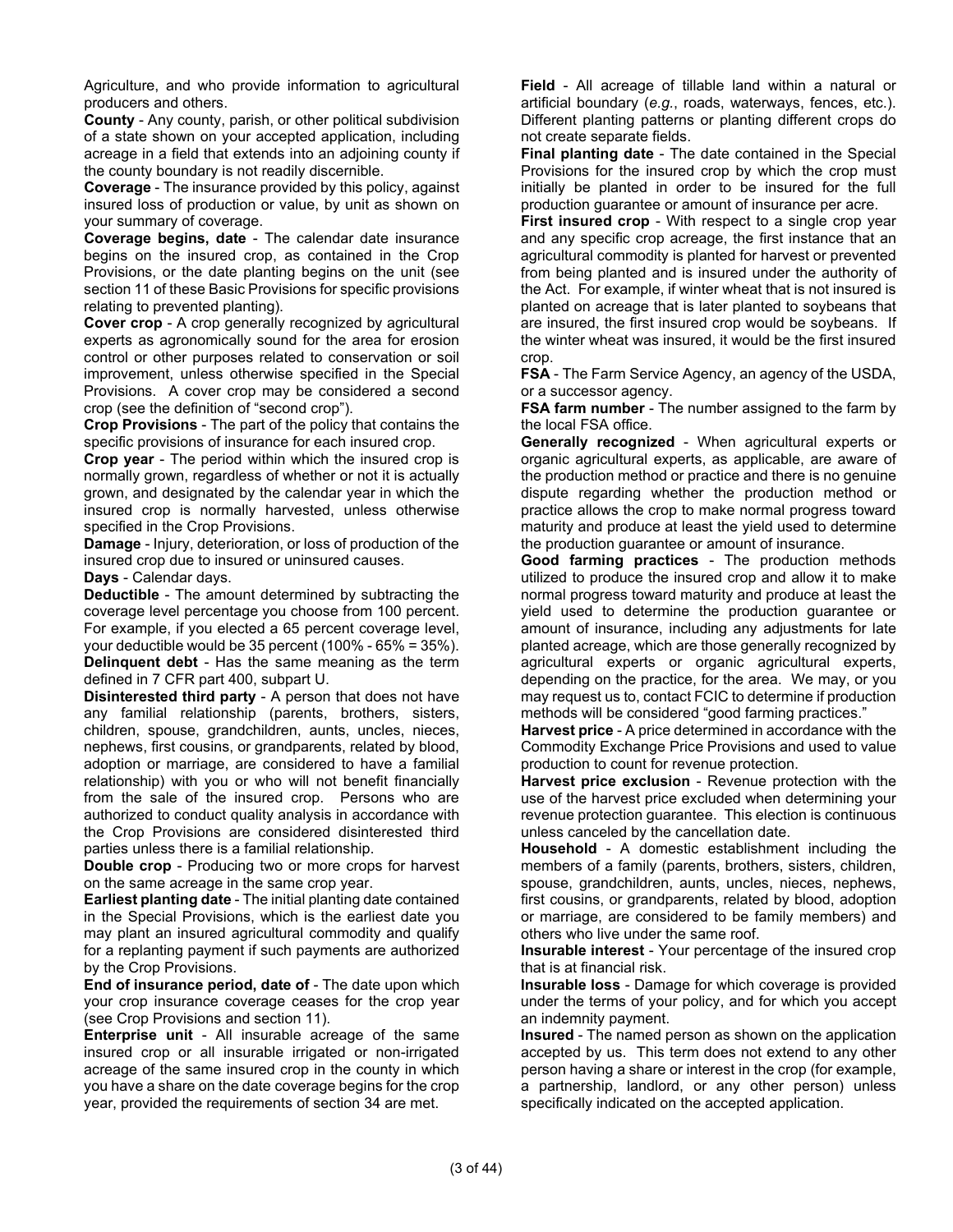**Insured crop** - The crop in the county for which coverage is available under your policy as shown on the application accepted by us.

**Intended acreage report** - A report of the acreage you intend to plant, by crop, for the current crop year and used solely for the purpose of establishing eligible prevented planting acreage, as required in section 17.

**Interplanted** - Acreage on which two or more crops are planted in a manner that does not permit separate agronomic maintenance or harvest of the insured crop.

**Irrigated practice** - A method of producing a crop by which water is artificially applied during the growing season by appropriate systems and at the proper times, with the intention of providing the quantity of water needed to produce at least the yield used to establish the irrigated production guarantee or amount of insurance on the irrigated acreage planted to the insured crop.

**Late planted** - Acreage initially planted to the insured crop after the final planting date.

**Late planting period** - The period that begins the day after the final planting date for the insured crop and ends 25 days after the final planting date, unless otherwise specified in the Crop Provisions or Special Provisions.

**Liability** - Your total amount of insurance, value of your production guarantee, or revenue protection guarantee for the unit determined in accordance with the Settlement of Claim provisions of the applicable Crop Provisions.

**Limited resource farmer** - Has the same meaning as the term defined by USDA at [http://lrftool.sc.egov.usda.gov/LRP\\_Definition.aspx](http://lrftool.sc.egov.usda.gov/LRP_Definition.aspx) or successor website.

**NAP** - Noninsured Crop Disaster Assistance Program published in 7 CFR part 1437, administered by FSA.

**Native sod** - Acreage that has no record of being tilled (determined in accordance with information collected and maintained by an agency of the USDA or other verifiable records that you provide and are acceptable to us) for the production of an annual crop on or before February 7, 2014, and on which the plant cover is composed principally of native grasses, grass-like plants, forbs, or shrubs suitable for grazing and browsing.

**Negligence** - The failure to use such care as a reasonably prudent and careful person would use under similar circumstances.

**Non-contiguous** - Acreage of an insured crop that is separated from other acreage of the same insured crop by land that is neither owned by you nor rented by you for cash or a crop share. However, acreage separated by only a public or private right-of-way, waterway, or an irrigation canal will be considered as contiguous.

**Offset** - The act of deducting one amount from another amount.

**Organic agricultural experts** - Persons who are employed by the following organizations: Appropriate Technology Transfer for Rural Areas, Sustainable Agriculture Research and Education or the Cooperative Extension System, the agricultural departments of universities, or other persons approved by FCIC, whose research or occupation is related to the specific organic crop or practice for which such expertise is sought.

**Organic crop** - An agricultural commodity that is organically produced consistent with section 2103 of the Organic Foods Production Act of 1990 (7 U.S.C. 6502).

**Organic farming practice** - A system of plant production practices used on organic acreage and transitional acreage to produce an organic crop that is approved by a certifying agent in accordance with 7 CFR part 205.

**Organic plan** - A written plan, in accordance with the National Organic Program published in 7 CFR part 205, that describes the organic farming practices that you and a certifying agent agree upon annually or at such other times as prescribed by the certifying agent.

**Organic standards** - Standards in accordance with the Organic Foods Production Act of 1990 (7 U.S.C. 6501 et seq.) and 7 CFR part 205.

**Perennial crop** - A plant, bush, tree or vine crop that has a life span of more than one year.

**Person** - An individual, partnership, association, corporation, estate, trust, or other legal entity, and wherever applicable, a State or a political subdivision or agency of a State. "Person" does not include the United States Government or any agency thereof.

**Planted acreage** - Land in which seed, plants, or trees have been placed, appropriate for the insured crop and planting method, at the correct depth, into a seedbed that has been properly prepared for the planting method and production practice.

**Policy** - The agreement between you and us to insure an agricultural commodity and consisting of the accepted application, these Basic Provisions, the Crop Provisions, the Special Provisions, the Commodity Exchange Price Provisions, if applicable, other applicable endorsements or options, the actuarial documents for the insured agricultural commodity, the Catastrophic Risk Protection Endorsement, if applicable, and the applicable regulations published in 7 CFR chapter IV. Insurance for each agricultural commodity in each county will constitute a separate policy.

**Practical to replant** - Our determination, after loss or damage to the insured crop, that you are able to replant to the same crop in such areas and under such circumstances as it is customary to replant and that replanting the insured crop will allow the crop to attain maturity prior to the calendar date for the end of the insurance period. We may consider circumstances as to whether: (1) It is physically possible to replant the acreage; (2) seed germination, emergence, and formation of a healthy plant is likely; (3) field, soil, and growing conditions allow for proper planting and growth of the replanted crop to reach maturity; or (4) other conditions exist, as provided by the Crop Provisions or Special Provisions. Unless we determine it is not practical to replant, based on the circumstances listed above, it will be considered practical to replant through: (1) The final planting date if no late planting period is applicable; (2) the end of the late planting period if the late planting period is less than 10 days; or (3) the 10th day after the final planting date if the crop has a late planting period of 10 days or more. We will consider it practical to replant regardless of the availability of seed or plants, or the input costs necessary to produce the insured crop such as seed or plants, irrigation water, etc.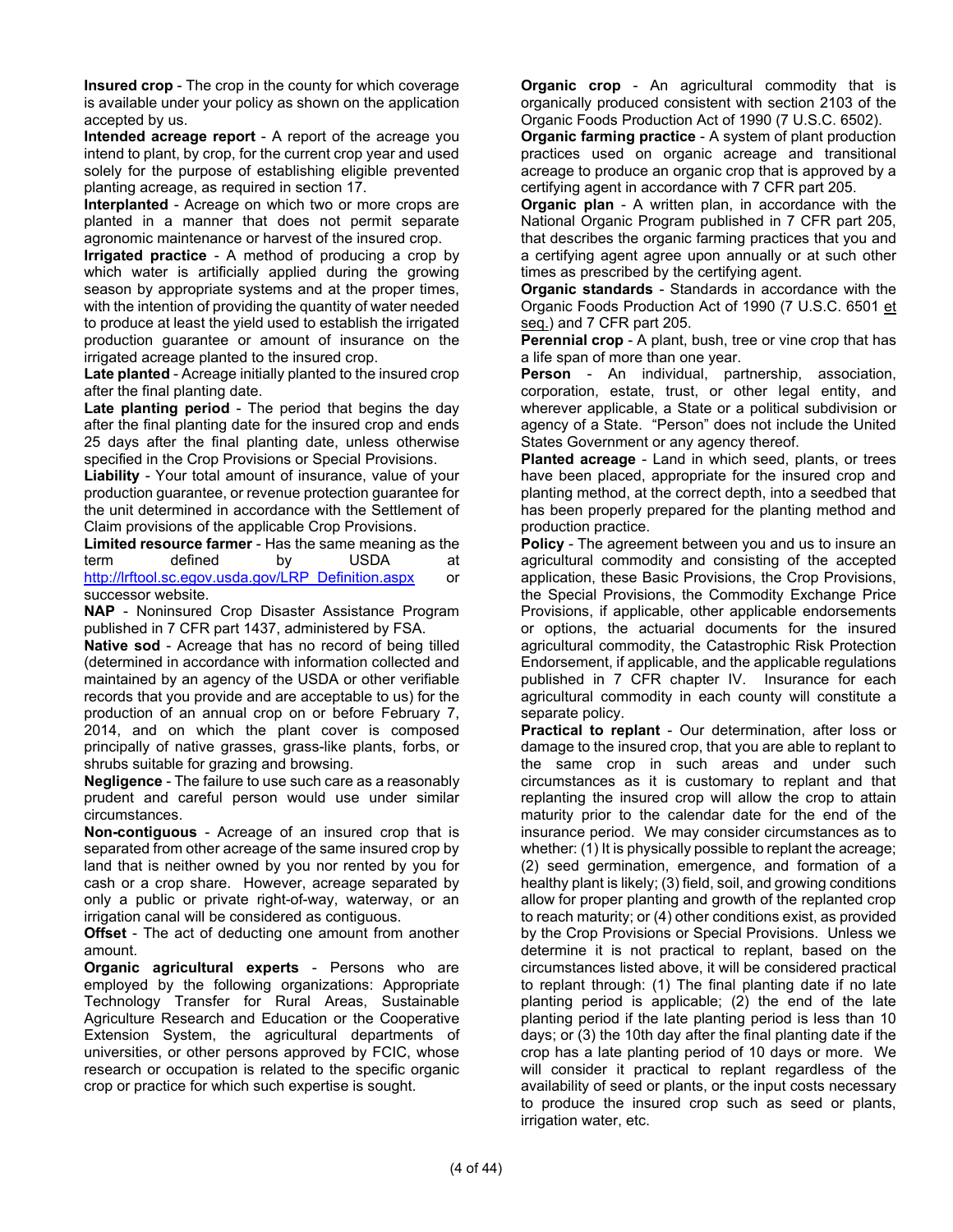**Premium billing date** - The earliest date upon which you will be billed for insurance coverage based on your acreage report. The premium billing date is contained in the Special Provisions.

**Prevented planting** - Failure to plant the insured crop by the final planting date designated in the Special Provisions for the insured crop in the county, or within any applicable late planting period, due to an insured cause of loss that is general to the surrounding area and that prevents other producers from planting acreage with similar characteristics. Failure to plant because of uninsured causes such as lack of proper equipment or labor to plant the acreage, or use of a particular production method, is not considered prevented planting.

**Price election** - The amount contained in the actuarial documents that is the value per pound, bushel, ton, carton, or other applicable unit of measure for the purposes of determining premium and indemnity under the policy. A price election is not applicable for crops for which revenue protection is available.

**Production guarantee (per acre)** - The number of pounds, bushels, tons, cartons, or other applicable units of measure determined by multiplying the approved yield per acre by the coverage level percentage you elect.

**Production report** - A written record showing your annual production and used by us to determine your yield for insurance purposes in accordance with section 3. The report contains yield information for previous years, including planted acreage and production. This report must be supported by written verifiable records from a warehouseman or buyer of the insured crop, by measurement of farm-stored production, or by other records of production approved by us on an individual case basis in accordance with FCIC procedures.

**Prohibited substance** - Any biological, chemical, or other agent that is prohibited from use or is not included in the organic standards for use on any certified organic, transitional or buffer zone acreage. Lists of such substances are contained at 7 CFR part 205.

**Projected price** - The price for each crop determined in accordance with the Commodity Exchange Price Provisions. The applicable projected price is used for each crop for which revenue protection is available, regardless of whether you elect to obtain revenue protection or yield protection for such crop.

#### **Replanted crop** -

- (1) The same agricultural commodity replanted on the same acreage as the insured crop for harvest in the same crop year if:
	- (i) The replanting is specifically made optional by the policy and you elect to replant the crop and insure it under the policy covering the first insured crop; or
	- (ii) Replanting is required by the policy.
- (2) Unless otherwise specified in the Special Provisions, the crop will be considered an insured replanted crop and no replanting payment will be paid if we have determined it is not practical to replant the insured crop and you choose to plant the acreage to the same insured crop within or prior to the late planting period or after the final planting date if no late planting period is applicable. If we determine it is not practical to

replant and you plant the acreage to the same insured crop, any indemnity will be based on the greater of:

- (i) Our appraised production on the initially planted crop;
- (ii) Our subsequent appraisal of the replanted crop if the replanted crop is not harvested; or
- (iii) The harvested production from the replanted crop.

**Replanting** - Performing the cultural practices necessary to prepare the land to replace the seed or plants of the damaged or destroyed insured crop and then replacing the seed or plants of the same crop in the same insured acreage. The same crop does not necessarily mean the same type or variety of the crop unless different types or varieties constitute separate crops or it is otherwise specified in the policy.

**Representative sample** - Portions of the insured crop that must remain in the field for examination and review by our loss adjuster when making a crop appraisal, as specified in the Crop Provisions. In certain instances we may allow you to harvest the crop and require only that samples of the crop residue be left in the field.

**Revenue protection** - A plan of insurance that provides protection against loss of revenue due to a production loss, price decline or increase, or a combination of both. If the harvest price exclusion is elected, the insurance coverage provides protection only against loss of revenue due to a production loss, price decline, or a combination of both.

**Revenue protection guarantee (per acre)** - For revenue protection only, the amount determined by multiplying the production guarantee (per acre) by the greater of your projected price or your harvest price. If the harvest price exclusion is elected, the production guarantee (per acre) is only multiplied by your projected price.

**RMA's website** - A website hosted by RMA and located at [www.rma.usda.gov](http://www.rma.usda.gov/) or a successor website.

**Sales closing date** - A date contained in the Special Provisions by which an application must be filed. The last date by which you may change your crop insurance coverage for a crop year.

**Second crop** - With respect to a single crop year, the next occurrence of planting any agricultural commodity for harvest following a first insured crop on the same acreage. The second crop may be the same or a different agricultural commodity as the first insured crop, except the term does not include a replanted crop. If following a first insured crop, a cover crop that is planted on the same acreage and harvested for grain or seed is considered a second crop. A crop that is covered by NAP or receives other USDA benefits associated with forage crops is considered a second crop. A crop meeting the conditions stated in this definition is considered a second crop regardless of whether it is insured.

**Section** - For the purposes of unit structure, a unit of measure under a rectangular survey system describing a tract of land usually one mile square and usually containing approximately 640 acres.

**Share** - Your insurable interest in the insured crop as an owner, operator, or tenant at the time insurance attaches. However, only for the purpose of determining the amount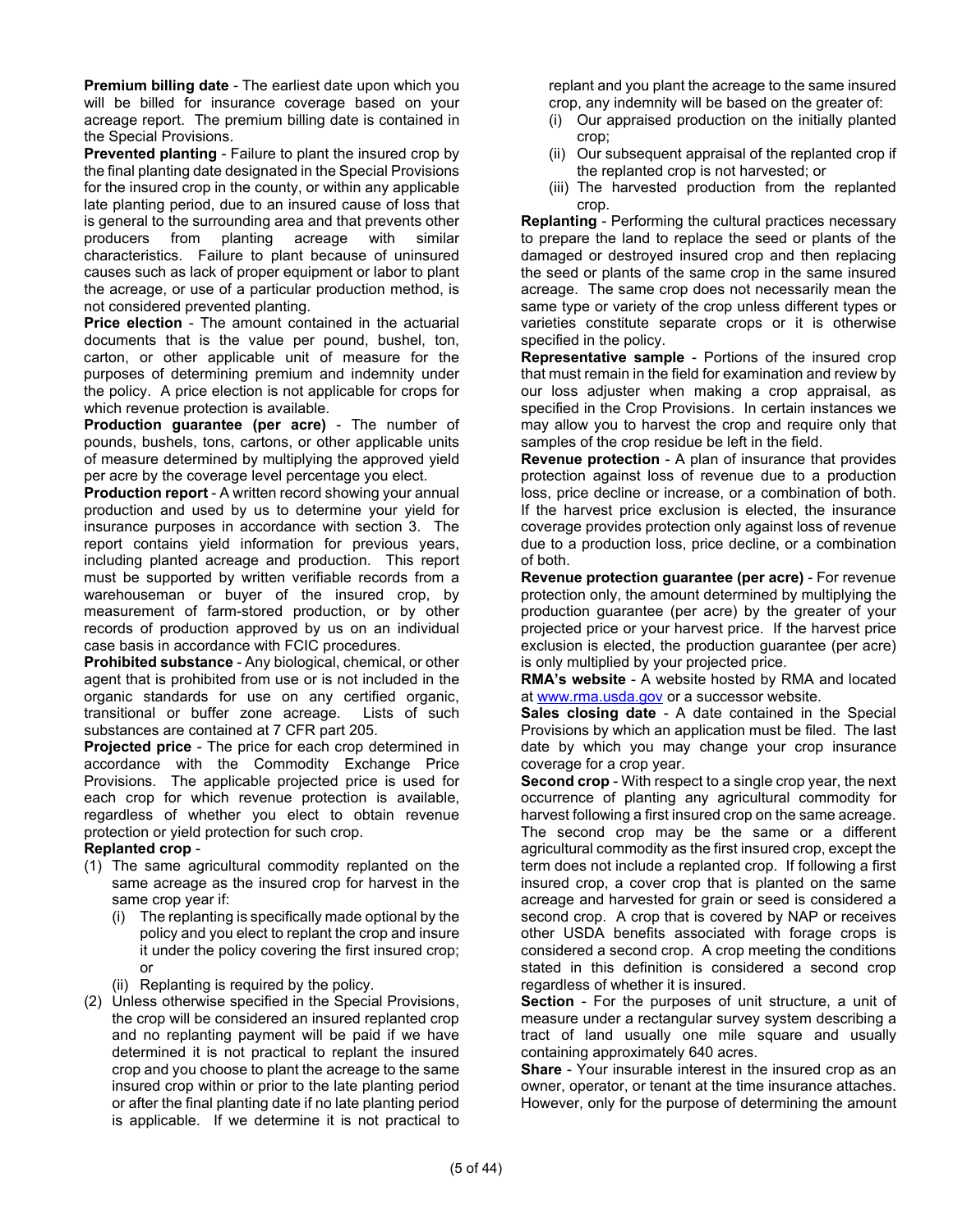of indemnity, your share will not exceed your share at the earlier of the time of loss or the beginning of harvest.

**Special Provisions** - The part of the policy that contains specific provisions of insurance for each insured crop that may vary by geographic area.

**State** - The state shown on your accepted application.

**Substantial beneficial interest** - An interest held by any person of at least 10 percent in you (*e.g.*, there are two partnerships that each have a 50 percent interest in you and each partnership is made up of two individuals, each with a 50 percent share in the partnership. In this case, each individual would be considered to have a 25 percent interest in you, and both the partnerships and the individuals would have a substantial beneficial interest in you. The spouses of the individuals would not be considered to have a substantial beneficial interest unless the spouse was one of the individuals that made up the partnership. However, if each partnership is made up of six individuals with equal interests, then each would only have an 8.33 percent interest in you and although the partnership would still have a substantial beneficial interest in you, the individuals would not for the purposes of reporting in section 2). The spouse of any individual applicant or individual insured will be presumed to have a substantial beneficial interest in the applicant or insured unless the spouses can prove they are legally separated or otherwise legally separate under the applicable State dissolution of marriage laws. Any child of an individual applicant or individual insured will not be considered to have a substantial beneficial interest in the applicant or insured unless the child has a separate legal interest in such person.

**Summary of coverage** - Our statement to you, based upon your acreage report, specifying the insured crop and the guarantee or amount of insurance coverage provided by unit.

**Sustainable farming practice** - A system or process for producing an agricultural commodity, excluding organic farming practices, that is necessary to produce the crop and is generally recognized by agricultural experts for the area to conserve or enhance natural resources and the environment.

**Tenant** - A person who rents land from another person for a share of the crop or a share of the proceeds of the crop (see the definition of "share" above).

**Termination date** - The calendar date contained in the Crop Provisions upon which your insurance ceases to be in effect because of nonpayment of any amount due us under the policy, including premium.

**Tilled** - The termination of existing plants by plowing, disking, burning, application of chemicals, or by other means to prepare acreage for the production of a crop.

**Timely planted** - Planted on or before the final planting date designated in the Special Provisions for the insured crop in the county.

**Transitional acreage** - Acreage in transition to organic where organic farming practices are being followed, but the acreage does not yet qualify as certified organic acreage.

**USDA** - United States Department of Agriculture.

**Verifiable records** - Has the same meaning as the term defined in 7 CFR part 400, subpart G.

#### **Veteran farmer or rancher** -

- (1) An individual who has served active duty in the United States Army, Navy, Marine Corps, Air Force, or Coast Guard, including the reserve components; was discharged or released under conditions other than dishonorable; and:
	- (i) Has not operated a farm or ranch;
	- (ii) Has operated a farm or ranch for not more than 5 years; or
	- (iii) First obtained status as a veteran during the most recent 5-year period.
- (2) A person, other than an individual, may be eligible for veteran farmer or rancher benefits if all substantial beneficial interest holders qualify individually as a veteran farmer or rancher in accordance with paragraph (1) of this definition; except in cases in which there is only a married couple, then a veteran and non-veteran spouse are considered a veteran farmer or rancher.

**Void** - When the policy is considered not to have existed for a crop year.

**Volunteer crop** - A crop that was planted in a previous crop year on the applicable acreage or drifted from other acreage, successfully self-seeded, and is growing this crop year on the applicable acreage without being intentionally sown or managed.

**Whole-farm unit** - All insurable acreage of all the insured crops planted in the county in which you have a share on the date coverage begins for each crop for the crop year and for which the whole-farm unit structure is available in accordance with section 34.

**Written agreement** - A document that alters designated terms of a policy as authorized under these Basic Provisions, the Crop Provisions, or the Special Provisions for the insured crop (see section 18).

**Yield protection** - A plan of insurance that only provides protection against a production loss and is available only for crops for which revenue protection is available.

**Yield protection guarantee (per acre)** - When yield protection is selected for a crop that has revenue protection available, the amount determined by multiplying the production guarantee by your projected price.

#### **2. Life of Policy, Cancellation, and Termination**

- (a) This is a continuous policy and will remain in effect for each crop year following the acceptance of the original application until canceled by you in accordance with the terms of the policy or terminated by operation of the terms of the policy or by us. In accordance with section 4, FCIC may change the coverage provided from year to year.
- (b) With respect to your application for insurance:
	- (1) You must include your social security number (SSN) if you are an individual (if you are an individual applicant operating as a business, you may provide an employer identification number (EIN) but you must also provide your SSN); or
	- (2) You must include your EIN if you are a person other than an individual;
	- (3) In addition to the requirements of section 2(b)(1) or (2), you must include the following for all persons who have a substantial beneficial interest in you: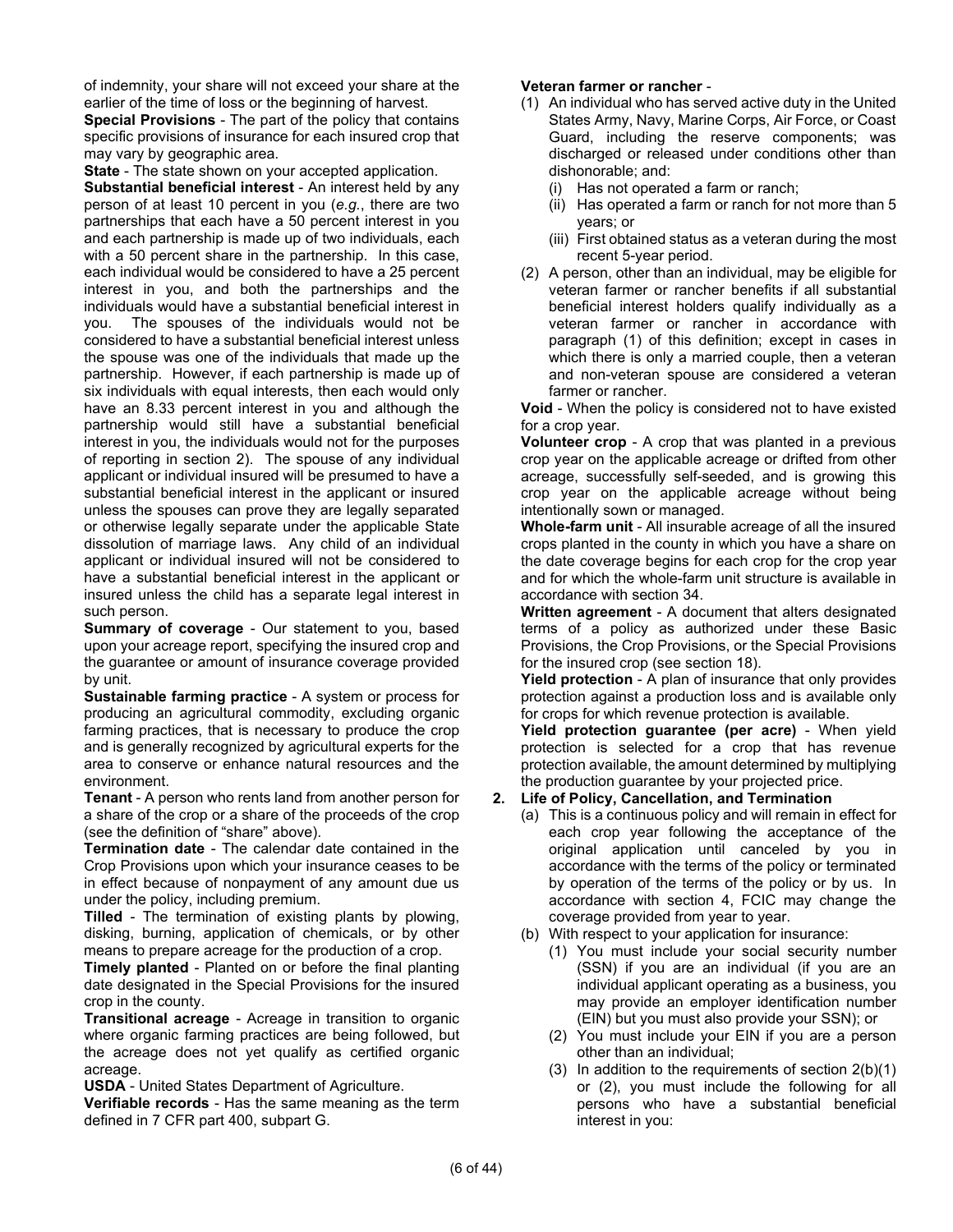- (i) The SSN for individuals; or
- (ii) The EIN for persons other than individuals and the SSNs for all individuals that comprise the person with the EIN if such individuals also have a substantial beneficial interest in you;
- (4) You must include:
	- (i) Your election of revenue protection, yield protection, or other available plan of insurance; coverage level; percentage of price election or percentage of projected price, as applicable; crop, type, variety, or class; and any other material information required on the application to insure the crop; and
	- (ii) All the information required in section 2(b)(4)(i) or your application will not be accepted and no coverage will be provided;
- (5) Your application will not be accepted and no insurance will be provided for the year of application if the application does not contain your SSN or EIN. If your application contains an incorrect SSN or EIN for you, your application will be considered not to have been accepted, no insurance will be provided for the year of application and for any subsequent crop years, as applicable, and such policies will be void if:
	- (i) Such number is not corrected by you; or
	- (ii) You correct the SSN or EIN but:
		- (A) You cannot prove that any error was inadvertent (Simply stating the error was inadvertent is not sufficient to prove the error was inadvertent); or
		- (B) It is determined that the incorrect number would have allowed you to obtain disproportionate benefits under the crop insurance program, you are determined to be ineligible for insurance or you could avoid an obligation or requirement under any State or Federal law;
- (6) With respect to persons with a substantial beneficial interest in you:
	- (i) The insurance coverage for all crops included on your application will be reduced proportionately by the percentage interest in you of persons with a substantial beneficial interest in you (presumed to be 50 percent for spouses of individuals) if the SSNs or EINs of such persons are included on your application, the SSNs or EINs are correct, and the persons with a substantial beneficial interest in you are ineligible for insurance;
	- (ii) Your policies for all crops included on your application, and for all applicable crop years, will be void if the SSN or EIN of any person with a substantial beneficial interest in you is incorrect or is not included on your application and:
		- (A) Such number is not corrected or provided by you, as applicable;
- (B) You cannot prove that any error or omission was inadvertent (Simply stating the error or omission was inadvertent is not sufficient to prove the error or omission was inadvertent); or
- (C) Even after the correct SSN or EIN is provided by you, it is determined that the incorrect or omitted SSN or EIN would have allowed you to obtain disproportionate benefits under the crop insurance program, the person with a substantial beneficial interest in you is determined to be ineligible for insurance, or you or the person with a substantial beneficial interest in you could avoid an obligation or requirement under any State or Federal law; or
- (iii) Except as provided in sections  $2(b)(6)(ii)(B)$ and (C), your policies will not be voided if you subsequently provide the correct SSN or EIN for persons with a substantial beneficial interest in you and the persons are eligible for insurance;
- (7) When any of your policies are void under sections  $2(b)(5)$  or  $(6)$ :
	- (i) You must repay any indemnity, prevented planting payment or replanting payment that may have been paid for all applicable crops and crop years;
	- (ii) Even though the policies are void, you will still be required to pay an amount equal to 20 percent of the premium that you would otherwise be required to pay; and
	- (iii) If you previously paid premium or administrative fees, any amount in excess of the amount required in section 2(b)(7)(ii) will be returned to you;
- (8) Notwithstanding any of the provisions in this section, if you certify to an incorrect SSN or EIN. or receive an indemnity, prevented planting payment or replanting payment and the SSN or EIN was not correct, you may be subject to civil, criminal or administrative sanctions;
- (9) If any of the information regarding persons with a substantial beneficial interest in you changes after the sales closing date for the previous crop year, you must revise your application by the sales closing date for the current crop year to reflect the correct information. However, if such information changed less than 30 days before the sales closing date for the current crop year, you must revise your application by the sales closing date for the next crop year. If you fail to provide the required revisions, the provisions in section 2(b)(6) will apply; and
- (10)If you are, or a person with a substantial beneficial interest in you is, not eligible to obtain a SSN or EIN, whichever is required, you must request an assigned number for the purposes of this policy from us: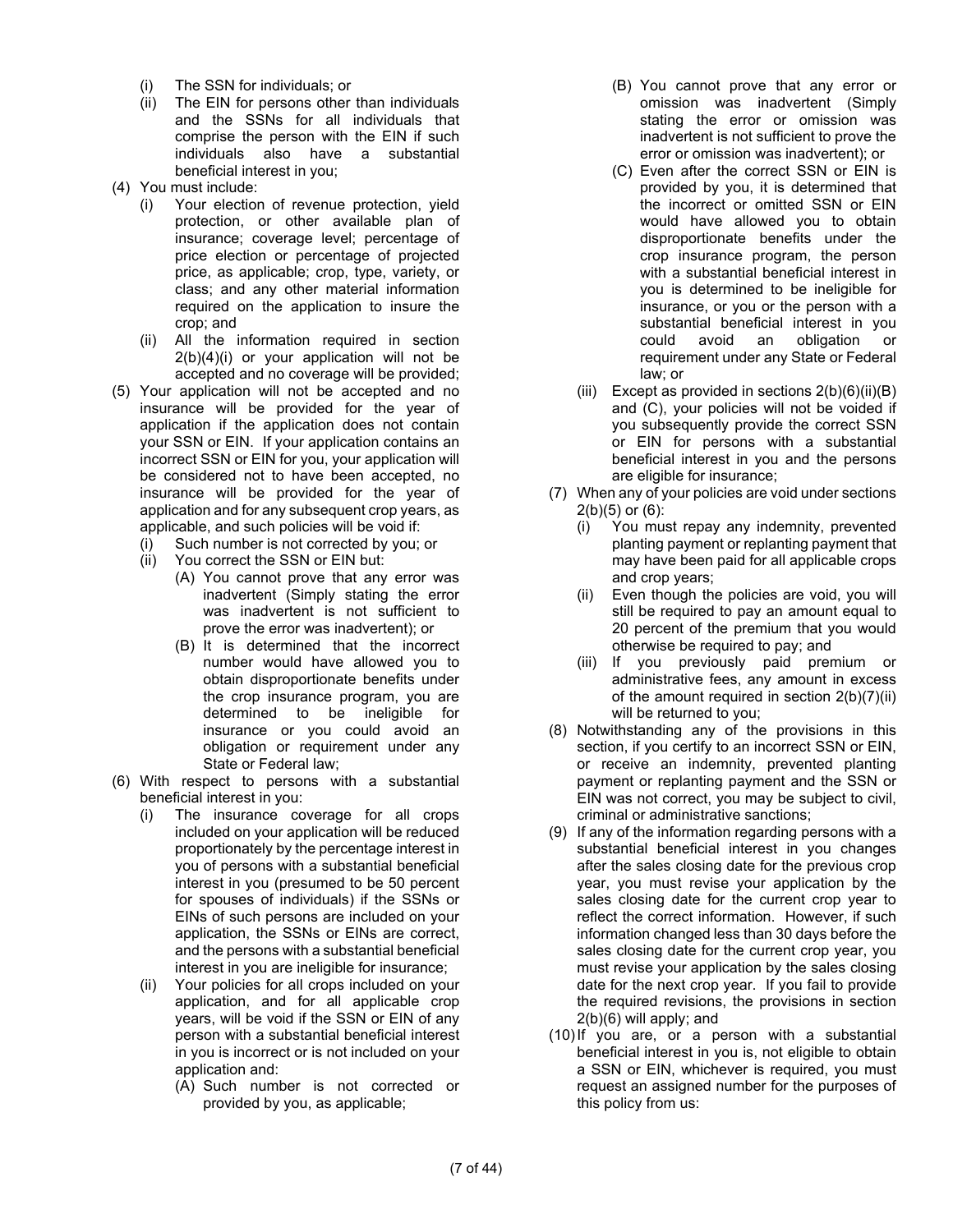- (i) A number will be provided only if you can demonstrate you are, or a person with a substantial beneficial interest in you is, eligible to receive Federal benefits;
- (ii) If a number cannot be provided for you in accordance with section 2(b)(10)(i), your application will not be accepted; or
- (iii) If a number cannot be provided for any person with a substantial beneficial interest in you in accordance with section 2(b)(10)(i), the amount of coverage for all crops on the application will be reduced proportionately by the percentage interest of such person in you.
- (c) After acceptance of the application, you may not cancel this policy for the initial crop year. Thereafter, the policy will continue in force for each succeeding crop year unless canceled or terminated as provided below.
- (d) Either you or we may cancel this policy after the initial crop year by providing written notice to the other on or before the cancellation date shown in the Crop Provisions.
- (e) Any amount owed to us for any policy authorized under the Act will be offset from any indemnity or prevented planting payment due you for this or any other crop insured with us under the authority of the Act.
	- (1) Even if your claim has not yet been paid, you must still pay the premium and administrative fee on or before the termination date for you to remain eligible for insurance.
	- (2) If we offset any amount due us from an indemnity or prevented planting payment owed to you, the date of payment for the purpose of determining whether you have a delinquent debt will be the date that you submit the claim for indemnity in accordance with section 14(e) (Your Duties).
	- (3) For this agricultural commodity policy, your premium and administrative fees will be offset from any indemnity or prevented planting payment due to you even if it is prior to the premium billing date.
	- (4) For any other agricultural commodity policy insured with us and it is:
		- (i) Prior to the premium billing date, and you agree, your premium and administrative fees will be offset from any indemnity or prevented planting payment due to you; or
		- (ii) On or after the premium billing date, your premium and administrative fees will be offset from any indemnity or prevented planting payment due to you.
- (f) A delinquent debt for any policy will make you ineligible to obtain crop insurance authorized under the Act for any subsequent crop year and result in termination of all policies in accordance with section  $2(f)(2)$ .
	- (1) With respect to ineligibility:
		- (i) Ineligibility for crop insurance will be effective on:
- (A) The date that a policy was terminated in accordance with section 2(f)(2) for the crop for which you failed to pay premium, an administrative fee, or any related interest owed, as applicable;
- (B) The payment due date contained in any notification of indebtedness for any overpaid indemnity, prevented planting payment or replanting payment, if you fail to pay the amount owed, including any related interest owed, as applicable, by such due date; or
- (C) The termination date for the crop year prior to the crop year in which a scheduled payment is due under a written payment agreement if you fail to pay the amount owed by any payment date in any agreement to pay the debt.
- (ii) If you are ineligible and a policy has been terminated in accordance with section 2(f)(2), you will not receive any indemnity, prevented planting payment or replanting payment, if applicable, and such ineligibility and termination of the policy may affect your eligibility for benefits under other USDA programs. Any indemnity, prevented planting payment or replanting payment that may be owed for the policy before it has been terminated will remain owed to you, but may be offset in accordance with section 2(e), unless your policy was terminated in accordance with sections 2(f)(2)(i)(A), (B), or (D).
- (2) With respect to termination:
	- (i) Termination will be effective on:
		- (A) For a policy with unpaid administrative fees or premiums, the termination date immediately subsequent to the billing date for the crop year (For policies for which the sales closing date is prior to the termination date, such policies will terminate for the current crop year even if insurance attached prior to the termination date. Such termination will be considered effective as of the sales closing date and no insurance will be considered to have attached for the crop year and no indemnity, prevented planting or replanting payment will be owed);
		- (B) For a policy with other amounts due, the termination date immediately following the date you have a delinquent debt (For policies for which the sales closing date is prior to the termination date, such policies will terminate for the current crop year even if insurance attached prior to the termination date. Such termination will be considered effective as of the sales closing date and no insurance will be considered to have attached for the crop year and no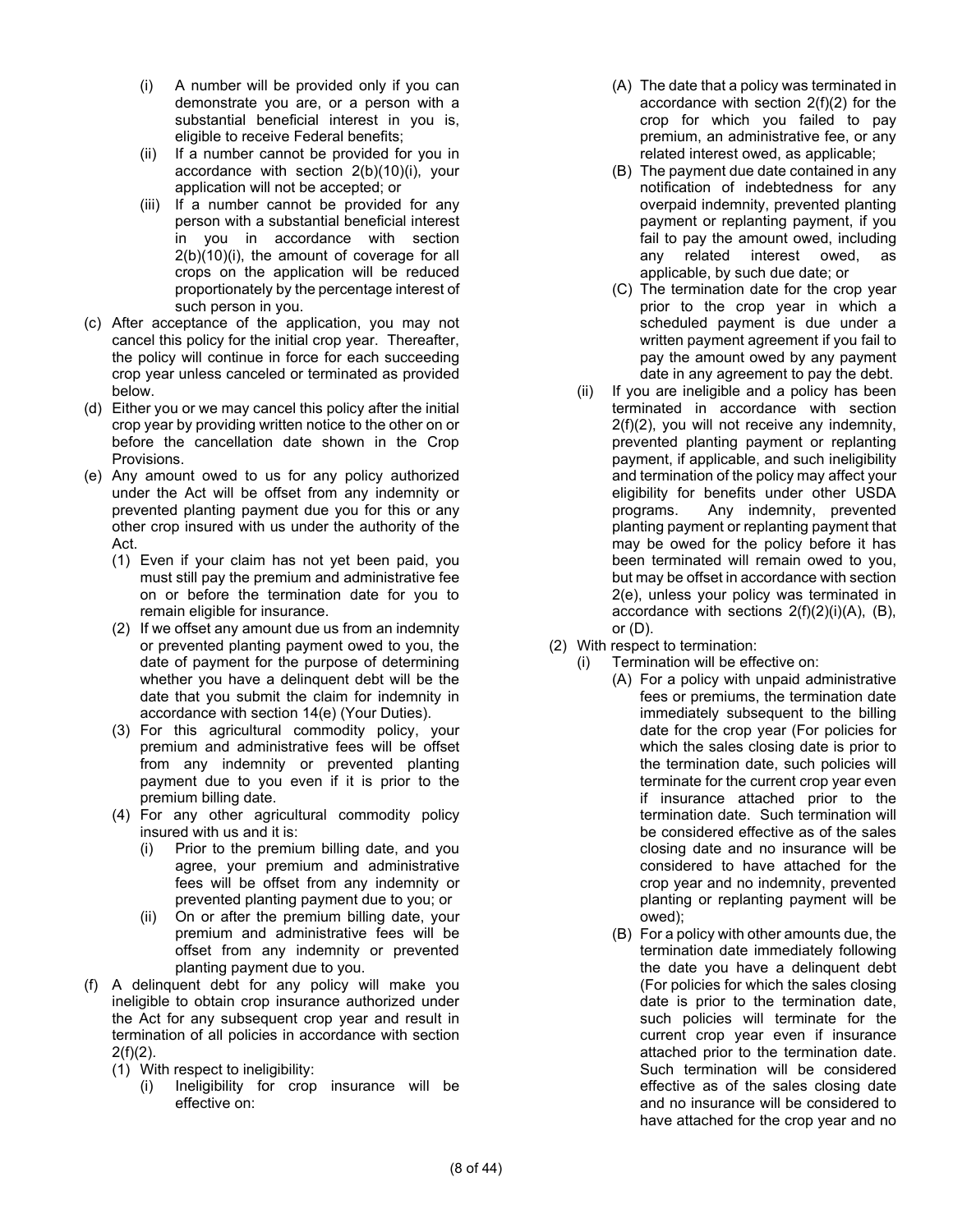indemnity, prevented planting or replanting payment will be owed);

- (C) For all other policies that are issued by us under the authority of the Act, the termination date that coincides with the termination date for the policy with the delinquent debt or, if there is no coincidental termination date, the termination date immediately following the date you become ineligible; or
- (D) For execution of a written payment agreement and failure to make any scheduled payment, the termination date for the crop year prior to the crop year in which you failed to make the scheduled payment (for this purpose only, the crop year will start the day after the termination date and end on the next termination date, *e.g.*, if the termination date is November 30 and you fail to make a payment on November 15, 2019, your policy will terminate on November 30, 2018, for the 2019 crop year).
- (ii) For all policies terminated under sections  $2(f)(2)(i)(A)$ ,  $(B)$ , or  $(D)$ , any indemnities, prevented planting payments or replanting payments paid subsequent to the termination date must be repaid.
- (iii) Once the policy is terminated, it cannot be reinstated for the current crop year unless:
	- (A) The termination was in error;
	- (B) The Administrator of the Risk Management Agency, at his or her sole discretion, determines that the following are met:
		- (*1*) In accordance with 7 CFR part 400, subpart U, and FCIC procedures, you provide documentation that your inadvertent failure to pay your debt is due to an unforeseen or unavoidable event or other extenuating circumstances that created the inadvertent failure for you to make timely payment;
		- (*2*) You remit full payment of the delinquent debt owed to us or FCIC with your request submitted in accordance with section 2(f)(2)(iii)(B)(*3*); and
		- (*3*) You submit a written request for reinstatement of your policy to us no later than 60 days after the termination date or the missed payment date of a previously executed written payment agreement, or in the case of overpaid indemnity or any amount that became due after the termination date, the due date specified in the notice to you of the amount due, if applicable.
- (*i*) If authorization for reinstatement, as defined in 7 CFR part 400, subpart U, is granted, your policies will be reinstated effective at the beginning of the crop year for which you were determined ineligible, and you will be entitled to all applicable benefits under such policies, provided you meet all eligibility requirements and comply with the terms of the policy; and
- (*ii*) There is no evidence of fraud or misrepresentation; or
- (C) We determine that, in accordance with 7 CFR part 400, subpart U, and FCIC procedures, the following are met:
	- *(1)* You can demonstrate:
		- (*i*) You made timely payment for the amount of premium owed but you inadvertently omitted some small amount, such as the most recent month's interest or a small administrative fee;
		- (*ii*) The amount of the payment was clearly transposed from the amount that was otherwise due (For example, you owed \$892 but you paid \$829);
		- (*iii*) You timely made the full payment of the amount owed but the delivery of that payment was delayed, and was postmarked no more than seven calendar days after the termination date or the missed payment date of a previously executed written payment agreement, or in the case of overpaid indemnity or any amount that became due after the termination date, the due date specified in a notice to you of an amount due, as applicable; or
		- *(iv)* For previously executed written payment agreements, you made the full payment of the scheduled payment amount owed within 15 calendar days after the missed payment date.
	- (*2*) You remit full payment of the delinquent debt owed to us; and
	- (*3*) You submit a written request for reinstatement of your policy to us in accordance with 7 CFR part 400, subpart U, and applicable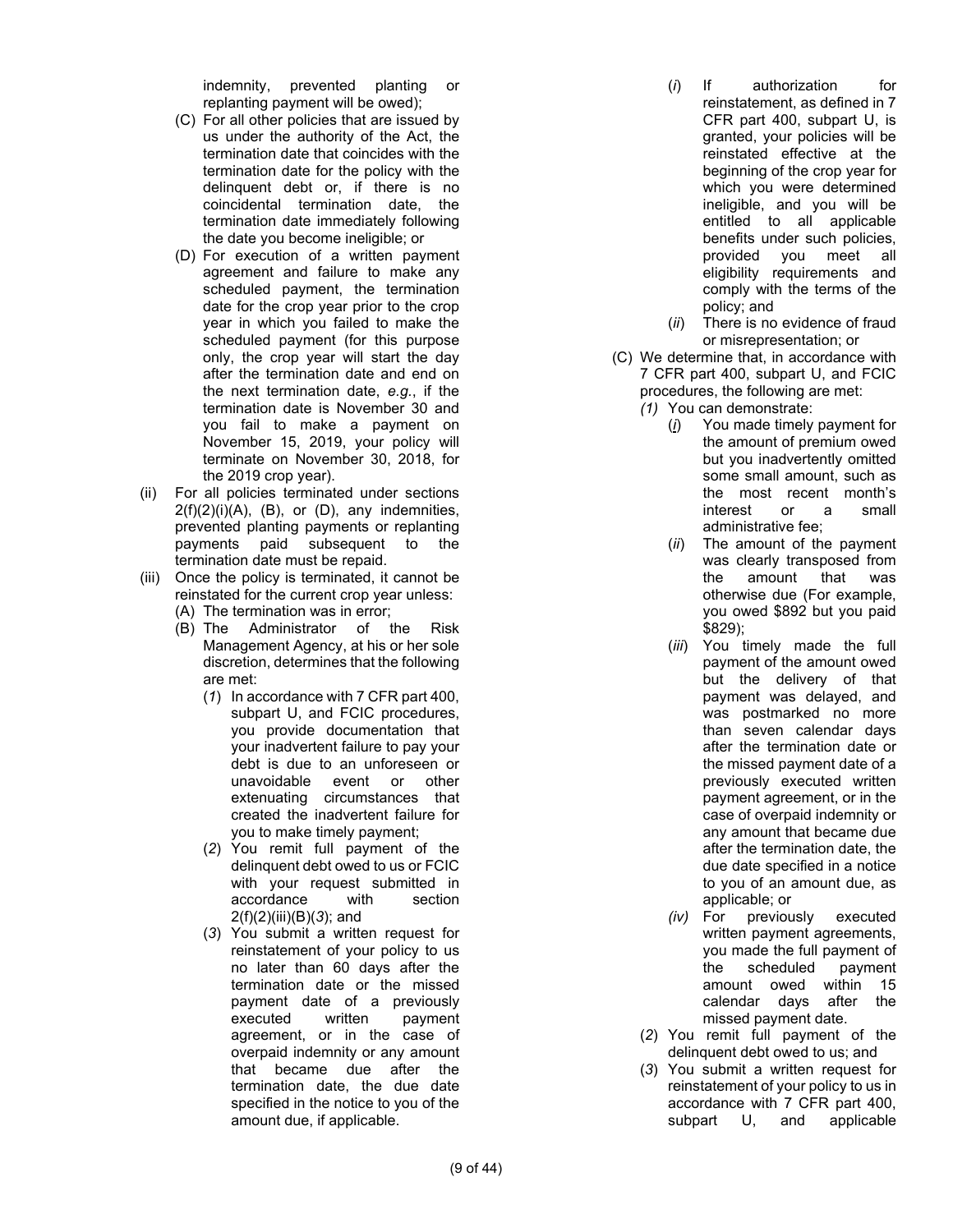procedures no later than 30 days after the termination date or the missed payment date of a previously executed written payment agreement, or in the case of overpaid indemnity or any amount that became due after the termination date, the due date specified in the notice to you of the amount due, if applicable; and

- (*4*) If authorization for reinstatement, as defined in 7 CFR part 400, subpart U, is granted, your policies will be reinstated effective at the beginning of the crop year for which you were determined ineligible, and you will be entitled to all applicable benefits under such policies, provided you meet all eligibility requirements and comply with the terms of the policy; and
- (*5*) There is no evidence of fraud or misrepresentation.
- (iv) A determination made under:
	- (A) Section  $2(f)(2)(iii)(B)$  may only be appealed to the National Appeals Division in accordance with 7 CFR part 11; and
	- (B) Section  $2(f)(2)(iii)(C)$  may only be appealed in accordance with section 20.
- (3) To regain eligibility, you must:
	- (i) Repay the delinquent debt in full;
	- (ii) Execute a written payment agreement, in accordance with 7 CFR part 400, subpart U, and make payments in accordance with the agreement; or
	- (iii) Have your debts discharged in bankruptcy.
- (4) After you become eligible for crop insurance, if you want to obtain coverage for your crops, you must submit a new application on or before the sales closing date for the crop (Since applications for crop insurance cannot be accepted after the sales closing date, if you make any payment after the sales closing date, you cannot apply for insurance until the next crop year).
- (5) For example, for the 2019 crop year, if crop A, with a termination date of October 31, 2018, and crop B, with a termination date of March 15, 2019, are insured and you do not pay the premium for crop A by the termination date, you are ineligible for crop insurance as of October 31, 2018, and crop A's policy is terminated as of that date. Crop B's policy does not terminate until March 15, 2019, and an indemnity for the 2018 crop year may still be owed. If you enter into a written payment agreement on September 25, 2019, the earliest date by which you can obtain crop insurance for crop A is to apply for crop insurance by the October 31, 2019, sales closing date and for crop B is to apply for crop insurance by the March 15, 2020, sales closing date. If you fail to

make a payment that was scheduled to be made on April 1, 2020, your policy will terminate as of October 31, 2019, for crop A, and March 15, 2020, for crop B, and no indemnity, prevented planting payment or replanting payment will be due for that crop year for either crop. You will not be eligible to apply for crop insurance for any crop until after the amounts owed are paid in full or you have your debts discharged in bankruptcy.

- (6) If you are determined to be ineligible under section 2(f), persons with a substantial beneficial interest in you may also be ineligible until you become eligible again.
- (g) In cases where there has been a death, disappearance, judicially declared incompetence, or dissolution of any insured person:
	- (1) If any married individual insured dies, disappears, or is judicially declared incompetent, the named insured on the policy will automatically convert to the name of the spouse if:
		- (i) The spouse was included on the policy as having a substantial beneficial interest in the named insured; and
		- (ii) The spouse has a share of the crop.
	- (2) The provisions in section 2(g)(3) will be applicable if:
		- (i) Any partner, member, shareholder, etc., of an insured entity dies, disappears, or is judicially declared incompetent, and such event automatically dissolves the entity; or
		- (ii) An individual, whose estate is left to a beneficiary other than a spouse or left to the spouse and the criteria in section  $2(q)(1)$  are not met, dies, disappears, or is judicially declared incompetent.
	- (3) If section  $2(g)(2)$  applies and the death, disappearance, or judicially declared incompetence occurred:
		- (i) More than 30 days before the cancellation date, the policy is automatically canceled as of the cancellation date and a new application must be submitted; or
		- (ii) Thirty days or less before the cancellation date, or after the cancellation date, the policy will continue in effect through the crop year immediately following the cancellation date and be automatically canceled as of the cancellation date immediately following the end of the insurance period for the crop year, unless canceled by the cancellation date prior to the start of the insurance period:
			- (A) A new application for insurance must be submitted prior to the sales closing date for coverage for the subsequent crop year; and
			- (B) Any indemnity, replanting payment or prevented planting payment will be paid to the person or persons determined to be beneficially entitled to the payment and such person or persons must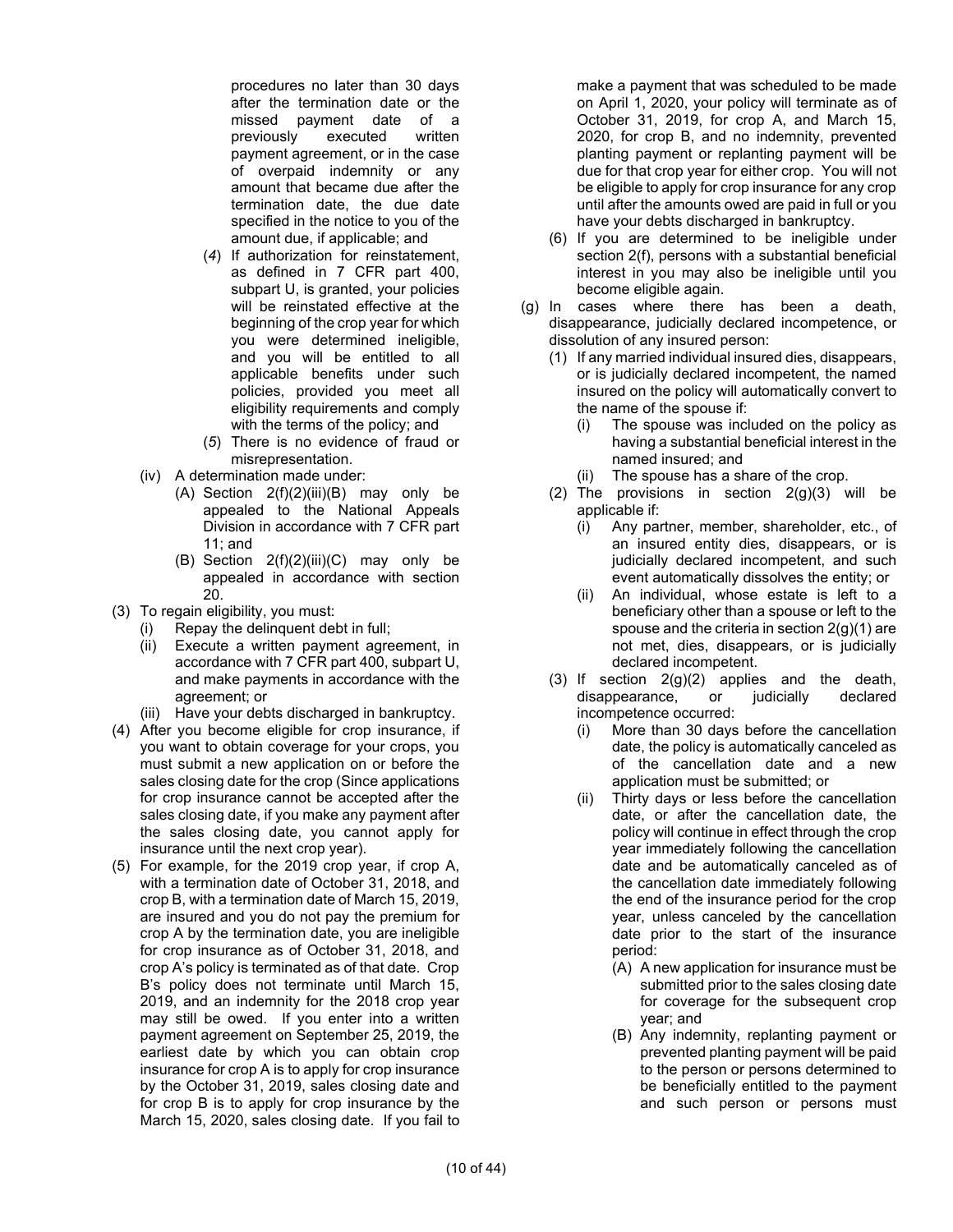comply with all policy provisions and pay the premium.

- (4) If any insured entity is dissolved for reasons other than death, disappearance, or judicially declared incompetence:
	- (i) Before the cancellation date, the policy is automatically canceled as of the cancellation date and a new application must be submitted; or
	- (ii) On or after the cancellation date, the policy will continue in effect through the crop year immediately following the cancellation date and be automatically canceled as of the cancellation date immediately following the end of the insurance period for the crop year, unless canceled by the cancellation date prior to the start of the insurance period:
		- (A) A new application for insurance must be submitted prior to the sales closing date for coverage for the subsequent crop year; and
		- (B) Any indemnity, replanting payment or prevented planting payment will be paid to the person or persons determined to be beneficially entitled to the payment and such person or persons must comply with all policy provisions and pay the premium.
- (5) If section  $2(g)(2)$  or (4) applies, a remaining member of the insured person or the beneficiary is required to report to us the death, disappearance, judicial incompetence, or other event that causes dissolution not later than the next cancellation date, except if section 2(g)(3)(ii) applies, notice must be provided by the cancellation date for the next crop year. If notice is not provided timely, the provisions of section  $2(q)(2)$  or  $(4)$  will apply retroactive to the date such notice should have been provided and any payments made after the date the policy should have been canceled must be returned.
- (h) We may cancel your policy if no premium is earned for 3 consecutive years.
- (i) The cancellation and termination dates are contained in the Crop Provisions.
- (j) Any person may sign any document relative to crop insurance coverage on behalf of any other person covered by such a policy, provided that the person has a properly executed power of attorney or such other legally sufficient document authorizing such person to sign. You are still responsible for the accuracy of all information provided on your behalf and may be subject to the consequences in section 6(g), and any other applicable consequences, if any information has been misreported.

## **3. Insurance Guarantees, Coverage Levels, and Prices**

(a) Unless adjusted or limited in accordance with your policy, the production guarantee or amount of insurance, coverage level, and price at which an indemnity will be determined for each unit will be those used to calculate your summary of coverage for each crop year.

- (b) With respect to the insurance choices:
	- (1) For all acreage of the insured crop in the county, unless one of the conditions in section 3(b)(2) exists, you must select the same:
		- (i) Plan of insurance (*e.g.*, yield protection, revenue protection, actual production history, amount of insurance, etc.);
		- (ii) Level of coverage (all catastrophic risk protection or the same level of additional coverage); and
		- (iii) Percentage of the available price election, or projected price for yield protection. For revenue protection, the percentage of price is specified in section 3(c)(2). If different prices are provided by type or variety, insurance will be based on the price provided for each type or variety and the same price percentage will apply to all types or varieties.
	- (2) You do not have to select the same plan of insurance, level of coverage or percentage of available price election or projected price if:
		- (i) The applicable Crop Provisions allow you the option to separately insure individual crop types or varieties. In this case, each individual type or variety insured by you will be subject to separate administrative fees. For example, if two grape varieties in California are insured under the Catastrophic Risk Protection Endorsement and two varieties are insured under an additional coverage policy, a separate administrative fee will be charged for each of the four varieties; or
		- (ii) You have additional coverage for the crop in the county and the acreage has been designated as "high-risk" by FCIC. In such case, you will be able to exclude coverage for the high-risk land under the additional coverage policy and insure such acreage under a separate Catastrophic Risk Protection Endorsement, provided the Catastrophic Risk Protection Endorsement is obtained from the same insurance provider from which the additional coverage was obtained. If you have revenue protection and exclude high-risk land, the catastrophic risk protection coverage will be yield protection only for the excluded highrisk land.
		- (iii) You have additional coverage for the crop in the county, and the actuarial documents provide for separate coverage by irrigated and non-irrigated practices for the crop.
			- (A) You may select one coverage level for all irrigated acreage and one coverage level for all non-irrigated acreage. For example: You may choose a 65 percent coverage level for all irrigated acreage (corn irrigated practice) and an 80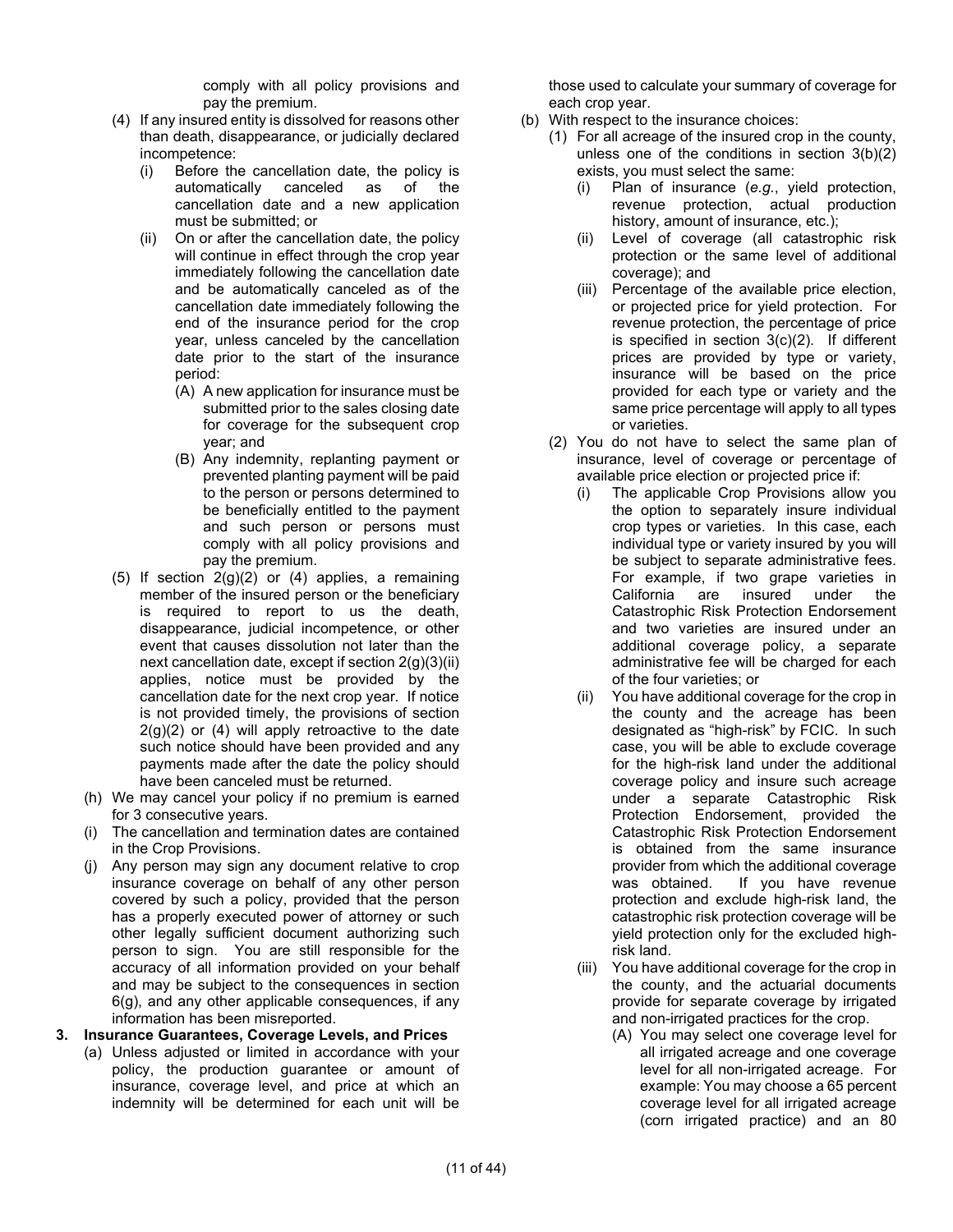percent coverage level for all nonirrigated acreage (corn non-irrigated practice).

- (B) If the Crop Provisions allow the option to separately insure individual crop types or varieties, and the actuarial documents provide for separate coverage, you may select coverage levels by irrigated and non-irrigated practice for each separate type or variety.
- (c) With respect to revenue protection, if available for the crop:
	- (1) You may change to another plan of insurance and change your coverage level or elect the harvest price exclusion by giving written notice to us not later than the sales closing date for the insured crop;
	- (2) Your projected price and harvest price will be 100 percent of the projected price and harvest price issued by FCIC;
	- (3) If the harvest price exclusion is:
		- (i) Not elected, your projected price is used to initially determine the revenue protection guarantee (per acre), and if the harvest price is greater than the projected price, the revenue protection guarantee (per acre) will be recomputed using your harvest price; or
		- (ii) Elected, your projected price is used to compute your revenue protection guarantee (per acre);
	- (4) Your projected price is used to calculate your premium, any replanting payment, and any prevented planting payment; and
	- (5) If the projected price or harvest price cannot be calculated for the current crop year under the provisions contained in the Commodity Exchange Price Provisions:
		- (i) For the projected price:
			- (A) Revenue protection will not be provided and you will automatically be covered under the yield protection plan of insurance for the current crop year unless you cancel your coverage by the cancellation date or change your plan of insurance by the sales closing date;
			- (B) Notice will be provided on RMA's website by the date specified in the applicable projected price definition contained in the Commodity Exchange Price Provisions;
			- (C) The projected price will be determined by FCIC and will be released by the date specified in the applicable projected price definition contained in the Commodity Exchange Price Provisions; and
			- (D) Your coverage will automatically revert to revenue protection for the next crop year that revenue protection is available unless you cancel your coverage by the

cancellation date or change your coverage by the sales closing date; or

- (ii) For the harvest price: (A) Revenue protection will continue to be
	- available; and (B) The harvest price will be determined and announced by FCIC.
- (d) With respect to yield protection, if available for the crop:
	- (1) You may change to another plan of insurance and change your percentage of price and your coverage level by giving written notice to us not later than the sales closing date for the insured crop;
	- (2) The percentage of the projected price selected by you multiplied by the projected price issued by FCIC is your projected price that is used to compute the value of your production guarantee (per acre) and the value of the production to count; and
	- (3) Since the projected price may change each year, if you do not select a new percentage of the projected price on or before the sales closing date, we will assign a percentage which bears the same relationship to the percentage that was in effect for the preceding year (*e.g.*, if you selected 100 percent of the projected price for the previous crop year and you do not select a new percentage for the current crop year, we will assign 100 percent for the current crop year).
- (e) With respect to all plans of insurance other than revenue protection and yield protection (*e.g.*, APH, dollar amount plans of insurance, etc.):
	- (1) In addition to the price election or amount of insurance available on the contract change date, we may provide an additional price election or amount of insurance no later than 15 days prior to the sales closing date.
		- (i) You must select the additional price election or amount of insurance on or before the sales closing date for the insured crop.
		- (ii) These additional price elections or amounts of insurance will not be less than those available on the contract change date.
		- (iii) If you elect the additional price election or amount of insurance, any claim settlement and amount of premium will be based on your additional price election or amount of insurance.
	- (2) You may change to another plan of insurance or change your coverage level, amount of insurance or percentage of the price election, as applicable, for the following crop year by giving written notice to us not later than the sales closing date for the insured crop.
	- (3) Your amount of insurance will be the amount of insurance issued by FCIC multiplied by the coverage level percentage you elected. Your price election will be the price election issued by FCIC multiplied by the percentage of price you elected.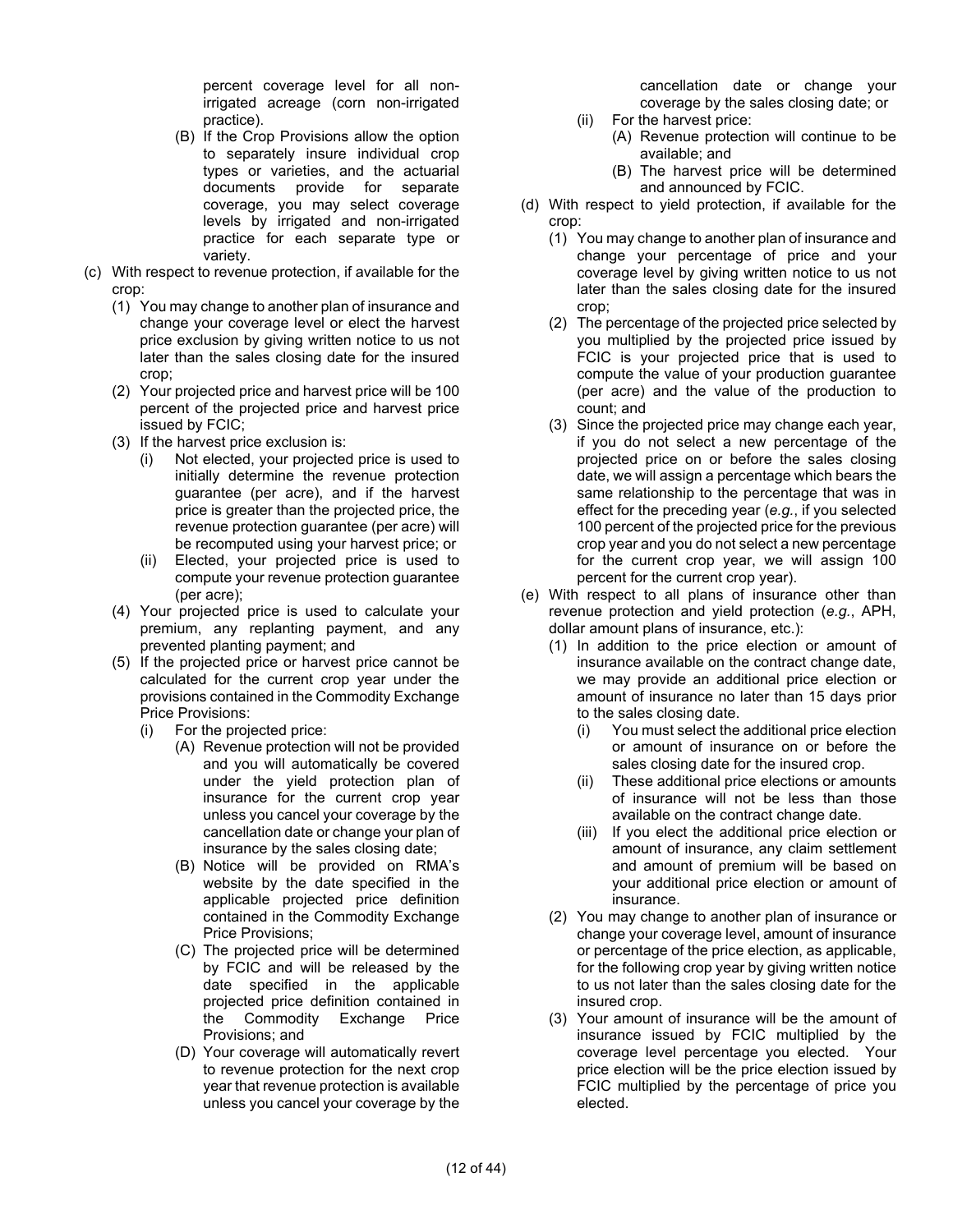- (4) Since the amount of insurance or price election may change each year, if you do not select a new amount of insurance or percentage of the price election on or before the sales closing date, we will assign an amount of insurance or percentage of the price election which bears the same relationship to the amount of insurance or percentage of the price election that was in effect for the preceding year (*e.g.*, if you selected 100 percent of the price election for the previous crop year and you do not select a new percentage of the price election for the current crop year, we will assign 100 percent of the price election for the current crop year).
- (f) You must report all production of the crop (insured and uninsured) to us for the previous crop year by the earlier of the acreage reporting date or 45 days after the cancellation date, unless otherwise stated in the Special Provisions or as specified in section 18:
	- (1) If you do not provide the required production report, we will assign a yield. The yield assigned by us will not be more than 75 percent of the yield used by us to determine your coverage for the previous crop year. The production report or assigned yield will be used to compute your approved yield for the purpose of determining your coverage for the current crop year.
	- (2) If you have filed a claim for any crop year, the documents signed by you which state the amount of production used to complete the claim for indemnity will be the production report for that year unless otherwise specified by FCIC.
	- (3) Production and acreage for the prior crop year must be reported for each proposed optional unit by the production reporting date, unless otherwise specified in the Special Provisions. If you do not provide the information stated above, the optional units will be combined into the basic unit.
	- (4) Appraisals obtained from only a portion of the acreage in a field that remains unharvested after the remainder of the crop within the field has been destroyed or put to another use will not be used to establish your actual yield unless representative samples are required to be left by you in accordance with the Crop Provisions.
- (g) It is your responsibility to accurately report all information that is used to determine your approved yield.
	- (1) You must certify to the accuracy of this information on your production report.
	- (2) If you fail to accurately report any information or if you do not provide any required records, you will be subject to the provisions regarding misreporting contained in section 6(g), unless the information is corrected:
		- (i) On or before the production reporting date;
		- (ii) Because the incorrect information was determined to be inadvertently reported by you (Simply stating the error was inadvertent is not sufficient to prove the error was inadvertent); or
- (iii) Because the incorrect information was the result of our error or the error of someone from USDA.
- (3) If you do not have written verifiable records to support the information you certified on your production report, you will receive an assigned yield in accordance with section 3(f)(1) and 7 CFR part 400, subpart G, for the applicable units, determined by us, for those crop years for which you do not have such records. If the conditions of section 34(b)(3) are not met, you will receive an assigned yield for the applicable basic unit.
- (4) At any time we discover you have misreported any material information used to determine your approved yield or your approved yield is not correct, the following actions will be taken, as applicable:
	- (i) We will correct your approved yield, in accordance with FCIC procedure, by assigning a yield or by using the yield we determine to be correct, for the crop year such information is not correct, and all subsequent crop years;
	- (ii) We will correct the unit structure, if necessary;
	- (iii) Any overpaid or underpaid indemnity or premium must be repaid; and
	- (iv) You will be subject to the provisions regarding misreporting contained in section 6(g)(1), unless the incorrect information was the result of our error or the error of someone from USDA.
- (h) In addition to any consequences in section  $3(q)$ , at any time the circumstances described below are discovered, your approved yield will be adjusted:
	- (1) By including an assigned yield determined in accordance with section 3(f)(1) and 7 CFR part 400, subpart G, if the actual yield reported in the database is excessive for any crop year, as determined by FCIC under its procedures, and you do not provide verifiable records to support the yield in the database (If there are verifiable records for the yield in your database, the yield is significantly different from the other yields in the county or your other yields for the crop and you cannot prove there is a valid agronomic basis to support the differences in the yields, the yield will be the average of the yields for the crop or the applicable county transitional yield if you have no other yields for the crop);
	- (2) By reducing it to an amount consistent with the average of the approved yields for other databases for your farming operation with the same crop, type, and practice or the county transitional yield, as applicable, if:
		- (i) The approved APH yield is greater than 115 percent of the average of the approved yields of all applicable databases for your farming operation that have actual yields in them or it is greater than 115 percent of the county transitional yield if no applicable databases exist for comparison;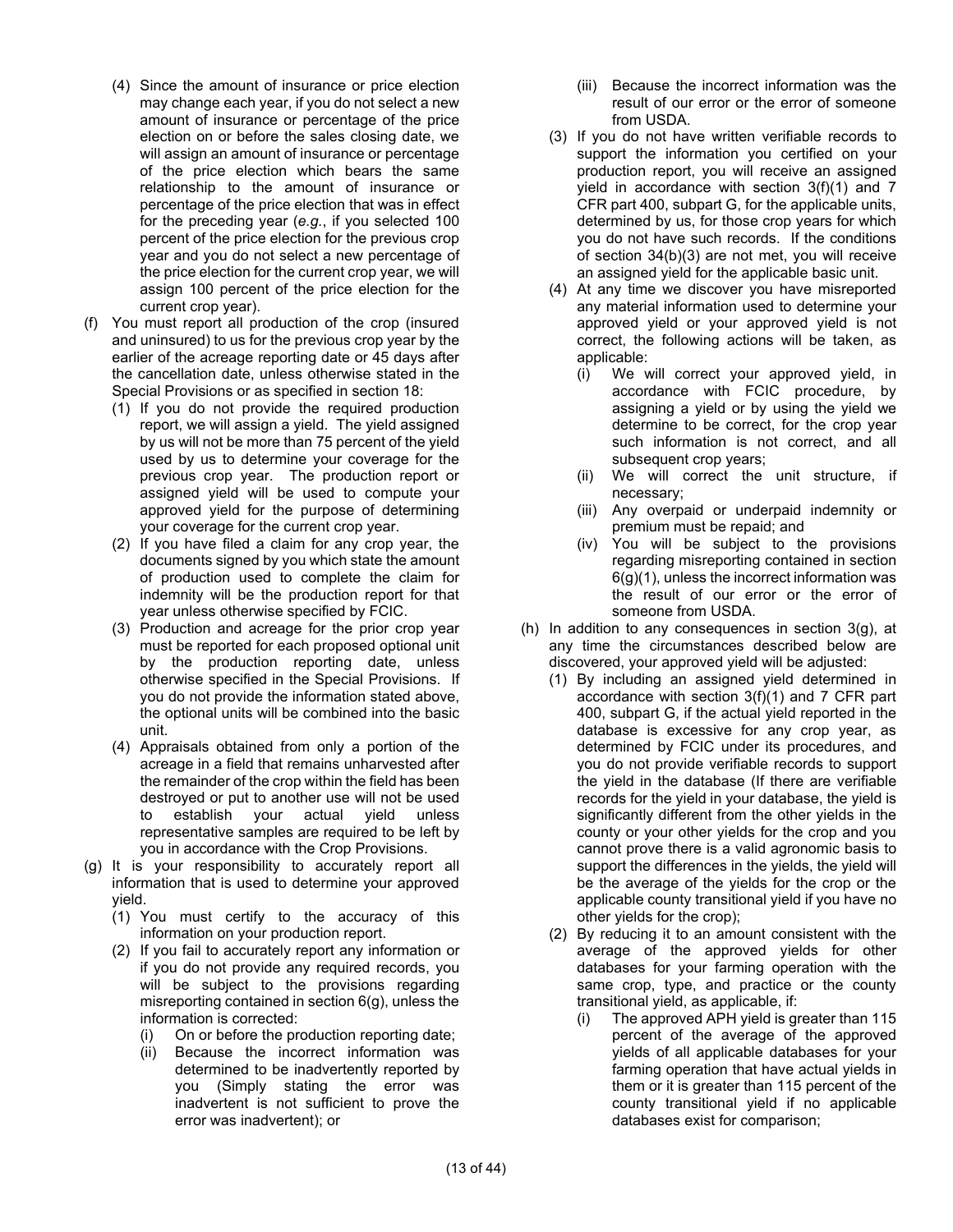- (ii) The current year's insurable acreage (including applicable prevented planting acreage) is greater than 400 percent of the average number of acres in the database or the acres contained in two or more individual years in the database are each less than 10 percent of the current year's insurable acreage in the unit (including applicable prevented planting acreage); and
- (iii) We determine there is no valid agronomic basis to support the approved yield; or
- (3) To an amount consistent with the production methods actually carried out for the crop year if you use a different production method than was previously used and the production method actually carried out is likely to result in a yield lower than the average of your previous actual yields. The yield will be adjusted based on your other units where such production methods were carried out or to the applicable county transitional yield for the production methods if other such units do not exist. You must notify us of changes in your production methods by the acreage reporting date. If you fail to notify us, in addition to the reduction of your approved yield described herein, you will be considered to have misreported information and you will be subject to the consequences in section 6(g). For example, for a non-irrigated unit, your yield is based upon acreage of the crop that is watered once prior to planting, and the crop is not watered prior to planting for the current crop year. Your approved APH yield will be reduced to an amount consistent with the actual production history of your other non-irrigated units where the crop has not been watered prior to planting or limited to the non-irrigated transitional yield for the unit if other such units do not exist.
- (i) Unless you meet the double cropping requirements contained in section 17(f)(4), if you elect to plant a second crop on acreage where the first insured crop was prevented from being planted, you will receive a yield equal to 60 percent of the approved yield for the first insured crop to calculate your average yield for subsequent crop years (Not applicable to crops if the APH is not the basis for the insurance guarantee). If the unit contains both prevented planting and planted acreage of the same crop, the yield for such acreage will be determined by:
	- (1) Multiplying the number of insured prevented planting acres by 60 percent of the approved yield for the first insured crop;
	- (2) Adding the totals from section 3(i)(1) to the amount of appraised or harvested production for all of the insured planted acreage; and
	- (3) Dividing the total in section 3(i)(2) by the total number of acres in the unit.
- (j) Hail and fire coverage may be excluded from the covered causes of loss for an insured crop only if you select additional coverage of not less than 65 percent of the approved yield indemnified at the 100 percent price election, or an equivalent coverage as

established by FCIC, and you have purchased the same or a higher dollar amount of coverage for hail and fire from us or any other source. If you elected a whole-farm unit, you may exclude hail and fire coverage only if allowed by the Special Provisions.

- (k) The applicable premium rate, or formula to calculate the premium rate, and transitional yield will be those contained in the actuarial documents except, in the case of high-risk land, a written agreement may be requested to change such transitional yield or premium rate.
- (l) Notwithstanding any other provision, if you qualify as a beginning farmer or rancher, or veteran farmer or rancher, and were previously involved in a farming or ranching operation, including involvement in the decision-making or physical involvement in the production of the crop or livestock on the farm, for any acreage obtained by you, you may receive a yield that is the higher of:
	- (1) The actual production history of the previous producer of the crop or livestock on the new acreage; or
	- (2) Your actual production history.

## **4. Contract Changes**

- (a) We may change the terms of your coverage under this policy from year to year.
- (b) Any changes in policy provisions, amounts of insurance, premium rates, program dates, price elections or the Commodity Exchange Price Provisions, if applicable, can be viewed on RMA's website not later than the contract change date contained in the Crop Provisions (except as allowed herein or as specified in section 3). We may only revise this information after the contract change date to correct clear errors (*e.g.*, the price for oats was announced at \$25.00 per bushel instead of \$2.50 per bushel or the final planting date should be May 10 but the final planting date in the Special Provisions states August 10).
- (c) After the contract change date, all changes specified in section 4(b) will also be available upon request from your crop insurance agent.
- (d) Not later than 30 days prior to the cancellation date for the insured crop you will be notified, in accordance with section 33, a copy of the changes to the Basic Provisions, Crop Provisions, Commodity Exchange Price Provisions, if applicable, and Special Provisions.
- (e) Acceptance of the changes will be conclusively presumed in the absence of notice from you to change or cancel your insurance coverage.

## **5. [Reserved]**

#### **6. Report of Acreage**

- (a) An annual acreage report must be submitted to us on our form for each insured crop in the county on or before the acreage reporting date contained in the Special Provisions, except as follows:
	- (1) If you insure multiple crops with us that have final planting dates on or after August 15 but before December 31, you must submit an acreage report for all such crops on or before the latest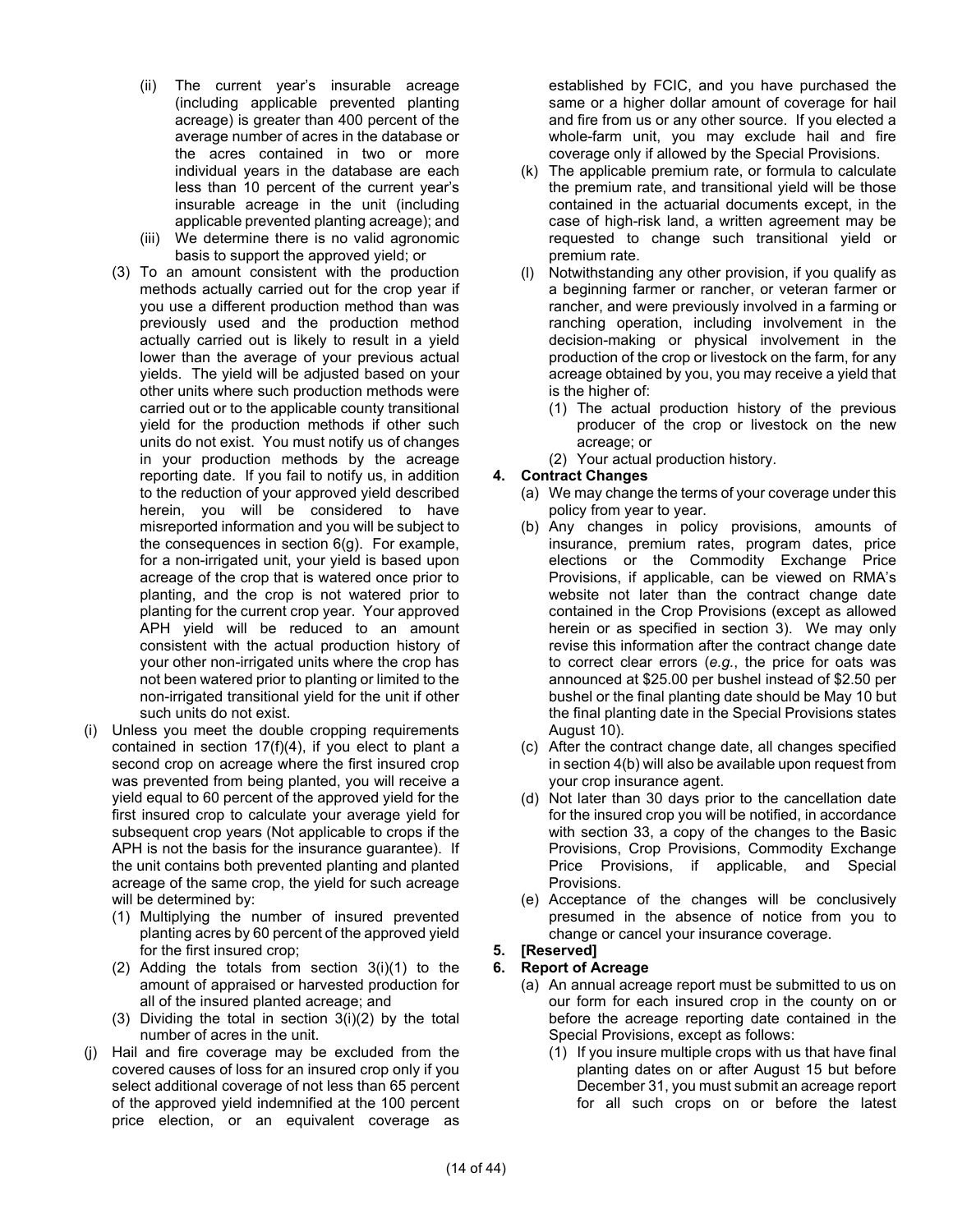applicable acreage reporting date for such crops; and

- (2) If you insure multiple crops with us that have final planting dates on or after December 31 but before August 15, you must submit an acreage report for all such crops on or before the latest applicable acreage reporting date for such crops.
- (3) Notwithstanding the provisions in sections 6(a)(1) and (2):
	- (i) If the Special Provisions designate separate planting periods for a crop, you must submit an acreage report for each planting period on or before the acreage reporting date contained in the Special Provisions for the planting period;
	- (ii) If planting of the insured crop continues after the final planting date or you are prevented from planting during the late planting period, the acreage reporting date will be the later of:
		- (A) The acreage reporting date contained in the Special Provisions;
		- (B) The date determined in accordance with sections (a)(1) or (2); or
		- (C) Five days after the end of the late planting period for the insured crop, if applicable; and
	- (iii) If you plant the insured crop on or within five days prior to the final planting date and the final planting date is five or fewer days prior to the acreage reporting date, you must submit an acreage report no later than five days after the acreage reporting date (for example, if the final planting date contained in the Special Provisions is July 10, the acreage reporting date contained in the Special Provisions is July 15 and you plant the insured crop on July 9, you have until July 20 to submit an acreage report for the insured crop).
- (b) If you do not have a share in an insured crop in the county for the crop year, you must submit an acreage report, on or before the acreage reporting date, so indicating.
- (c) Your acreage report must include the following information, if applicable:
	- (1) The amount of acreage of the crop in the county (insurable and not insurable) in which you have a share and the date the insured crop was planted on the unit as follows:
		- (i) The last date any timely planted acreage was planted and the number of acres planted by such date; and
		- (ii) The date of planting and the number of acres planted per day for acreage planted during the late planting period (If you fail to report the number of acres planted on a daily basis, all acreage planted in the late planting period will be presumed to have been planted on the last day planting took place in the late planting period for the purposes of section 16);
- (2) Your share at the time coverage begins;
- (3) The practice;
- (4) The type; and
- (5) The land identifier for the crop acreage (*e.g.*, legal description, FSA farm number or common land unit number if provided to you by FSA, etc.) as required on our form.
- (d) Regarding the ability to revise an acreage report you have submitted to us:
	- (1) For planted acreage, you cannot revise any information pertaining to the planted acreage after the acreage reporting date without our consent (Consent may only be provided when no cause of loss has occurred; our appraisal has determined that the insured crop will produce at least 90 percent of the yield used to determine your guarantee or the amount of insurance for the unit (including reported and unreported acreage), except when there are unreported units (see section 6(f)); the information on the acreage report is clearly transposed; you provide adequate evidence that we or someone from USDA have committed an error regarding the information on your acreage report; or if expressly permitted by the policy);
	- (2) For prevented planting acreage:
		- (i) On or before the acreage reporting date, you can change any information on any initially submitted acreage report, except as provided in section 6(d)(2)(iii) (*e.g.*, you can correct the reported share, add acreage of the insured crop that was prevented from being planted, etc.);
		- (ii) After the acreage reporting date, you cannot revise any information on the acreage report (*e.g.*, if you have failed to report prevented planting acreage on or before the acreage reporting date, you cannot revise it after the acreage reporting date to include prevented planting acreage) but we will revise information that is clearly transposed or if you provide adequate evidence that we or someone from USDA have committed an error regarding the information on your acreage report; and
		- (iii) You cannot revise your initially submitted acreage report at any time to change the insured crop, or type, that was reported as prevented from being planted;
	- (3) You may request an acreage measurement from FSA or a business that provides such measurement service prior to the acreage reporting date, submit documentation of such request and an acreage report with estimated acreage by the acreage reporting date, and if the acreage measurement shows the estimated acreage was incorrect, we will revise your acreage report to reflect the correct acreage:
		- (i) If an acreage measurement is only requested for a portion of the acreage within a unit, you must separately designate the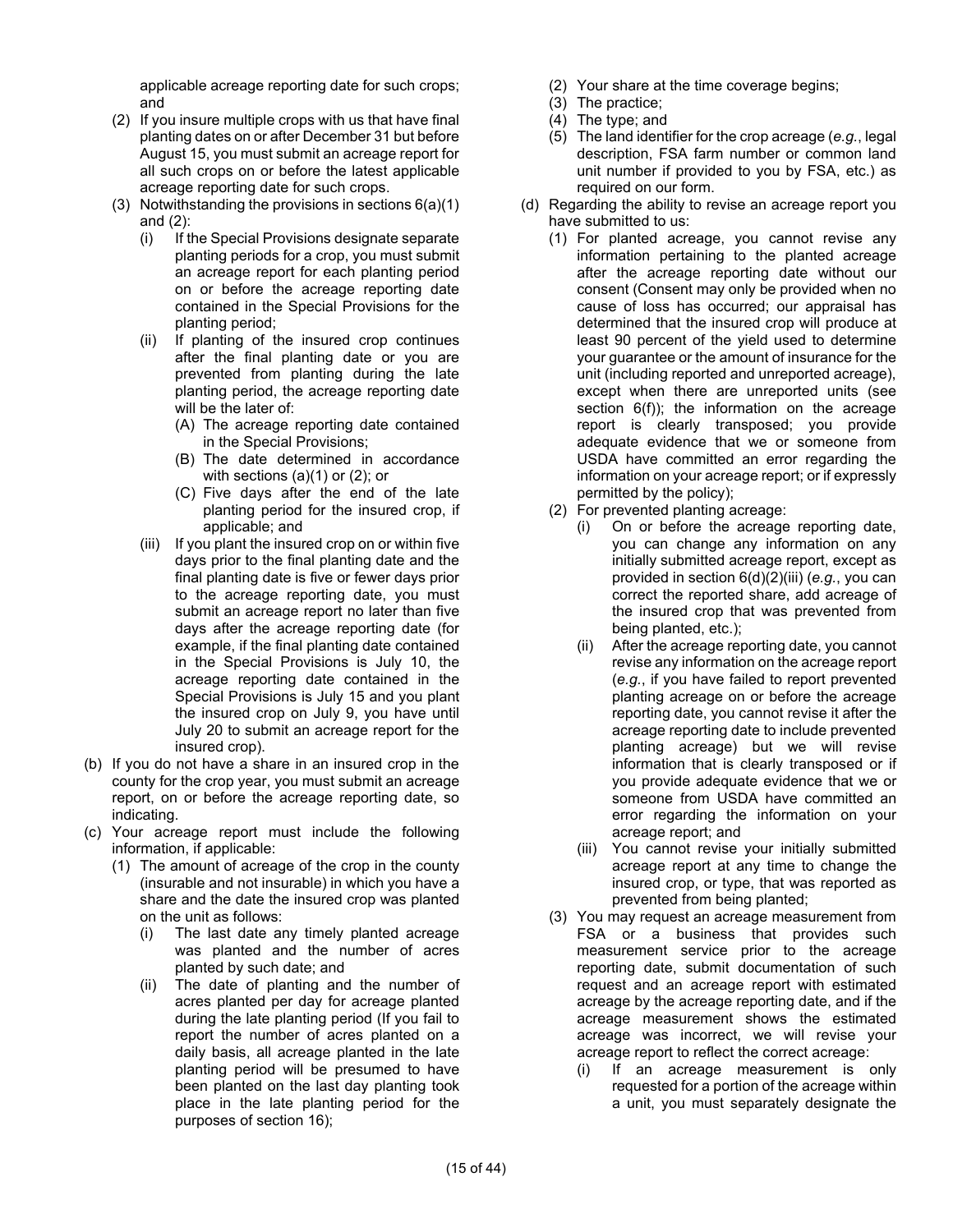acreage for which an acreage measurement has been requested;

- (ii) If an acreage measurement is not provided to us by the time we receive a notice of loss, we may:
	- (A) Defer finalization of the claim until the measurement is completed, and:
		- (*1*) Make all necessary loss determinations, except the acreage measurement; and
		- (*2*) Finalize the claim in accordance with applicable policy provisions after you provide the acreage measurement to us (If you fail to provide the measurement, your claim will not be paid); or
	- (B) Elect to measure the acreage, and:
		- (*1*) Finalize your claim in accordance with applicable policy provisions; and
		- (*2*) Estimated acreage under this section will not be accepted from you for any subsequent acreage report; and
- (iii) Premium will still be due in accordance with sections 2(e) and 7. If the acreage is not measured as specified in section 6(d)(3)(ii) and the acreage measurement is not provided to us at least 15 days prior to the premium billing date, your premium will be based on the estimated acreage and will be revised, if necessary, when the acreage measurement is provided. If the acreage measurement is not provided by the termination date, you will be precluded from providing any estimated acreage for all subsequent crop years.
- (4) If there is an irreconcilable difference between:
	- (i) The acreage measured by FSA or a measuring service and our on-farm measurement, our on-farm measurement will be used; or
	- (ii) The acreage measured by a measuring service, other than our on-farm<br>measurement, and FSA, the FSA measurement, and FSA, measurement will be used; and
- (5) If the acreage report has been revised in accordance with section  $6(d)(1)$ ,  $(2)$ , or  $(3)$ , the information on the initial acreage report will not be considered misreported for the purposes of section 6(g).
- (e) We may elect to determine all premiums and indemnities based on the information you submit on the acreage report or upon the factual circumstances we determine to have existed, subject to the provisions contained in section 6(g).
- (f) If you do not submit an acreage report by the acreage reporting date, or if you fail to report all units, we may elect to determine by unit the insurable crop acreage, share, type and practice, or to deny liability on such units. If we deny liability for the unreported units, your share of any production from the unreported units will

be allocated, for loss purposes only, as production to count to the reported units in proportion to the liability on each reported unit. However, such production will not be allocated to prevented planting acreage or otherwise affect any prevented planting payment.

- (g) You must provide all required reports and you are responsible for the accuracy of all information contained in those reports. You should verify the information on all such reports prior to submitting them to us.
	- (1) Except as provided in section  $6(g)(2)$ , if you submit information on any report that is different than what is determined to be correct and such information results in:
		- (i) A lower liability than the actual liability determined, the production guarantee or amount of insurance on the unit will be reduced to an amount consistent with the reported information (In the event the insurable acreage is under-reported for any unit, all production or value from insurable acreage in that unit will be considered production or value to count in determining the indemnity); or
		- (ii) A higher liability than the actual liability determined, the information contained in the acreage report will be revised to be consistent with the correct information.
	- (2) If your share is misreported and the share is:
		- (i) Under-reported, any claim will be determined using the share you reported; or (ii) Over-reported, any claim will be determined
		- using the share we determine to be correct.
- (h) If we discover you have incorrectly reported any information on the acreage report for any crop year, you may be required to provide documentation in subsequent crop years substantiating your report of acreage for those crop years, including, but not limited to, an acreage measurement service at your own expense. If the correction of any misreported information would affect an indemnity, prevented planting payment or replanting payment that was paid in a prior crop year, such claim will be adjusted and you will be required to repay any overpaid amounts.
- (i) Errors in reporting units may be corrected by us at the time of adjusting a loss to reduce our liability and to conform to applicable unit division guidelines.

## **7. Annual Premium and Administrative Fees**

- (a) The annual premium is earned and payable at the time coverage begins. You will be billed for the premium and administrative fee not earlier than the premium billing date specified in the Special Provisions.
- (b) Premium or administrative fees owed by you will be offset from an indemnity or prevented planting payment due you in accordance with section 2(e).
- (c) The annual premium amount is determined, as applicable, by either:
	- (1) Multiplying the production guarantee per acre times your price election or your projected price, as applicable, times the premium rate, times the insured acreage, times your share at the time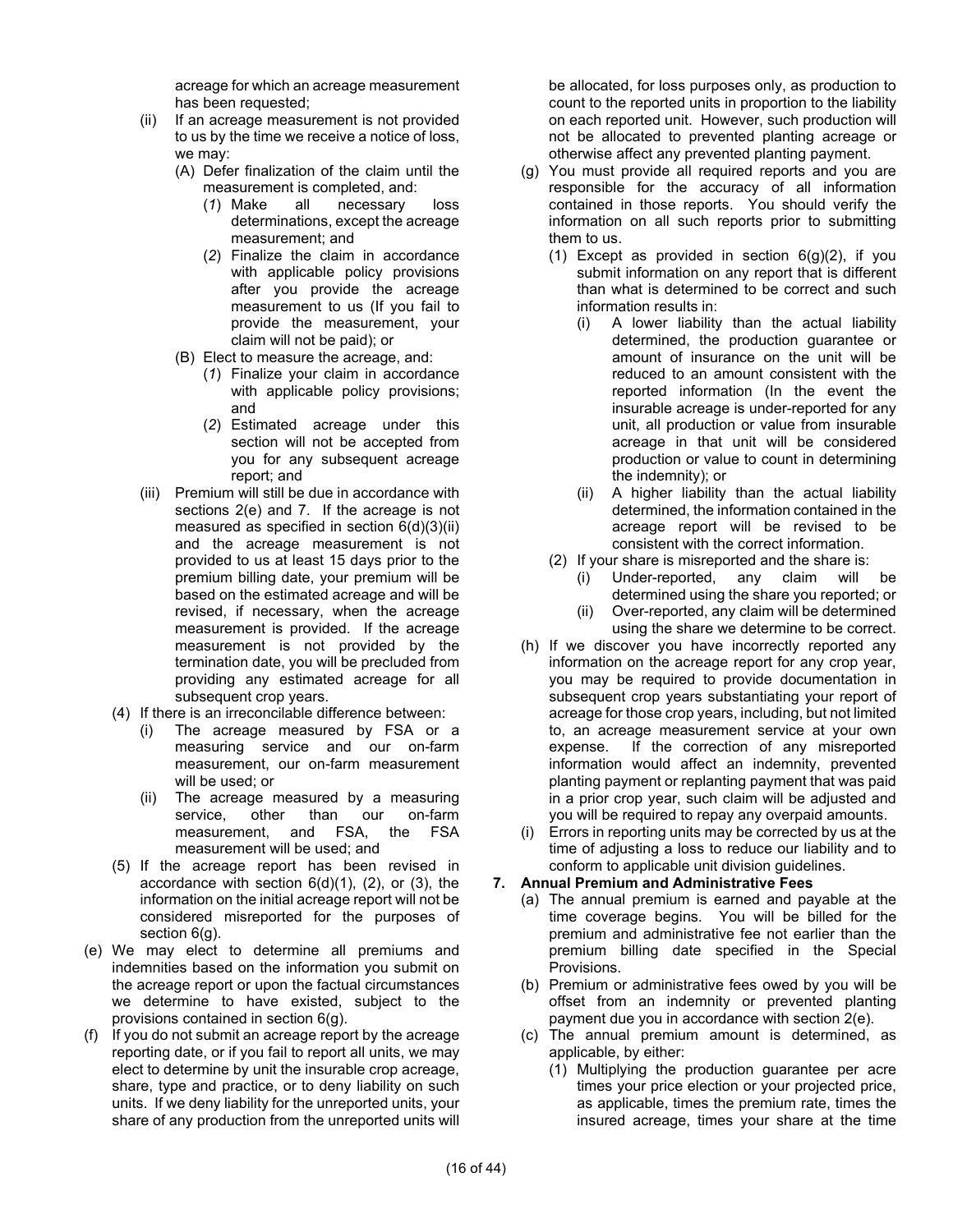coverage begins, and times any premium adjustment percentages that may apply; or

- (2) Multiplying your amount of insurance per acre times the premium rate, times the insured acreage, times your share at the time coverage begins, and times any premium adjustment percentages that may apply.
- (d) The information needed to determine the premium rate and any premium adjustment percentages that may apply are contained in the actuarial documents or an approved written agreement.
- (e) In addition to the premium charged:
	- (1) You, unless otherwise authorized in 7 CFR part 400, must pay an administrative fee each crop year of \$30 per crop per county for all levels of coverage in excess of catastrophic risk protection.
	- (2) The administrative fee must be paid no later than the time that premium is due.
	- (3) Payment of an administrative fee will not be required if you file a bona fide zero acreage report on or before the acreage reporting date for the crop. If you falsely file a zero acreage report you may be subject to criminal and administrative sanctions.
	- (4) The administrative fee will be waived if you request it and:
		- (i) You qualify as a beginning farmer or rancher, or veteran farmer or rancher;
		- You qualify as a limited resource farmer; or
		- (iii) You were insured prior to the 2005 crop year or for the 2005 crop year and your administrative fee was waived for one or more of those crop years because you qualified as a limited resource farmer under a policy definition previously in effect, and you remain qualified as a limited resource farmer under the definition that was in effect at the time the administrative fee was waived.
	- (5) Failure to pay the administrative fees when due may make you ineligible for certain other USDA benefits.
- (f) If the amount of premium (gross premium less premium subsidy paid on your behalf by FCIC) and administrative fee you are required to pay for any acreage exceeds the liability for the acreage, coverage for those acres will not be provided (no premium or administrative fee will be due and no indemnity will be paid for such acreage).
- (g) If you qualify as a beginning farmer or rancher, or veteran farmer or rancher, your premium subsidy will be 10 percentage points greater than the premium subsidy that you would otherwise receive, unless otherwise specified in the Special Provisions.
- (h) You will be ineligible for any premium subsidy paid on your behalf by FCIC for any policy issued by us if:
	- (1) USDA determines you have committed a violation of the highly erodible land conservation or wetland conservation provisions of 7 CFR part 12 as amended by the Agricultural Act of 2014; or
- (2) You have not filed form AD-1026 with FSA for the reinsurance year by the premium billing date.
	- (i) Notwithstanding section 7(h)(2), you may be eligible for premium subsidy without having a timely filed form AD-1026:
		- (A) For the initial reinsurance year if you certify by the premium billing date for your policy that you meet the qualifications as outlined in FCIC procedures for producers who are new to farming, new to crop insurance, a new entity, or have not previously been required to file form AD-1026; or
		- (B) If FSA approves relief for failure to timely file due to circumstances beyond your control or failure to timely provide adequate information to complete form AD-1026 in accordance with the provisions contained in 7 CFR part 12.
	- (ii) To be eligible for premium subsidy paid on your behalf by FCIC, it is your responsibility to assure you meet all the requirements for:
		- (A) Compliance with the conservation provisions specified in section 7(h)(1) of this section; and
		- (B) Filing form AD-1026 to be properly identified as in compliance with the conservation provisions specified in section 7(h)(1) of this section.

#### **8. Insured Crop**

- (a) The insured crop will be that shown on your accepted application and as specified in the Crop Provisions or Special Provisions and must be grown on insurable acreage.
- (b) A crop which will NOT be insured will include, but will not be limited to, any crop:
	- (1) That is not grown on planted acreage (except for the purposes of prevented planting coverage), or that is a type, class or variety or where the conditions under which the crop is planted are not generally recognized for the area (For example, where agricultural experts determine that planting a non-irrigated corn crop after a failed small grain crop on the same acreage in the same crop year is not appropriate for the area);
	- (2) For which the information necessary for insurance (price election, amount of insurance, projected price and harvest price, as applicable, premium rate, etc.) is not included in the actuarial documents, unless such information is provided by a written agreement in accordance with section 18;
	- (3) That is a volunteer crop;
	- (4) Planted following the same crop on the same acreage and the first planting of the crop has been harvested in the same crop year unless specifically permitted by the Crop Provisions or the Special Provisions (For example, the second planting of grain sorghum would not be insurable if grain sorghum had already been planted and harvested on the same acreage during the crop year);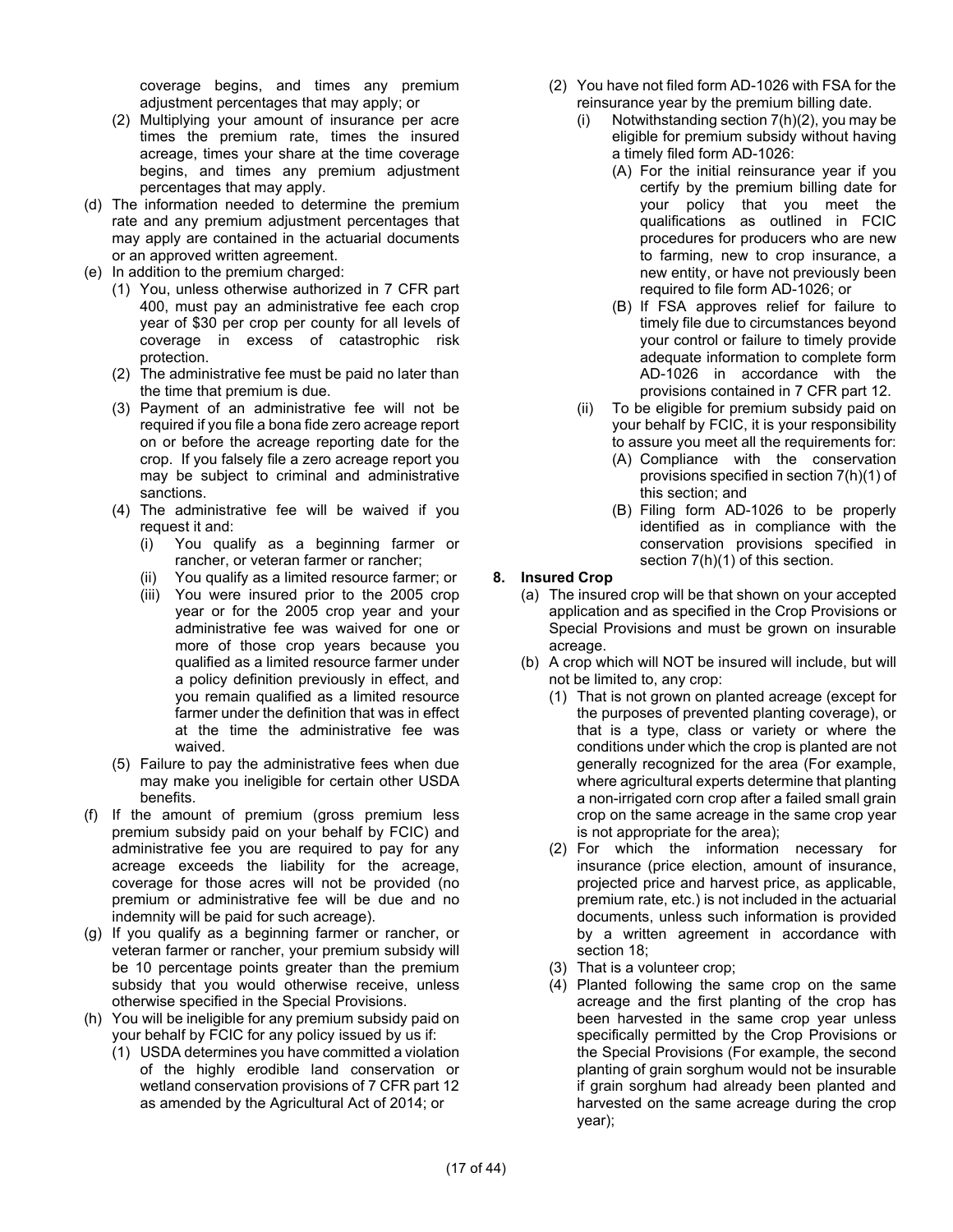- (5) That is planted for the development or production of hybrid seed or for experimental purposes, unless permitted by the Crop Provisions or by written agreement to insure such crop; or
- (6) That is used solely for wildlife protection or management. If the lease states that specific acreage must remain unharvested, only that acreage is uninsurable. If the lease specifies that a percentage of the crop must be left unharvested, your share will be reduced by such percentage.
- (c) Although certain policy documents may state that a crop type, class, variety or practice is not insurable, it does not mean all other crop types, classes, varieties or practices are insurable. To be insurable the crop type, class, variety or practice must meet all the conditions in this section.

## **9. Insurable Acreage**

- (a) All acreage planted to the insured crop in the county in which you have a share:
	- (1) Except as provided in section 9(a)(2), is insurable if the acreage has been planted and harvested or insured (including insured acreage that was prevented from being planted) in any one of the three previous crop years. Acreage that has not been planted and harvested (grazing is not considered harvested for the purposes of section 9(a)(1)) or insured in at least one of the three previous crop years may still be insurable if:
		- (i) Such acreage was not planted:
			- (A) In at least two of the three previous crop years to comply with any other USDA program;
			- (B) Due to the crop rotation, the acreage would not have been planted in the previous three years (*e.g.*, a crop rotation of corn, soybeans, and alfalfa; and the alfalfa remained for four years before the acreage was planted to corn again); or
			- (C) Because a perennial tree, vine, or bush crop was on the acreage in at least two of the previous three crop years;
		- (ii) Such acreage constitutes five percent or less of the insured planted acreage in the unit;
		- (iii) Such acreage was not planted or harvested because it was pasture or rangeland, the crop to be insured is also pasture or rangeland, and the Crop Provisions, Special Provisions, or a written agreement specifically allow insurance for such acreage; or
		- (iv) The Crop Provisions, Special Provisions, or a written agreement specifically allow insurance for such acreage; or
	- (2) Is not insurable if:
		- (i) The only crop that has been planted and harvested on the acreage in the three previous crop years is a cover, hay (except wheat harvested for hay) or forage crop

(except insurable silage). However, such acreage may be insurable only if:

- (A) The crop to be insured is a hay or forage crop and the Crop Provisions, Special Provisions, or a written agreement specifically allow insurance for such acreage; or
- (B) The hay or forage crop was part of a crop rotation;
- (ii) The acreage has been strip-mined. However, such acreage may be insurable only if:
	- (A) An agricultural commodity, other than a cover, hay (except wheat harvested for hay), or forage crop (except insurable silage) has been harvested from the acreage for at least five crop years after the strip-mined land was reclaimed; or
	- (B) A written agreement specifically allows insurance for such acreage;
- (iii) The actuarial documents do not provide the information necessary to determine the premium rate, unless insurance is allowed by a written agreement;
- (iv) The insured crop is damaged and it is practical to replant the insured crop, but the insured crop is not replanted;
- (v) The acreage is interplanted, unless insurance is allowed by the Crop Provisions;
- (vi) The acreage is otherwise restricted by the Crop Provisions or Special Provisions;
- (vii) The acreage is planted in any manner other than as specified in the policy provisions for the crop unless a written agreement specifically allows insurance for such planting;
- (viii) The acreage is of a second crop, if you elect not to insure such acreage when an indemnity for a first insured crop may be subject to reduction in accordance with the provisions of section 15 and you intend to collect an indemnity payment that is equal to 100 percent of the insurable loss for the first insured crop acreage. This election must be made on a first insured crop unit basis (*e.g.*, if the first insured crop unit contains 40 planted acres that may be subject to an indemnity reduction, then no second crop can be insured on any of the 40 acres). In this case:
	- (A) If the first insured crop is insured under this policy, you must provide written notice to us of your election not to insure acreage of a second crop at the time the first insured crop acreage is released by us (if no acreage in the first insured crop unit is released, this election must be made by the earlier of the acreage reporting date for the second crop or when you sign the claim for indemnity for the first insured crop) or, if the first insured crop is insured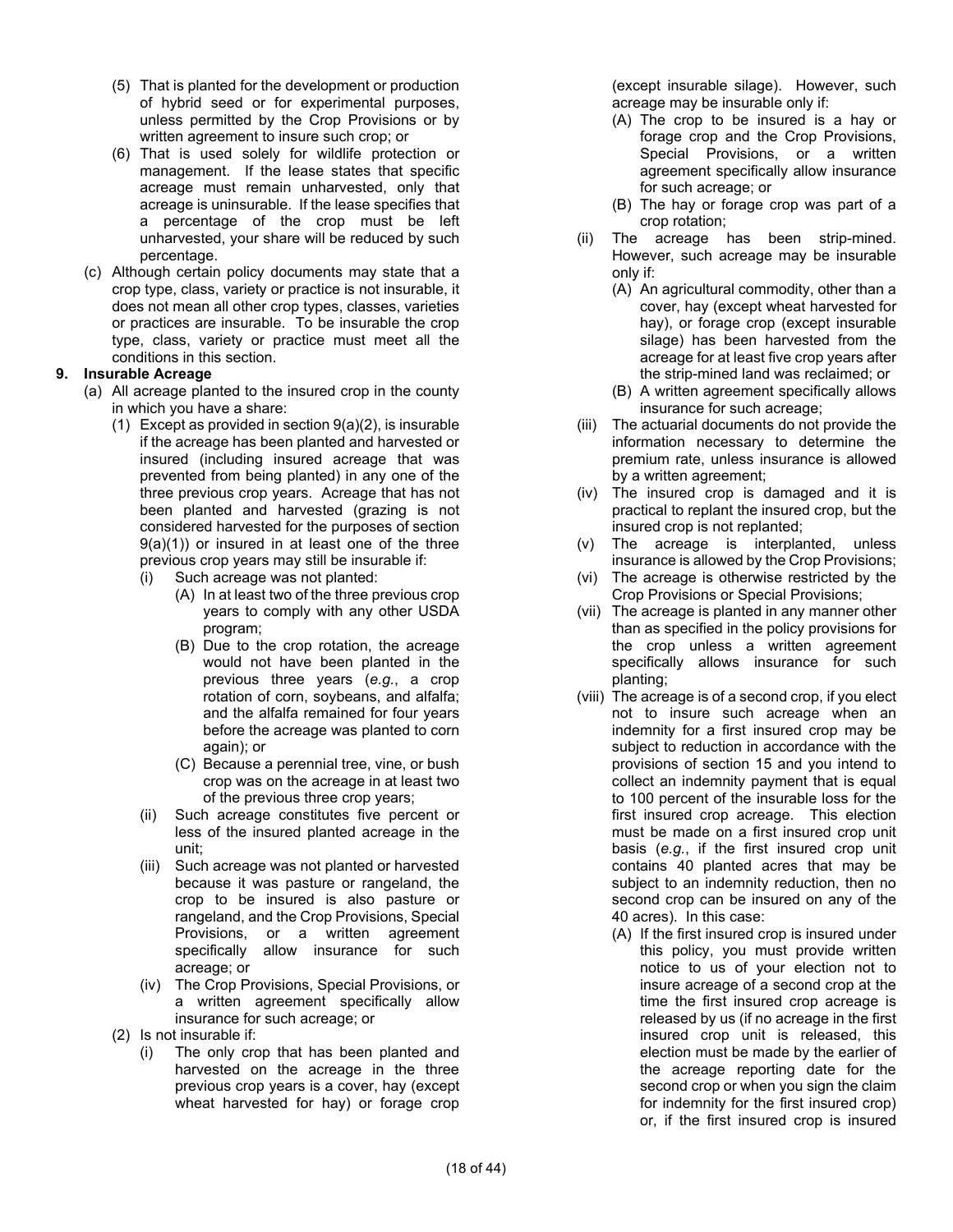under Area Risk Protection Insurance (7 CFR part 407), this election must be made before the second crop insured under this policy is planted, and if you fail to provide such notice, the second crop acreage will be insured in accordance with the applicable policy provisions and you must repay any overpaid indemnity for the first insured crop;

- (B) In the event a second crop is planted and insured with a different insurance provider, or planted and insured by a different person, you must provide written notice to each insurance provider that a second crop was planted on acreage on which you had a first insured crop; and
- (C) You must report the crop acreage that will not be insured on the applicable acreage report; or
- (ix) The acreage is of a crop planted following a second crop or following an insured crop that is prevented from being planted after a first insured crop, unless it is a practice that is generally recognized by agricultural experts or organic agricultural experts for the area to plant three or more crops for harvest on the same acreage in the same crop year, and additional coverage insurance provided under the authority of the Act is offered for the third or subsequent crop in the same crop year. Insurance will only be provided for a third or subsequent crop as follows:
	- (A) You must provide records acceptable to us that show:
		- (*1*) You have produced and harvested the insured crop following two other crops harvested on the same acreage in the same crop year in at least two of the last four years in which you produced the insured crop; or
		- (*2*) The applicable acreage has had three or more crops produced and harvested on it in the same crop year in at least two of the last four years in which the insured crop was grown on the acreage; and
	- (B) The amount of insurable acreage will not exceed 100 percent of the greatest number of acres for which you provide the records required in section  $9(a)(2)(ix)(A)$ .
- (b) If insurance is provided for an irrigated practice, you must report as irrigated only that acreage for which you have adequate facilities and adequate water, or the reasonable expectation of receiving adequate water at the time coverage begins, to carry out a good irrigation practice. If you knew or had reason to know

that your water may be reduced before coverage begins, no reasonable expectation exists.

- (c) Notwithstanding the provisions in section 8(b)(2), if acreage is irrigated and a premium rate is not provided for an irrigated practice, you may either report and insure the irrigated acreage as "nonirrigated," or report the irrigated acreage as not insured (If you elect to insure such acreage under a non-irrigated practice, your irrigated yield will only be used to determine your approved yield if you continue to use a good irrigation practice. If you do not use a good irrigation practice, you will receive a yield determined in accordance with section 3(h)(3)).
- (d) We may restrict the amount of acreage that we will insure to the amount allowed under any acreage limitation program established by the United States Department of Agriculture if we notify you of that restriction prior to the sales closing date.
- (e) Except as provided in section 9(f), and in accordance with section 9(g), in the states of Iowa, Minnesota, Montana, Nebraska, North Dakota, or South Dakota, native sod acreage may be insured if the requirements of section 9(a) have been met but will:
	- (1) Notwithstanding the provisions in section 3 regarding your production guarantee, receive a production guarantee (per acre) that is based on 65 percent of the transitional yield for the county; and
	- (2) For additional coverage policies, receive a premium subsidy that is 50 percentage points less than would otherwise be provided on acreage not qualifying as native sod. If the premium subsidy applicable to these acres is less than 50 percent before the reduction, you will receive no premium subsidy.
- (f) Section 9(e) is not applicable to cumulative native sod acreage that is five acres or less in the county.
- (g) Section 9(e) is applicable during the first 4 crop years of planting on native sod acreage that has been tilled beginning on February 8, 2014, and ending on December 20, 2018. Section 9(e) is applicable during 4 cumulative crop years of insurance within the first 10 crop years after initial tillage on native sod acreage tilled after December 20, 2018.

## **10. Share Insured**

- (a) Insurance will attach:
	- (1) Only if the person completing the application has a share in the insured crop; and
	- (2) Only to that person's share, except that insurance may attach to another person's share of the insured crop if the other person has a share of the crop and:
		- (i) The application clearly states the insurance is requested for a person other than an individual (*e.g.*, a partnership or a joint venture); or
		- (ii) The application clearly states you as a landlord will insure your tenant's share, or you as a tenant will insure your landlord's share. If you as a landlord will insure your tenant's share, or you as a tenant will insure your landlord's share, you must provide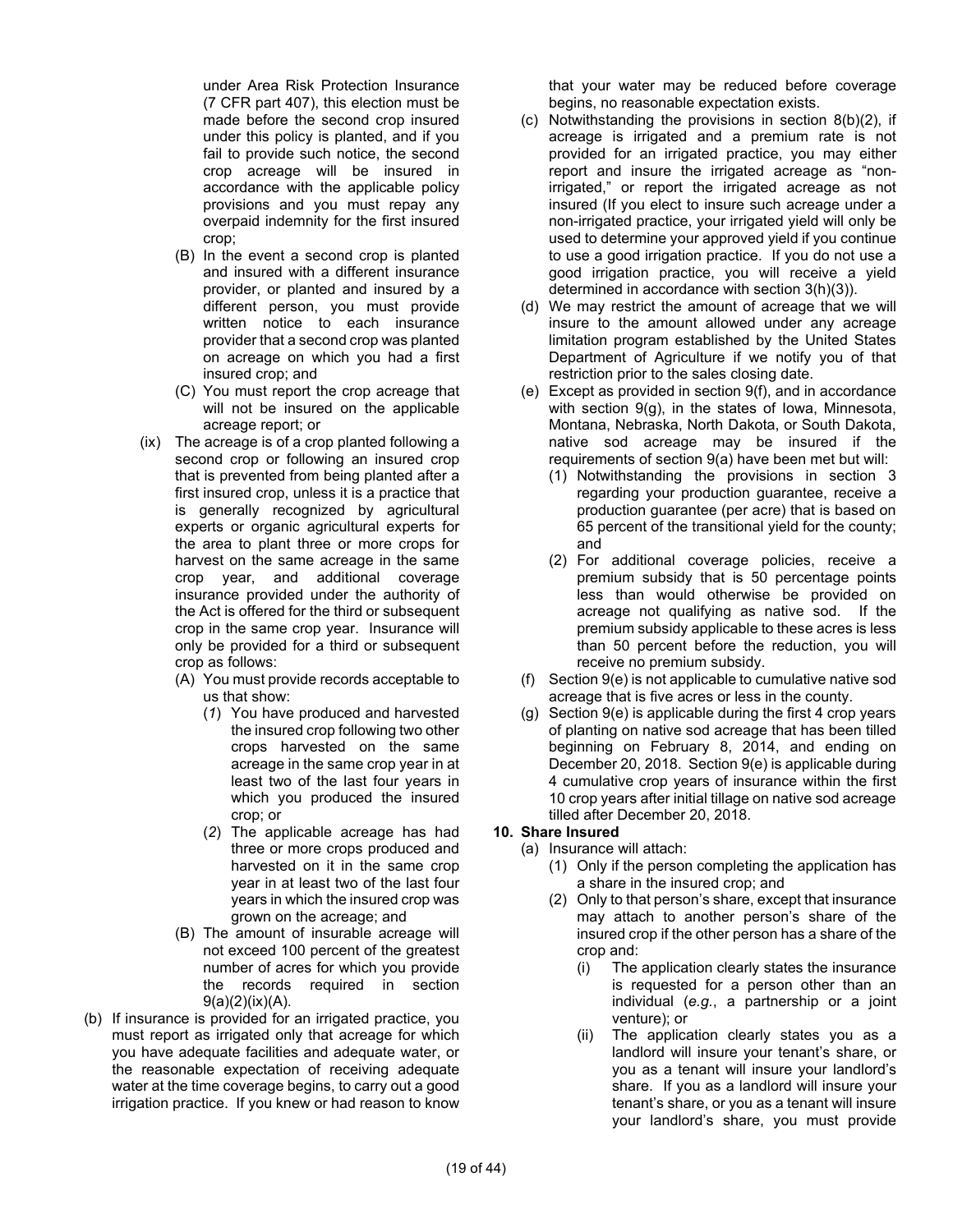evidence of the other party's approval (lease, power of attorney, etc.) and such evidence will be retained by us:

- (A) You also must clearly set forth the percentage shares of each person on the acreage report; and
- (B) For each landlord or tenant, you must report the landlord's or tenant's social security number, employer identification number, or other identification number we assigned for the purposes of this policy, as applicable.
- (b) With respect to your share:
	- (1) We will consider to be included in your share under your policy, any acreage or interest reported by or for:
		- (i) Your spouse, unless such spouse can prove he/she has a separate farming operation, which includes, but is not limited to, separate land (transfers of acreage from one spouse to another is not considered separate land), separate capital, separate inputs, separate accounting, and separate maintenance of proceeds; or
		- (ii) Your child who resides in your household or any other member of your household, unless such child or other member of the household can demonstrate such person has a separate share in the crop (Children who do not reside in your household are not included in your share); and
	- (2) If it is determined that the spouse, child or other member of the household has a separate policy but does not have a separate farming operation or share of the crop, as applicable:
		- (i) The policy for one spouse or child or other member of the household will be void and the policy remaining in effect will be determined in accordance with section 22(a)(1) and (2);
		- (ii) The acreage or share reported under the policy that is voided will be included under the remaining policy; and
		- (iii) No premium will be due and no indemnity will be paid for the voided policy.
	- (c) Acreage rented for a percentage of the crop, or a lease containing provisions for **BOTH** a minimum payment (such as a specified amount of cash, bushels, pounds, etc.,) **AND** a crop share will be considered a crop share lease.
	- (d) Acreage rented for cash, or a lease containing provisions for **EITHER** a minimum payment **OR** a crop share (such as a 50/50 share or \$100.00 per acre, whichever is greater) will be considered a cash lease.

#### **11. Insurance Period**

- (a) Except for prevented planting coverage (see section 17), coverage begins on each unit or part of a unit at the later of:
	- (1) The date we accept your application (For the purposes of this paragraph, the date of

acceptance is the date that you submit a properly executed application in accordance with section 2);

- (2) The date the insured crop is planted; or
- (3) The calendar date contained in the Crop Provisions for the beginning of the insurance period.
- (b) Coverage ends on each unit or part of a unit at the earliest of:
	- (1) Total destruction of the insured crop;
	- (2) Harvest of the insured crop;
	- (3) Final adjustment of a loss on a unit;
	- (4) The calendar date contained in the Crop Provisions or Special Provisions for the end of the insurance period;
	- (5) Abandonment of the insured crop; or
	- (6) As otherwise specified in the Crop Provisions.
- (c) Except as provided in the Crop Provisions or applicable endorsement, in addition to the requirements of section 11(b), coverage ends on any acreage within a unit once any event specified in section 11(b) occurs on that acreage. Coverage only remains in effect on acreage that has not been affected by an event specified in section 11(b).

## **12. Causes of Loss**

Insurance is provided only to protect against unavoidable, naturally occurring events. A list of the covered naturally occurring events is contained in the applicable Crop Provisions. All other causes of loss, including but not limited to the following, are NOT covered:

- (a) Any act by any person that affects the yield, quality or price of the insured crop (*e.g.*, chemical drift, fire, terrorism, etc.);
- (b) Failure to follow recognized good farming practices for the insured crop;
- (c) Water that is contained by or within structures that are designed to contain a specific amount of water, such as dams, locks or reservoir projects, etc., on any acreage when such water stays within the designed limits (For example, a dam is designed to contain water to an elevation of 1,200 feet but you plant a crop on acreage at an elevation of 1,100 feet. A storm causes the water behind the dam to rise to an elevation of 1,200 feet. Under such circumstances, the resulting damage would not be caused by an insurable cause of loss. However, if you planted on acreage that was above 1,200 feet elevation, any damage caused by water that exceeded that elevation would be caused by an insurable cause of loss);
- (d) Failure or breakdown of the irrigation equipment or facilities, or the inability to prepare the land for irrigation using your established irrigation method (*e.g.*, furrow irrigation), unless the failure, breakdown or inability is due to a cause of loss specified in the Crop Provisions.
	- (1) You must make all reasonable efforts to restore the equipment or facilities to proper working order within a reasonable amount of time unless we determine it is not practical to do so.
	- (2) Cost will not be considered when determining whether it is practical to restore the equipment or facilities;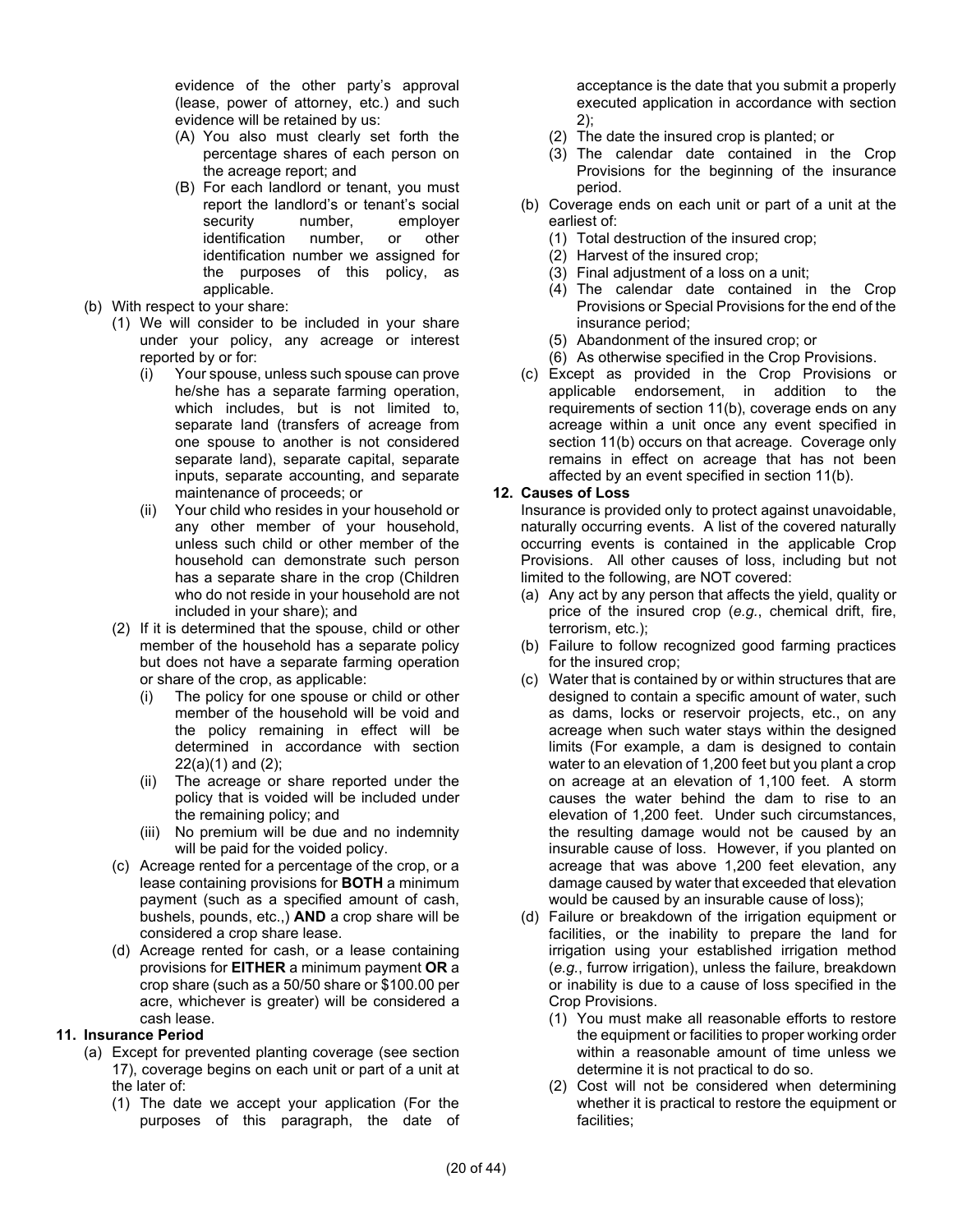- (e) Failure to carry out a good irrigation practice for the insured crop, if applicable; or
- (f) Any cause of loss that results in damage that is not evident or would not have been evident during the insurance period, including, but not limited to, damage that only becomes evident after the end of the insurance period unless expressly authorized in the Crop Provisions. Even though we may not inspect the damaged crop until after the end of the insurance period, damage due to insured causes that would have been evident during the insurance period will be covered.

## **13. Replanting Payment**

- (a) If allowed by the Crop Provisions, a replanting payment may be made on an insured crop replanted after we have given consent and the acreage replanted is at least the lesser of 20 acres or 20 percent of the insured planted acreage for the unit (as determined on the final planting date or within the late planting period if a late planting period is applicable). If the crops to be replanted are in a whole-farm unit, the 20 acres or 20 percent requirement is to be applied separately to each crop to be replanted in the whole-farm unit.
- (b) No replanting payment will be made on acreage:
	- (1) On which our appraisal establishes that production will exceed the level set by the Crop Provisions;
	- (2) Initially planted prior to the earliest planting date established by the Special Provisions; or
	- (3) On which one replanting payment has already been allowed for the crop year.
- (c) The replanting payment per acre will be:
	- (1) The lesser of your actual cost for replanting or the amount specified in the Crop Provisions or Special Provisions; or
	- (2) If the Crop Provisions or Special Provisions specify that your actual cost will not be used to determine your replanting payment, the amount determined in accordance with the Crop Provisions or Special Provisions.
- (d) No replanting payment will be paid if we determine it is not practical to replant.
- **14. Duties in the Event of Damage, Loss, Abandonment, Destruction, or Alternative Use of Crop or Acreage** Your Duties -
	- (a) In the case of damage or loss of production or revenue to any insured crop, you must protect the crop from further damage by providing sufficient care.
	- (b) You must provide a notice of loss in accordance with this section. Notice provisions:
		- (1) For a planted crop, when there is damage or loss of production, you must give us notice, by unit, within 72 hours of your initial discovery of damage or loss of production (but not later than 15 days after the end of the insurance period, even if you have not harvested the crop).
		- (2) For crops for which revenue protection is elected, if there is no damage or loss of production, you must give us notice not later than 45 days after the latest date the harvest price is released for any crop in the unit where there is a revenue loss.
- (3) In the event you are prevented from planting an insured crop that has prevented planting coverage, you must notify us within 72 hours after:
	- (i) The final planting date, if you do not intend to plant the insured crop during the late planting period or if a late planting period is not applicable; or
	- (ii) You determine you will not be able to plant the insured crop within any applicable late planting period.
- (4) All notices required in this section that must be received by us within 72 hours may be made by telephone or in person to your crop insurance agent but must be confirmed in writing within 15 days.
- (5) If you fail to submit a notice of loss in accordance with these notice provisions, any loss or prevented planting claim will be considered solely due to an uninsured cause of loss for the acreage for which such failure occurred, unless we determine that we have the ability to accurately adjust the loss. If we determine that we do not have the ability to accurately adjust the loss:
	- (i) For any prevented planting claim, no prevented planting coverage will be provided and no premium will be owed or prevented planting payment will be paid; or
	- (ii) For any claim for indemnity, no indemnity will be paid but you will still be required to pay all premiums owed.
- (6) You must give us notice in accordance with section 36(a)(3) to replace post-quality actual yields for previous crop years.
- (c) Representative samples:
	- (1) If representative samples are required by the Crop Provisions, you must leave representative samples of the unharvested crop intact:
		- (i) If you report damage less than 15 days before the time you will begin harvest or during harvest of the damaged unit; or
		- (ii) At any time when required by us.
	- (2) The samples must be left intact until we inspect them or until 15 days after completion of harvest on the remainder of the unit, whichever is earlier.
	- (3) Unless otherwise specified in the Crop Provisions or Special Provisions, the samples of the crop in each field in the unit must be 10 feet wide and extend the entire length of the rows, if the crop is planted in rows, or if the crop is not planted in rows, the longest dimension of the field.
	- (4) The period to retain representative samples may be extended if it is necessary to accurately determine the loss. You will be notified in writing of any such extension.
- (d) Consent:
	- (1) You must obtain consent from us before, and notify us after you:
		- (i) Destroy any of the insured crop that is not harvested;
		- (ii) Put the insured crop to an alternative use;
		- (iii) Put the acreage to another use; or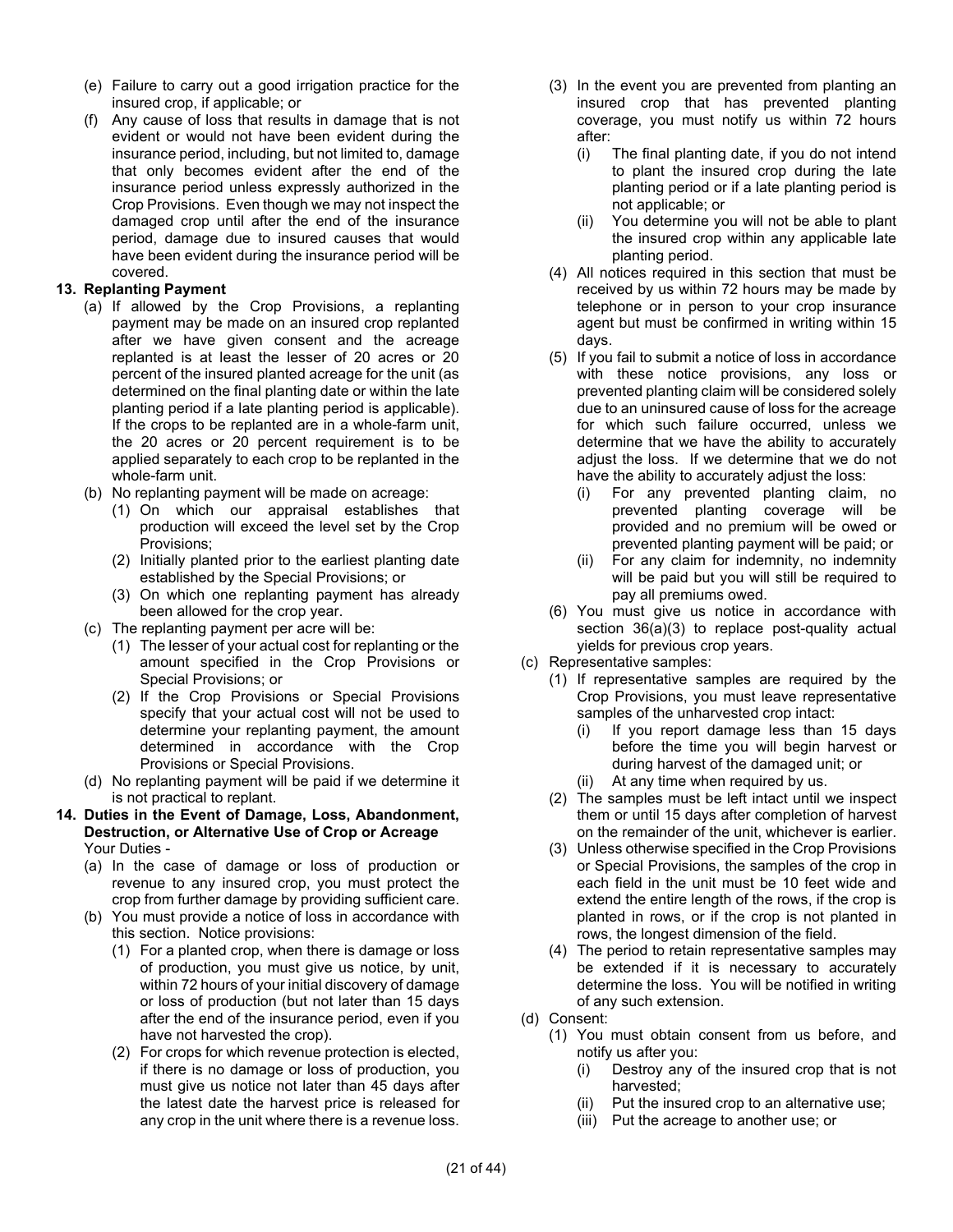(iv) Abandon any portion of the insured crop.

- (2) We will not give consent for any of the actions in section  $14(d)(1)(i)$  through (iv) if it is practical to replant the crop or until we have made an appraisal of the potential production of the crop.
- (3) Failure to obtain our consent will result in the assignment of an amount of production or value to count in accordance with the Settlement of Claim provisions of the applicable Crop Provisions.
- (e) Claims:
	- (1) Except as otherwise provided in your policy, you must submit a claim declaring the amount of your loss by the dates shown in section 14(e)(3), unless you:
		- (i) Request an extension in writing by such date and we agree to such request (Extensions will only be granted if the amount of the loss cannot be determined within such time period because the information needed to determine the amount of the loss is not available); or
		- (ii) Have harvested farm-stored production and elect, in writing, to delay measurement of your farm-stored production and settlement of any potential associated claim for indemnity as allowed by the Special Provisions (Extensions will be granted for this purpose up to 180 days after the end of the insurance period).
			- (A) For policies that require APH, if such extension continues beyond the date you are required to submit your production report, you will be assigned the previous year's approved yield as a temporary yield in accordance with applicable procedures.
			- (B) Any extension does not extend any date specified in the policy by which premiums, administrative fees, or other debts owed must be paid.
			- (C) Damage that occurs after the end of the insurance period (for example, while the harvested crop production is in storage) is not covered; and
	- (2) Failure to timely submit a claim or provide the required information necessary to determine the amount of the claim will result in no indemnity, prevented planting payment or replanting payment:
		- (i) Even though no indemnity or replanting payment is due, you will still be required to pay the premium due under the policy for the unit; or
		- (ii) Failure to timely submit a prevented planting claim will result in no prevented planting coverage and no premium will be due.
	- (3) You must submit a claim not later than:
		- (i) For policies other than revenue protection, 60 days after the date the insurance period ends for all acreage in the unit (When there is acreage in the unit where the insurance

period ended on different dates, it is the last date the insurance period ends on the unit. For example, if a unit has corn acreage that was put to another use on July 15 and corn acreage where harvest was completed on September 30, the claim must be submitted not later than 60 days after September 30); or

- (ii) For revenue protection, the later of:
	- (A) 60 days after the last date the harvest price is released for any crop in the unit; or
	- (B) The date determined in accordance with section 14(e)(3)(i).
- (4) To receive any indemnity (or receive the rest of an indemnity in the case of acreage that is planted to a second crop), prevented planting payment or replanting payment, you must, if applicable:
	- (i) Provide:
		- (A) A complete harvesting, production, and marketing record of each insured crop by unit including separate records showing the same information for production from any acreage not insured.
		- (B) Records as indicated below if you insure any acreage that may be subject to an indemnity reduction as specified in section  $15(e)(2)$ :
			- (*1*) Separate records of production from such acreage for all insured crops planted on the acreage (*e.g.*, if you have an insurable loss on 10 acres of wheat and subsequently plant cotton on the same 10 acres, you must provide records of the wheat and cotton production on the 10 acres separate from any other wheat and cotton production that may be planted in the same unit). If you fail to provide separate records for such acreage, we will allocate the production of each crop to the acreage in proportion to our liability for the acreage; or
			- (*2*) If there is no loss on the unit that includes acreage of the second crop, no separate records need to be submitted for the second crop and you can receive the rest of the indemnity for the first insured crop.
		- (C) Any other information we may require to settle the claim.
	- (ii) Cooperate with us in the investigation or settlement of the claim, and, as often as we reasonably require:
		- (A) Show us the damaged crop;
		- (B) Allow us to remove samples of the insured crop; and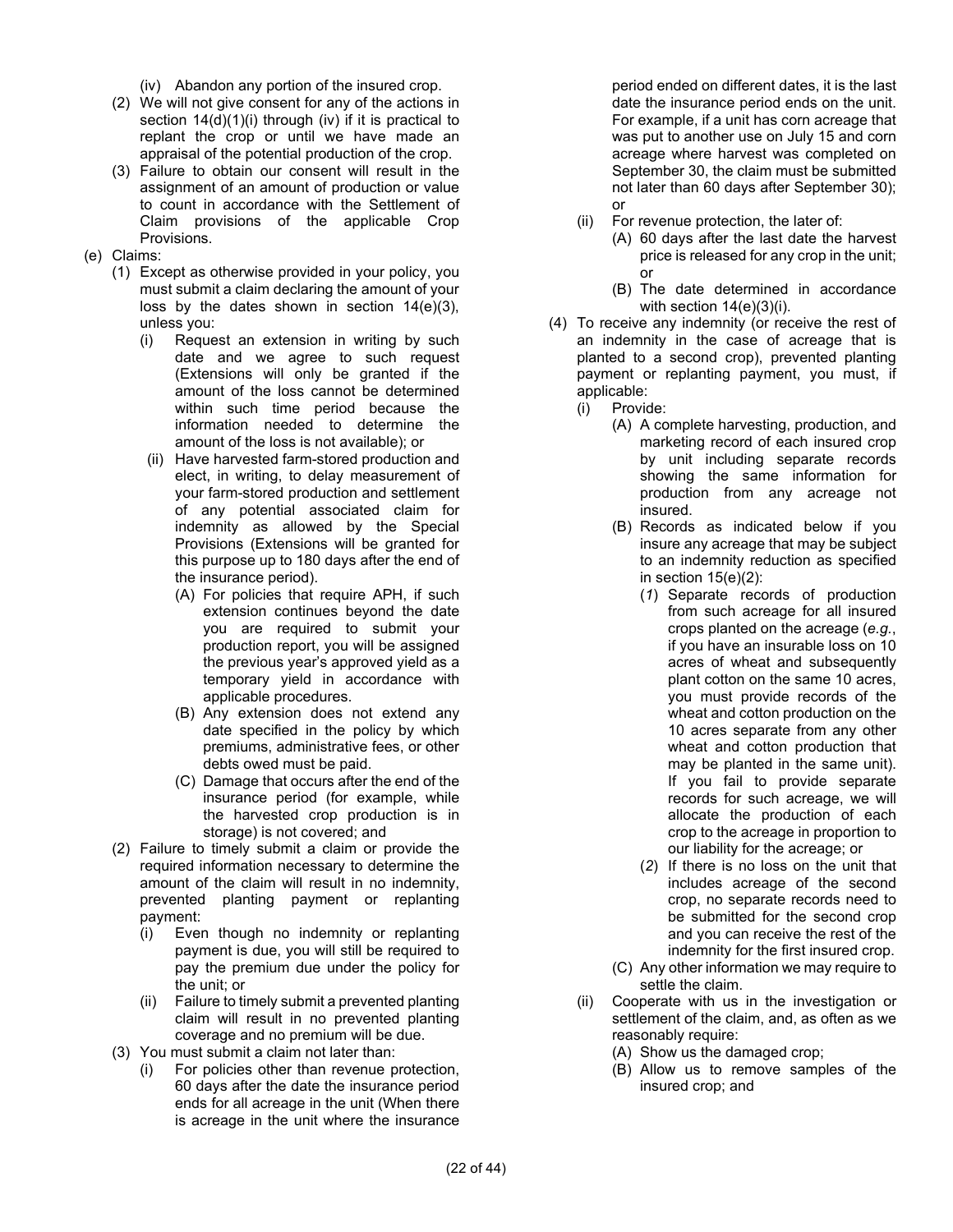- (C) Provide us with records and documents we request and permit us to make copies.
- (iii) Establish:
	- (A) The total production or value received for the insured crop on the unit;
	- (B) That any loss occurred during the insurance period;
	- (C) That the loss was caused by one or more of the insured causes specified in the Crop Provisions; and
	- (D) That you have complied with all provisions of this policy.
- (iv) Upon our request, or that of any USDA employee authorized to conduct investigations of the crop insurance program, submit to an examination under oath.
- (5) Failure to comply with any requirement contained in section 14(e)(4) will result in denial of the claim and any premium will still be owed, unless the claim denied is for prevented planting.

Our Duties -

- (f) If you have complied with all the policy provisions, we will pay your loss within 30 days after the later of:
	- (1) We reach agreement with you;
	- (2) Completion of arbitration, reconsideration of determinations regarding good farming practices or any other appeal that results in an award in your favor, unless we exercise our right to appeal such decision;
	- (3) Completion of any investigation by USDA, if applicable, of your current or any past claim for indemnity if no evidence of wrongdoing has been found (If any evidence of wrongdoing has been discovered, the amount of any indemnity, prevented planting or replant overpayment as a result of such wrongdoing may be offset from any indemnity or prevented planting payment owed to you); or
	- (4) The entry of a final judgment by a court of competent jurisdiction.
- (g) In the event we are unable to pay your loss within 30 days, we will give you notice of our intentions within the 30-day period.
- (h) We may defer the adjustment of a loss until the amount of loss can be accurately determined. We will not pay for additional damage resulting from your failure to provide sufficient care for the crop during the deferral period.
- (i) We recognize and apply the loss adjustment procedures established or approved by the Federal Crop Insurance Corporation.
- (j) For revenue protection, we may make preliminary indemnity payments for crop production losses prior to the release of the harvest price if you have not elected the harvest price exclusion.
	- (1) First, we may pay an initial indemnity based upon your projected price, in accordance with the applicable Crop Provisions provided that your production to count and share have been established; and

(2) Second, after the harvest price is released, and if it is not equal to the projected price, we will recalculate the indemnity payment and pay any additional indemnity that may be due.

## **15. Production Included in Determining an Indemnity and Payment Reductions**

- (a) The total production to be counted for a unit will include all production determined in accordance with the policy.
- (b) Appraised production will be used to calculate your claim if you are not going to harvest your acreage. Such appraisals may be conducted after the end of the insurance period. If you harvest the crop after the crop has been appraised:
	- (1) You must provide us with the amount of harvested production (If you fail to provide verifiable records of harvested production, no indemnity will be paid and you will be required to return any previously paid indemnity for the unit that was based on an appraised amount of production); and
	- (2) If the harvested production exceeds the appraised production, claims will be adjusted using the harvested production, and you will be required to repay any overpaid indemnity; or
	- (3) If the harvested production is less than the appraised production, and:
		- (i) You harvest after the end of the insurance period, your appraised production will be used to adjust the loss unless you can prove that no additional causes of loss or deterioration of the crop occurred after the end of the insurance period; or
		- (ii) You harvest before the end of the insurance period, your harvested production will be used to adjust the loss.
- (c) If you elect to exclude hail and fire as insured causes of loss and the insured crop is damaged by hail or fire, appraisals will be made as described in our form used to exclude hail and fire.
- (d) The amount of an indemnity that may be determined under the applicable provisions of your policy may be reduced by an amount, determined in accordance with the Crop Provisions or Special Provisions, to reflect out-of-pocket expenses that were not incurred by you as a result of not planting, caring for, or harvesting the crop. Indemnities paid for acreage prevented from being planted will be based on a reduced guarantee as provided for in the policy and will not be further reduced to reflect expenses not incurred.
- (e) With respect to acreage where you have suffered an insurable loss to planted acreage of your first insured crop in the crop year, except in the case of double cropping described in section 15(h):
	- (1) You may elect to not plant or to plant and not insure a second crop on the same acreage for harvest in the same crop year and collect an indemnity payment that is equal to 100 percent of the insurable loss for the first insured crop; or
	- (2) You may elect to plant and insure a second crop on the same acreage for harvest in the same crop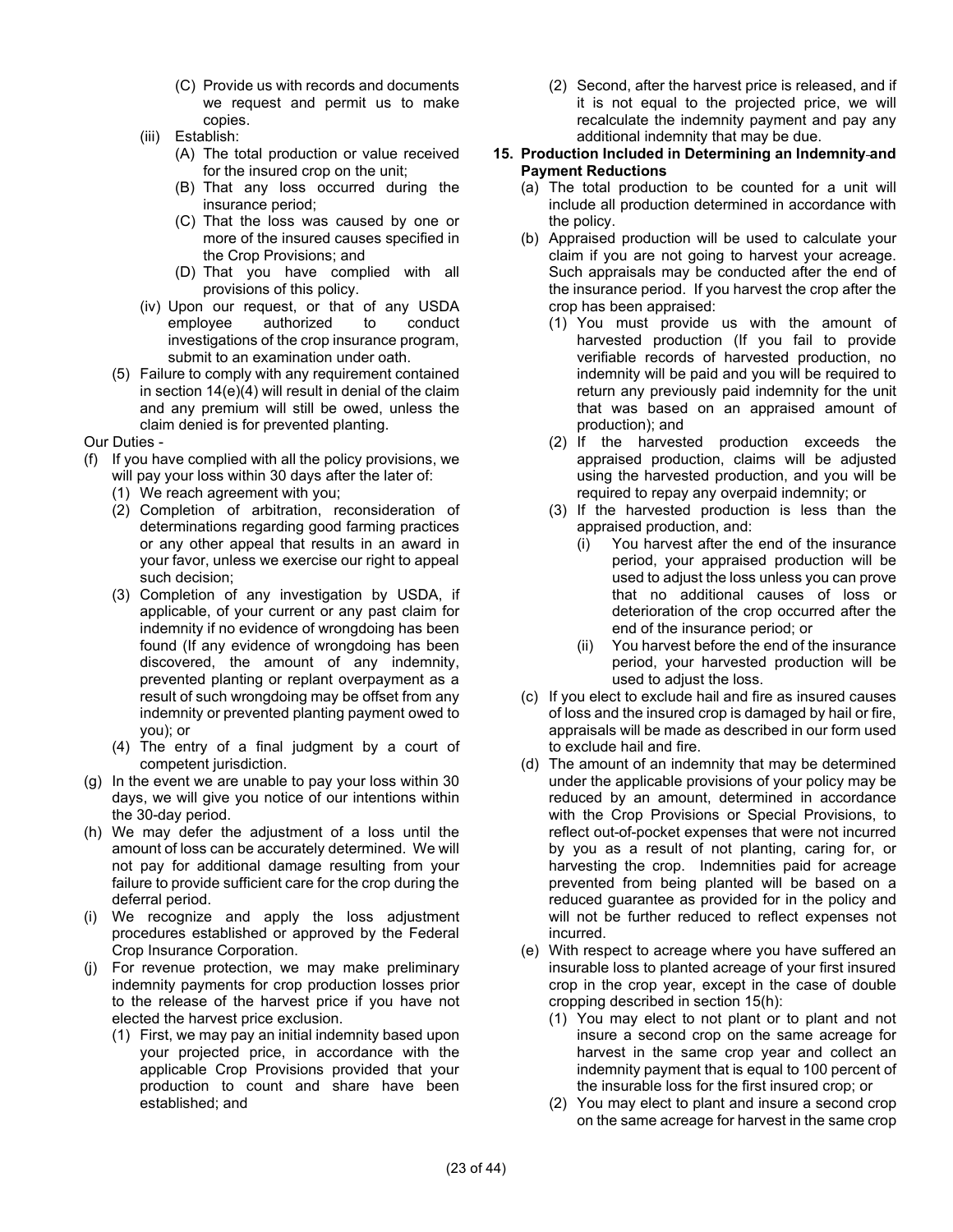year (you will pay the full premium and, if there is an insurable loss to the second crop, receive the full amount of indemnity that may be due for the second crop, regardless of whether there is a subsequent crop planted on the same acreage) and:

- (i) Collect an indemnity payment that is 35 percent of the insurable loss for the first insured crop;
- (ii) Be responsible for premium that is 35 percent of the premium that you would otherwise owe for the first insured crop; and
- (iii) If the second crop does not suffer an insurable loss:
	- (A) Collect an indemnity payment for the other 65 percent of insurable loss that was not previously paid under section 15(e)(2)(i); and
	- (B) Be responsible for the remainder of the premium for the first insured crop that you did not pay under section 15(e)(2)(ii).
- (f) With respect to acreage where you were prevented from planting the first insured crop in the crop year, except in the case of double cropping described in section 15(h):
	- (1) If a second crop is not planted on the same acreage for harvest in the same crop year, you may collect a prevented planting payment that is equal to 100 percent of the prevented planting payment for the acreage for the first insured crop; or
	- (2) If a second crop is planted on the same acreage for harvest in the same crop year (you will pay the full premium and, if there is an insurable loss to the second crop, receive the full amount of indemnity that may be due for the second crop, regardless of whether there is a subsequent crop planted on the same acreage) and:
		- (i) Provided the second crop is not planted on or before the final planting date or during the late planting period (as applicable) for the first insured crop, you may collect a prevented planting payment that is 35 percent of the prevented planting payment for the first insured crop; and
		- (ii) Be responsible for premium that is 35 percent of the premium that you would otherwise owe for the first insured crop.
- (g) The reduction in the amount of indemnity or prevented planting payment and premium specified in sections 15(e) and 15(f), as applicable, will apply:
	- (1) Notwithstanding the priority contained in the Agreement to Insure section, which states that the Crop Provisions have priority over the Basic Provisions when a conflict exists, to any premium owed or indemnity or prevented planting payment made in accordance with the Crop Provisions, and any applicable endorsement.
	- (2) Even if another person plants the second crop on any acreage where the first insured crop was

planted or was prevented from being planted, as applicable.

- (3) To a prevented planting payment if a cover crop that is planted after the late planting period (or after the final planting date if a late planting period is not applicable) is harvested for grain or seed by you or another person, at any time.
- (h) You may receive a full indemnity, or a full prevented planting payment for a first insured crop when a second crop is planted on the same acreage in the same crop year, if each of the following conditions are met, regardless of whether or not the second crop is insured or sustains an insurable loss:
	- (1) Planting two or more crops for harvest in the same crop year in the area is generally recognized by agricultural experts or organic agricultural experts;
	- (2) The second or more crops are customarily planted after the first insured crop for harvest on the same acreage in the same crop year in the area;
	- (3) Additional coverage insurance offered under the authority of the Act is available in the county on the two or more crops that are double cropped;
	- (4) In the case of prevented planting, the second crop is not planted on or prior to the final planting date or, if applicable, prior to the end of the late planting period for the first insured crop;
	- (5) You provide records, acceptable to us, of acreage and production specific to the double cropped acreage proving that:
		- (i) You have double cropped acreage in at least 2 of the last 4 crop years in which the first insured crop was grown; or
		- (ii) The applicable acreage was double cropped (by one or more other producers, and the producer(s) will allow you to use their records) for at least two of the last four crop years in which the first insured crop was grown on it; and
	- (6) If you do not have records of acreage and production specific to the double cropped acreage, as required in section 15(h)(5), but instead have records that combine production from acreage you double cropped with records of production from acreage you did not double crop, we will allocate the first and second crop production to the specific acreage in proportion to the liability for the acreage that was and was not double cropped.
	- (7) With respect to double cropped acreage for which one of the crops you have double cropped is insured under a plan of insurance not covered under these Basic Provisions, each insured crop must follow its own Basic Provisions, Crop Provisions, and Special Provisions to determine if the double cropping requirements have been met. If the double cropping requirements in the applicable Basic Provisions, Crop Provisions, or Special Provisions have not been met for each insured crop, section 15(e) of these Basic Provisions applies.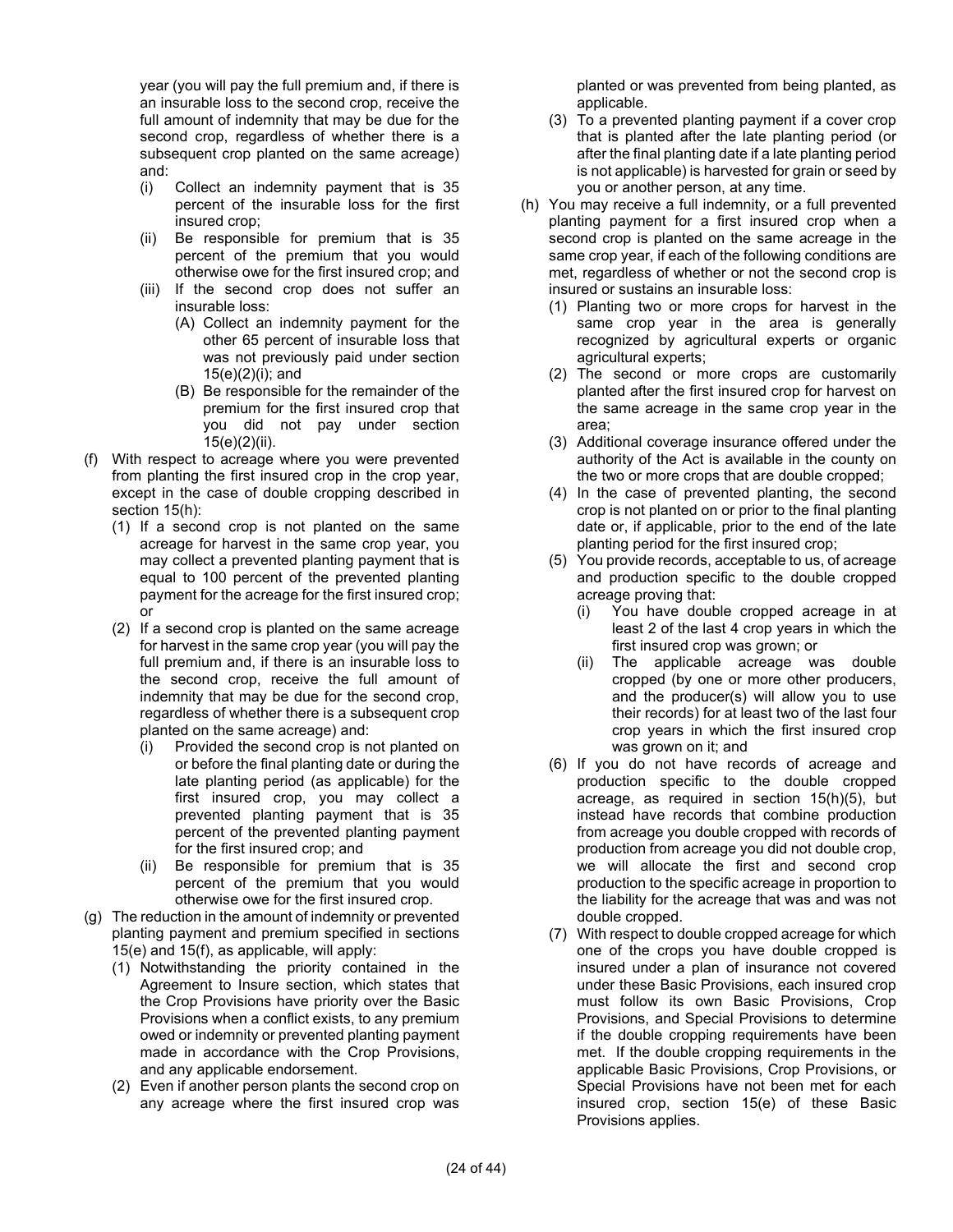- (i) If you provided acceptable records in accordance with section 15(h), your double cropping history is limited to the highest number of acres double cropped within the applicable 4-year period as determined in section 15(h)(5):
	- (1) If the records you provided are from acreage you double cropped in at least two of the last four crop years, you may apply your history of double cropping to any acreage of the insured crop in the county (for example, you have 100 cropland acres in the county and have double cropped wheat and soybeans on all 100 acres in the county and you acquire an additional 100 acres in the county, you can apply your history of 100 double cropped acres to any of the 200 acres in the county); or
	- (2) If the records you provided are from acreage that one or more other producers double cropped in at least two of the last four crop years, you may only use the history of double cropping for the same physical acres from which double cropping records were provided (*e.g.*, if a neighbor has double cropped 100 acres of wheat and soybeans in the county and you acquire your neighbor's 100 double cropped acres and an additional 100 acres in the county, you can only apply your neighbor's history of double cropped acreage to the same 100 acres that your neighbor double cropped).
	- (3) If you acquired additional land for the current crop year and the following calculation results in a greater number of double cropping acres than determined in the introductory paragraph of section 15(i), you may apply the percentage of acres that you have previously double cropped to the total cropland acres that you are farming this year (if greater):
		- (i) Determine the number of acres of the first insured crop that were double cropped in each of the years for which double cropping records are provided (for example, records are provided showing: 100 acres of wheat planted in 2019 and 50 of those acres were double cropped with soybeans; and 100 acres of wheat planted in 2020 and 70 of those acres were double cropped with soybeans);
		- (ii) Divide each result of section  $15(i)(3)(i)$  by the number of acres of the first insured crop that were planted in each respective year (in the example in section 15(i)(3)(i), 50 divided by 100 equals 50 percent of the first insured crop acres that were double cropped in 2019 and 70 divided by 100 equals 70 percent of the first insured crop acres that were double cropped in 2020);
		- (iii) Add the results of section  $15(i)(3)(ii)$  and divide by the number of years the first insured crop was double cropped (in the example in section 15(i)(3)(i), 50 plus 70 equals 120 divided by 2 equals 60 percent); and
- (iv) Multiply the result of section  $15(i)(3)(iii)$  by the number of insured acres of the first insured crop (in the example in section 15(i)(3)(i), 60 percent multiplied by the number of wheat acres insured in 2021);
- (j) If any Federal or State agency requires destruction of any insured crop or crop production, as applicable, because it contains levels of a substance, or has a condition, that is injurious to human or animal health in excess of the maximum amounts allowed by the Food and Drug Administration, other public health organizations of the United States or an agency of the applicable State, you must destroy the insured crop or crop production, as applicable, and certify that such insured crop or crop production has been destroyed prior to receiving an indemnity payment. Failure to destroy the insured crop or crop production, as applicable, will result in you having to repay any indemnity paid and you may be subject to administrative sanctions in accordance with section 515(h) of the Act and 7 CFR part 400, subpart R, and any applicable civil or criminal sanctions.

## **16. Late Planting**

Unless limited by the Crop Provisions, insurance will be provided for acreage planted to the insured crop after the final planting date in accordance with the following:

- (a) The production guarantee or amount of insurance for each acre planted to the insured crop during the late planting period will be reduced by 1 percent per day for each day planted after the final planting date.
- (b) Acreage planted after the late planting period (or after the final planting date for crops that do not have a late planting period) may be insured as follows:
	- (1) The production guarantee or amount of insurance for each acre planted as specified in this subsection will be determined by multiplying the production guarantee or amount of insurance that is provided for acreage of the insured crop that is timely planted by the prevented planting coverage level percentage you elected, or that is contained in the Crop Provisions if you did not elect a prevented planting coverage level percentage;
	- (2) Planting on such acreage must have been prevented by the final planting date (or during the late planting period, if applicable) by an insurable cause occurring within the insurance period for prevented planting coverage; and
	- (3) All production from insured acreage as specified in this section will be included as production to count for the unit.
- (c) The premium amount for insurable acreage specified in this section will be the same as that for timely planted acreage. If the amount of premium you are required to pay (gross premium less our subsidy) for such acreage exceeds the liability, coverage for those acres will not be provided (no premium will be due and no indemnity will be paid).
- (d) Any acreage on which an insured cause of loss is a material factor in preventing completion of planting, as specified in the definition of "planted acreage" (*e.g.*, seed is broadcast on the soil surface but cannot be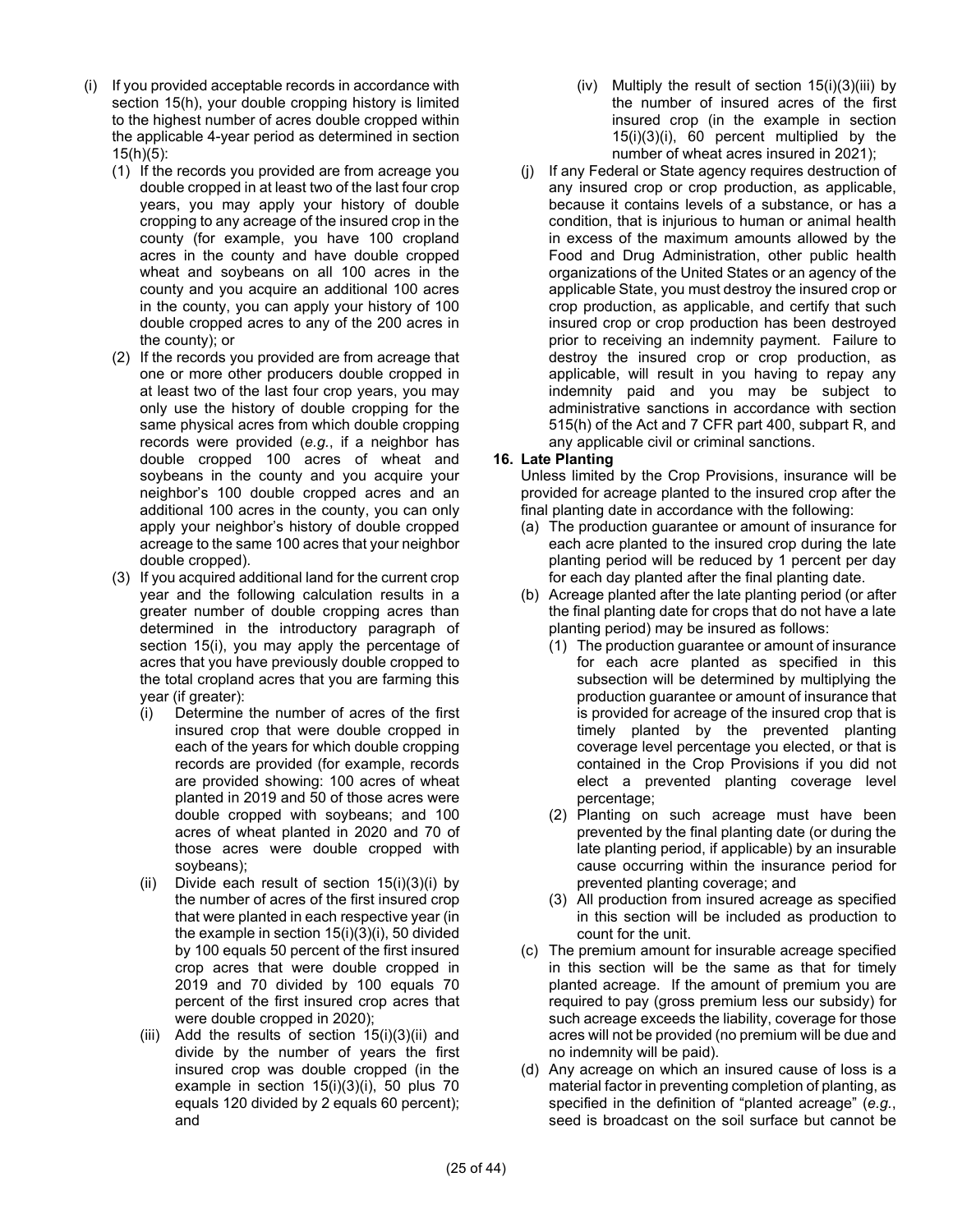incorporated) will be considered as acreage planted after the final planting date and the production guarantee will be calculated in accordance with section 16(b)(1).

## **17. Prevented Planting**

- (a) Unless limited by the policy provisions, a prevented planting payment may be made to you for eligible acreage if:
	- (1) You are prevented from planting the insured crop on insurable acreage by an insured cause of loss that occurs:
		- (i) On or after the sales closing date contained in the Special Provisions for the insured crop in the county for the crop year the application for insurance is accepted; or
		- (ii) For any subsequent crop year, on or after the sales closing date for the previous crop year for the insured crop in the county, provided insurance has been in force continuously since that date. Cancellation for the purpose of transferring the policy to a different insurance provider for the subsequent crop year will not be considered a break in continuity for the purpose of the preceding sentence;
	- (2) You include on your acreage report any insurable acreage of the insured crop that was prevented from being planted; and
	- (3) You did not plant the insured crop during or after the late planting period. Acreage planted to the insured crop during or after the late planting period is covered under the late planting provisions.
- (b) The actuarial documents may contain additional levels of prevented planting coverage that you may purchase for the insured crop:
	- (1) Such purchase must be made on or before the sales closing date.
	- (2) If you do not purchase one of those additional levels by the sales closing date, you will receive the prevented planting coverage specified in the Crop Provisions.
	- (3) If you have a Catastrophic Risk Protection Endorsement for any crop, the additional levels of prevented planting coverage will not be available for that crop.
	- (4) You cannot increase your elected or assigned prevented planting coverage level for any crop year if a cause of loss that could prevent planting (even though it is not known whether such cause will actually prevent planting) has occurred during the prevented planting insurance period specified in section  $17(a)(1)(i)$  or (ii) and prior to your request to change your prevented planting coverage level.
- (c) The premium amount for acreage that is prevented from being planted will be the same as that for timely planted acreage except as specified in section 15(f). If the amount of premium you are required to pay (gross premium less the subsidy) for acreage that is prevented from being planted exceeds the liability on such acreage, coverage for those acres will not be

provided (no premium will be due and no indemnity will be paid for such acreage).

- (d) Prevented planting coverage will be provided against:
	- (1) Drought, failure of the irrigation water supply, failure or breakdown of irrigation equipment or facilities, or the inability to prepare the land for irrigation using your established irrigation method, due to an insured cause of loss only if, on the final planting date (or within the late planting period if you elect to try to plant the crop), you provide documentation acceptable to us to establish:
		- (i) For non-irrigated acreage, the area that is prevented from being planted has insufficient soil moisture for germination of seed or progress toward crop maturity due to a prolonged period of dry weather. The documentation for prolonged period of dry weather must be verifiable using information collected by sources whose business it is to record and study the weather, including, but not limited to, local weather reporting stations of the National Weather Service; or
		- (ii) For irrigated acreage:
			- (A) Due to an insured cause of loss, there is not a reasonable expectation of having adequate water to carry out an irrigated practice or you are unable to prepare the land for irrigation using your established irrigation method:
				- (*1*) If you knew or had reason to know on the final planting date or during the late planting period that your water will be reduced, no reasonable expectation exists; and
				- (*2*) Available water resources will be verified using information from State Departments of Water Resources, U.S. Bureau of Reclamation, Natural Resources Conservation Service or other sources whose business includes collection of water data or regulation of water resources; or
			- (B) The irrigation equipment or facilities have failed or broken down if such failure or breakdown is due to an insured cause of loss specified in section 12(d).
	- (2) Causes other than drought, failure of the irrigation water supply, failure or breakdown of the irrigation equipment or facilities, or your inability to prepare the land for irrigation using your established irrigation method, provided the cause of loss is specified in the Crop Provisions. However, if it is possible for you to plant on or prior to the final planting date when other producers in the area are planting and you fail to plant, no prevented planting payment will be made.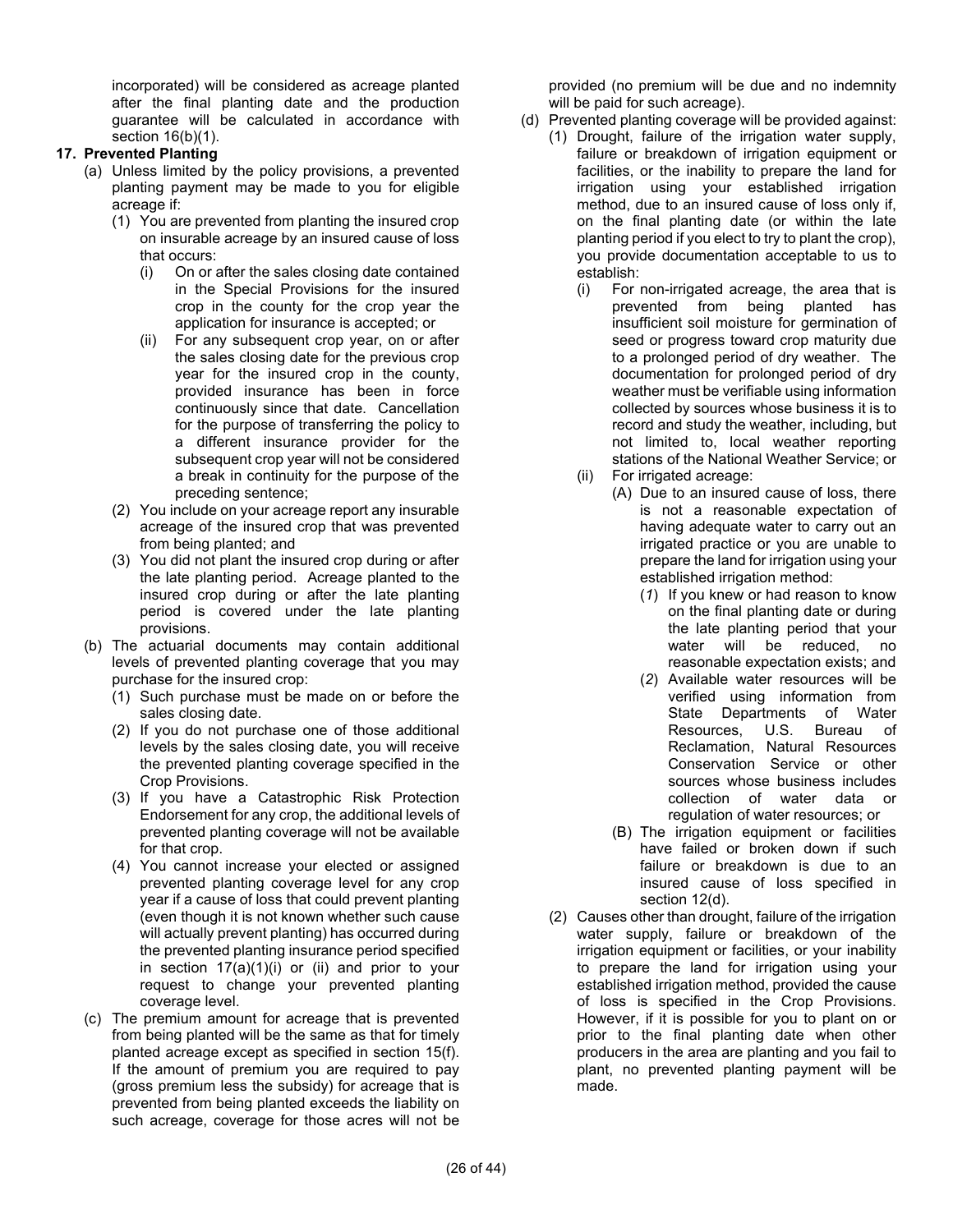- (e) The maximum number of acres that may be eligible for a prevented planting payment for any crop will be determined as follows:
	- (1) The total number of acres eligible for prevented planting coverage for all crops cannot exceed the number of acres of cropland in your farming operation for the crop year, unless you are eligible for prevented planting coverage on double cropped acreage in accordance with section 17(f)(4). The eligible acres for each insured crop will be determined as follows:
		- (i) If you have planted any crop in the county for which prevented planting insurance was available (you will be considered to have planted if your APH database contains actual planted acres) or have received a prevented planting insurance guarantee in any one or more of the four most recent crop years, and the insured crop is not required to be contracted with a processor to be insured, unless you qualify for the exception in section  $17(e)(1)(ii)(E)$ :
			- (A) The number of eligible acres will be the maximum number of acres certified for APH purposes, or insured acres reported, for the crop in any one of the four most recent crop years (not including reported prevented planting acreage that was planted to a second crop unless you meet the double cropping requirements in section  $17(f)(4)$ ).
			- (B) If you acquire additional land for the current crop year, the number of eligible acres determined in section  $17(e)(1)(i)(A)$  for a crop may be increased by multiplying it by the ratio of the total cropland acres that you are farming this year (if greater) to the total cropland acres that you farmed in the previous year, provided that:
				- (*1*) You submit proof to us that you acquired additional acreage for the current crop year by any of the methods specified in section  $17(f)(12)$ ;
				- (*2*) The additional acreage was acquired in time to plant it for the current crop year using good farming practices; and
				- (*3*) No cause of loss has occurred at the time you acquire the acreage that may prevent planting (except acreage you leased the previous year and continue to lease in the current crop year).
			- (C) If you add adequate irrigation facilities to your existing non-irrigated acreage or if you acquire additional land for the current crop year that has adequate irrigation facilities, the number of eligible acres determined in section

17(e)(1)(i)(A) for irrigated acreage of a crop may be increased by multiplying it by the ratio of the total irrigated acres that you are farming this year (if greater) to the total irrigated acres that you farmed in the previous year, provided the conditions in sections 17(e)(1)(i)(B)(*1*), (*2*) and (*3*) are met. If there were no irrigated acres in the previous year, the eligible irrigated acres for a crop will be limited to the lesser of the number of eligible nonirrigated acres of the crop or the number of acres on which adequate irrigation facilities were added.

- (ii) If you have not planted any crop in the county for which prevented planting insurance was available (you will be considered to have planted if your APH database contains actual planted acres) or have not received a prevented planting insurance guarantee in all of the four most recent crop years, and the insured crop is not required to be contracted with a processor to be insured:
	- (A) The number of eligible acres will be:
		- (*1*) The number of acres specified on your intended acreage report, which must be submitted to us by the sales closing date for all crops you insure for the crop year and that is accepted by us; or
		- (*2*) The number of acres specified on your intended acreage report, which must be submitted to us within 10 days of the time you acquire the acreage and that is accepted by us, if, on the sales closing date, you do not have any acreage in a county and you subsequently acquire acreage through a method described in section 17(f)(12) in time to plant it using good farming practices.
	- (B) The total number of acres listed on the intended acreage report may not exceed the number of acres of cropland in your farming operation at the time you submit the intended acreage report.
	- (C) If you acquire additional acreage after we accept your intended acreage report, the number of acres determined in section  $17(e)(1)(ii)(A)$  may be increased in accordance with section  $17(e)(1)(i)(B)$  and  $(C)$ .
	- (D) Prevented planting coverage will not be provided for any acreage included on the intended acreage report or any increased amount of acreage determined in accordance with section  $17(e)(1)(ii)(C)$  if a cause of loss that may prevent planting occurred before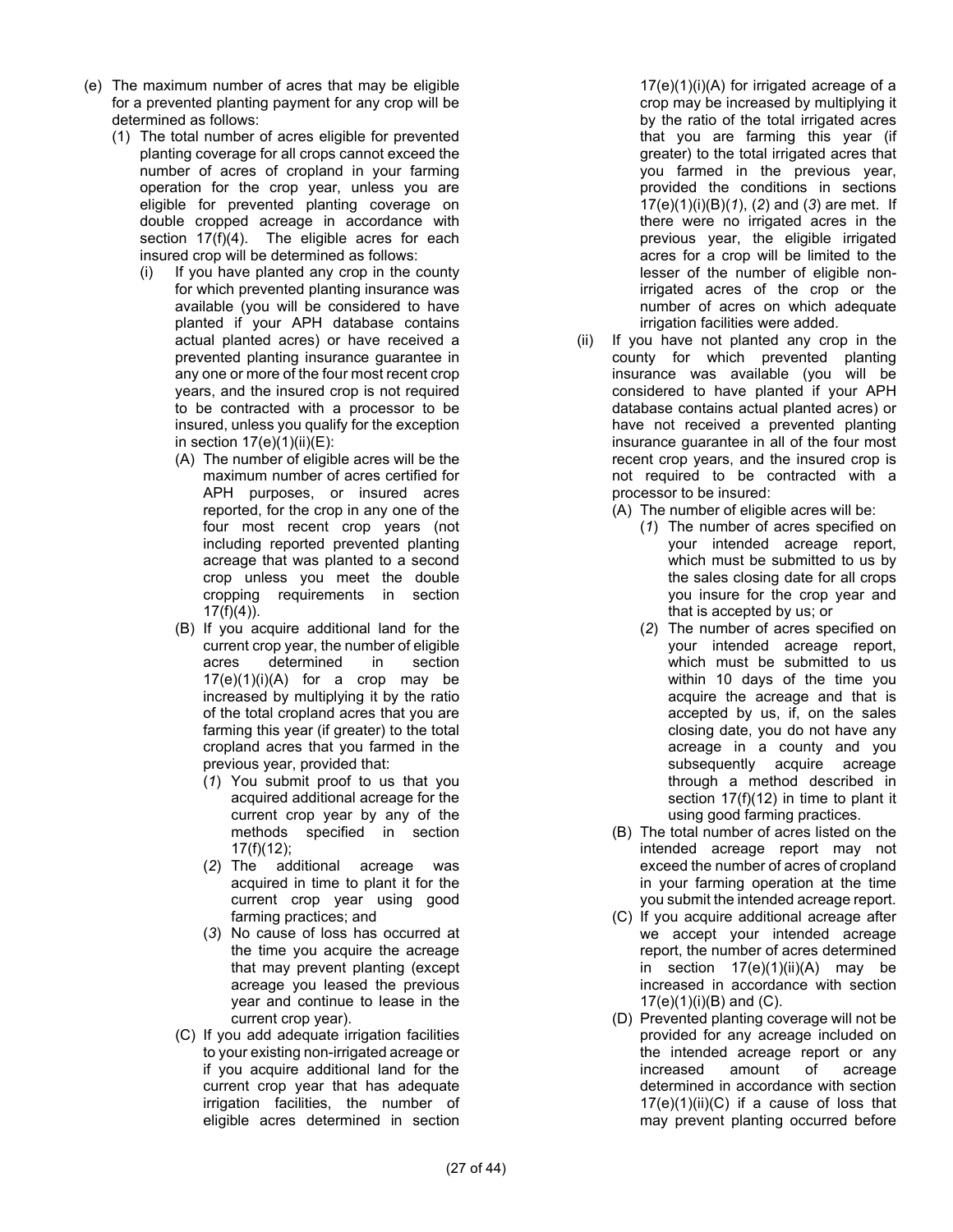the acreage was acquired, as determined by us.

- (E) If you were eligible to file an intended acreage report the first crop year, you may file an intended acreage report for the second crop year. If you choose to file an intended acreage report for the second crop year, the number of eligible acres will be the number of acres specified on your intended acreage report and not the number of eligible acres determined in accordance with section 17(e)(1)(i).
- (F) You cannot file an intended acreage report more than 2 consecutive crop years.
- (iii) For any crop that must be contracted with a processor to be insured:
	- (A) The number of eligible acres will be:
		- (*1*) The number of acres of the crop specified in the processor contract, if the contract specifies a number of acres contracted for the crop year;
		- (*2*) The result of dividing the quantity of production stated in the processor contract by your approved yield, if the processor contract specifies a quantity of production that will be accepted (for the purposes of establishing the number of prevented planting acres, any reductions applied to the transitional yield for failure to certify acreage and production for four prior years will not be used); or
		- (*3*) Notwithstanding sections 17(e)(1)(iii)(A)(*1*) and (*2*), if a minimum number of acres or amount of production is specified in the processor contract, this amount will be used to determine the eligible acres.
	- (B) If a processor cancels or does not provide contracts, or reduces the contracted acreage or production from what would have otherwise been allowed, solely because the acreage was prevented from being planted due to an insured cause of loss, we will determine the number of eligible acres based on the number of acres or amount of production you had contracted in the county in the previous crop year. If the applicable Crop Provisions require that the price election be based on a contract price, and a contract is not in force for the current year, the price election will be based on the contract price in place for the previous crop year. If you did not have a processor contract in place for the previous crop year, you will not

have any eligible prevented planting acreage for the applicable processor crop. The total eligible prevented planting acres in all counties cannot exceed the total number of acres or amount of production contracted in all counties in the previous crop year.

- (C) In the event that your contracted acreage or production for the current crop year is reduced, for a reason not solely due to the acreage being prevented from being planted, or you have no contracted acreage for the current crop year, and the reduction or lack of contract results in no remaining eligible acres to use on your total cropland acres in the county:
	- (*1*) You must first exhaust all other eligible acres;
	- (*2*) The number of eligible acres for the contracted crop will be determined based on the number of acres or, amount of production you contracted in the county in the previous crop year, less the current year's contracted acreage or production, if applicable;
	- (*3*) The prevented planting payment and premium will be calculated in accordance with section 17(h)(2);
	- (*4*) If you did not have a processor contract in place for the previous crop year, no eligible contracted acreage exists for this purpose.
- (2) Any eligible acreage determined in accordance with section 17(e)(1) will be reduced by subtracting the number of acres of the crop (insured and uninsured) that are timely and late planted, including acreage specified in section 16(b), unless your first insured crop failed and you plant an uninsured second crop on the same acres within the same crop year, the acres for the uninsured second crop will not be subtracted from the eligible prevented planting acreage.
- (f) Regardless of the number of eligible acres determined in section 17(e), prevented planting coverage will not be provided for any acreage:
	- (1) That does not constitute at least 20 acres or 20 percent of the insurable crop acreage in the unit, whichever is less (If the crop is in a whole-farm unit, the 20 acre or 20 percent requirement will be applied separately to each crop in the whole-farm unit). Any prevented planting acreage within a field that contains planted acreage will be considered acreage of the same crop, type, and practice that is planted in the field unless:
		- (i) The acreage that was prevented from being planted constitutes at least 20 acres or 20 percent of the total insurable acreage in the field and you produced both crops, crop types, or followed both practices in the same field in the same crop year within any one of the four most recent crop years;
		- (ii) You were prevented from planting a first insured crop and you planted a second crop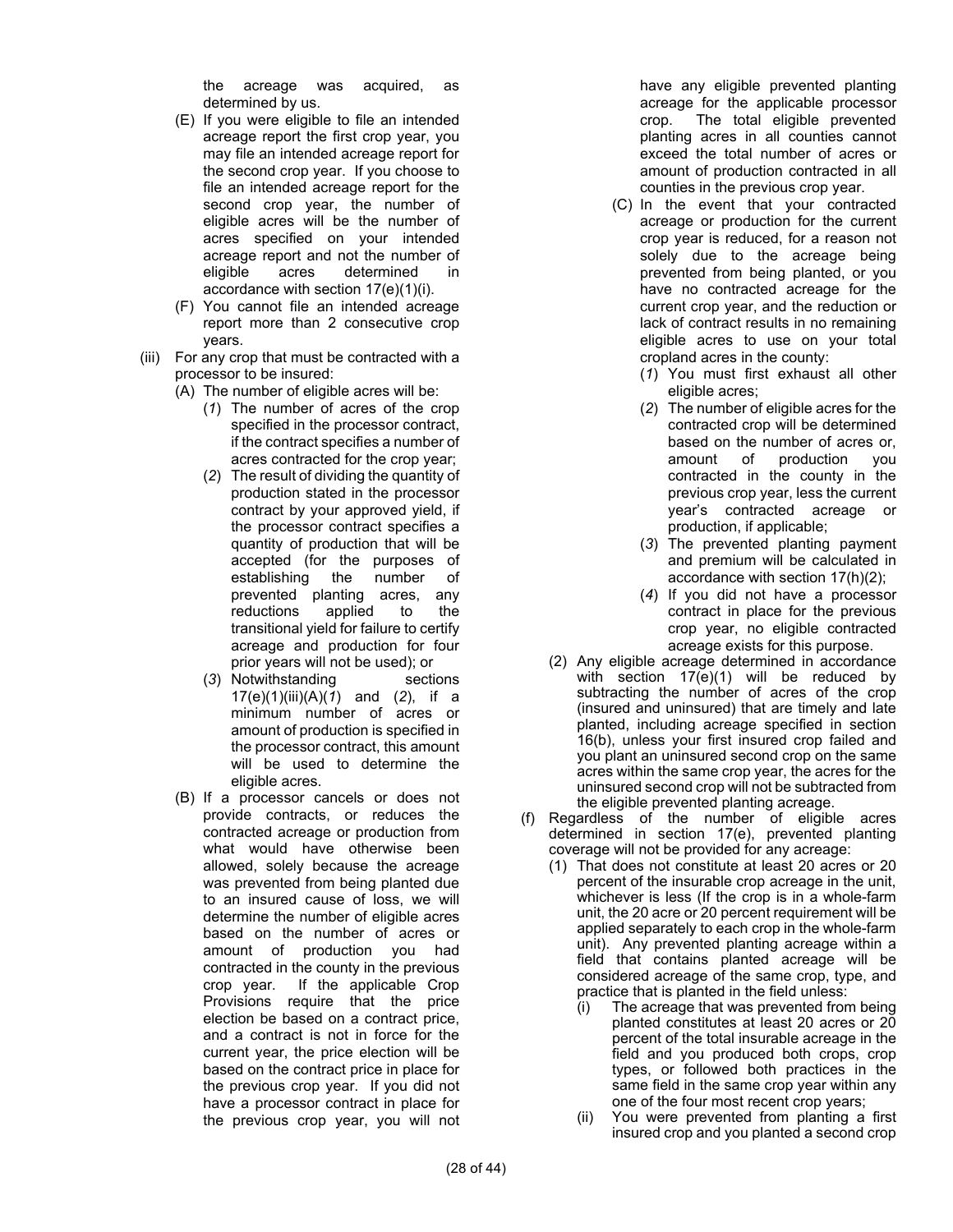in the field (There can only be one first insured crop in a field unless the requirements in section  $17(f)(1)(i)$  or (iii) are met);

- (iii) The insured crop planted in the field would not have been planted on the remaining prevented planting acreage (*e.g.*, where due to Crop Provisions, Special Provisions, or processor contract specifications rotation requirements would not be met, or you already planted the total number of acres specified in the processor contract); or
- (iv) The acreage that was prevented from being planted constitutes at least 20 acres or 20 percent of the total insurable acreage in the field and you provide proof that you intended to plant another crop, crop type, or follow both practices on the acreage (including, but not limited to inputs purchased, applied or available to apply, or that acreage was part of a crop rotation).
- (2) For which the actuarial documents do not provide the information needed to determine the premium rate, unless a written agreement designates such premium rate;
- (3) Used for conservation purposes, intended to be left unplanted under any program administered by the USDA or other government agency, or required to be left unharvested under the terms of the lease or any other agreement (The number of acres eligible for prevented planting will be limited to the number of acres specified in the lease for which you are required to pay either cash or share rent);
- (4) On which the insured crop is prevented from being planted, if you or any other person receives a prevented planting payment for any crop for the same acreage in the same crop year, excluding share arrangements, unless:
	- (i) It is a practice that is generally recognized by agricultural experts or organic agricultural experts in the area to plant the insured crop for harvest following harvest of the first insured crop, and additional coverage insurance offered under the authority of the Act is available in the county for both crops in the same crop year;
	- (ii) For the insured crop that is prevented from being planted, you provide records acceptable to us of acreage and production that show (your double cropping history is limited to the highest number of acres double cropped within the applicable fouryear period unless your double cropping history is determined in accordance with section 15(i)(3)):
		- (A) You have double cropped acreage in at least 2 of the last 4 crop years in which the insured crop that is prevented from being planted in the current crop year was grown (you may apply your history of double cropping to any acreage of the insured crop in the county (for example, you have 100 cropland acres in the county and have double cropped

wheat and soybeans on all 100 acres and you acquire an additional 100 acres in the county, you can apply your history of 100 double cropped acres to any of the 200 acres in the county)); or

- (B) The applicable acreage you are prevented from planting in the current crop year was double cropped for at least 2 of the last 4 crop years in which the insured crop that is prevented from being planted was grown. You may only use the history of double cropping for the same physical acres from which double cropping records were provided from one or more other producers (for example, if a neighbor has double cropped 100 acres of wheat and soybeans in the county and you acquire your neighbor's 100 double cropped acres and an additional 100 acres in the county, you can only apply your neighbor's history of double cropped acreage to the same 100 acres that your neighbor double cropped); and
- (iii) The amount of acreage you are double cropping in the current crop year does not exceed the number of acres for which you provided the records required in section  $17(f)(4)(ii);$
- (5) On which the insured crop is prevented from being planted, if:
	- (i) Any crop is planted within or prior to the late planting period or on or prior to the final planting date if no late planting period is applicable, unless:
		- (A) You meet the double cropping requirements in section 17(f)(4);
		- (B) The crop planted was a cover crop; or
		- (C) No benefit, including any benefit under any USDA program, was derived from the crop;
	- (ii) Any volunteer crop is harvested for grain or seed at any time;
	- (iii) The act of haying, grazing, or cutting for silage, haylage, or baleage a cover crop or volunteer crop contributed to the acreage being prevented from being planted;
	- (iv) A cover crop is planted within or prior to the late planting period or on or prior to the final planting date if no late planting period is applicable and is harvested for grain or seed at any time.
- (6) For which planting history or conservation plans indicate the acreage would have remained fallow for crop rotation purposes or on which any pasture or forage crop is in place on the acreage during the time planting of the insured crop generally occurs in the area. Cover plants that are seeded, transplanted, or that volunteer:
	- (i) More than 12 months prior to the final planting date for the insured crop that was prevented from being planted will be considered pasture or a forage crop that is in place (*e.g.*, the cover crop is planted 15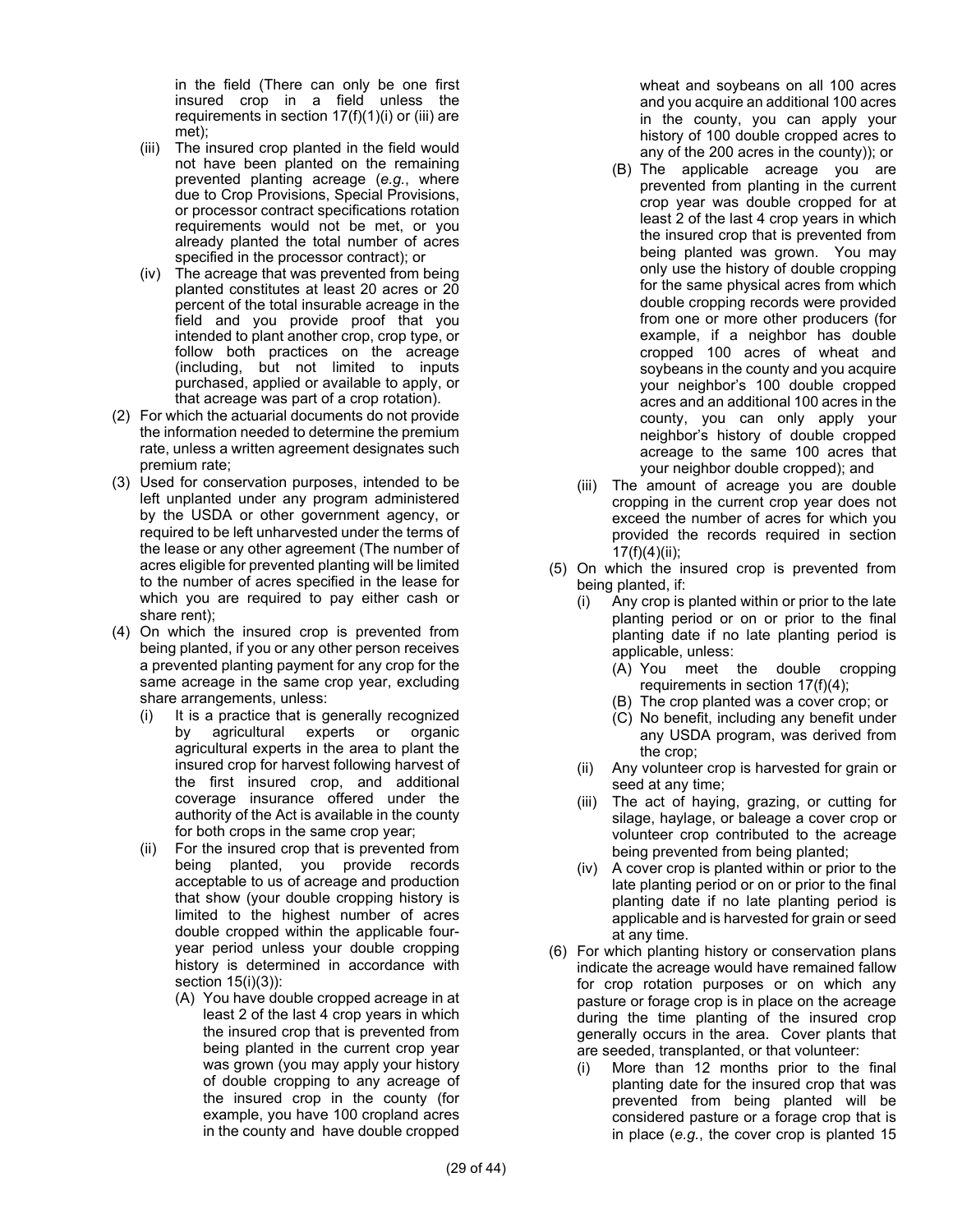months prior to the final planting date and remains in place during the time the insured crop would normally be planted); or

- (ii) Less than 12 months prior to the final planting date for the insured crop that was prevented from being planted will not be considered pasture or a forage crop that is in place;
- (7) That exceeds the number of acres eligible for a prevented planting payment;
- (8) That exceeds the number of eligible acres physically available for planting.
	- (i) In order for acreage to be considered physically available for planting, the acreage must:
		- (A) Be free of trees, rocky outcroppings, or other factors that prevent proper and timely preparation of the seedbed for planting and harvest of the crop in the crop year;
		- (B) Not be enrolled in a USDA program that removes the acreage from crop production;
		- (C) Not be planted to a perennial crop (i.e., trees or vines either planted on the acreage, or not removed from the acreage in a proper or timely manner, thus preventing the timely planting of a crop for the crop year);
		- (D) Not have pasture, rangeland or forage in place (see section  $17(f)(6)$ );
		- (E) Unless otherwise allowed in the Special Provisions, in at least 1 of the 4 most recent crop years immediately preceding the current crop year, have been planted to a crop (planted includes annual regrowth of a perennial forage or mint crop):
			- (*1*) Using recognized good farming practices;
			- (*2)* Insured under the authority of the Act or NAP; and
			- (*3*) That was harvested, or if not harvested, was adjusted for claim purposes under the authority of the Act or NAP due to an insured cause of loss (other than a cause of loss related to flood, excess moisture, drought, or other cause of loss specified in the Special Provisions).
	- (ii) If you do not meet the requirements of section 17(f)(8)(i)(E) because a crop specific plan of insurance offered under the authority of the Act or NAP was not available for the crops planted on the acreage in the 4 most recent crop years, the acreage may be considered physically available for planting if you can prove the acreage was planted and harvested using good farming practices in at least 2 consecutive years out of the 4 most recent crop years immediately preceding the current crop year.
- (iii) Once any acreage does not satisfy the requirements in section 17(f)(8)(i)(E) or 17(f)(8)(ii), such acreage will be considered physically unavailable for planting until the acreage has been planted to a crop in accordance with 17(f)(8)(i)(E) for 2 consecutive crop years*,* or until such acreage meets the requirements of 17(f)(8)(ii).
- (9) For which you cannot provide proof that you had the inputs (including, but not limited to, sufficient equipment and labor) available to plant and produce a crop with the expectation of producing at least the yield used to determine your production guarantee or amount of insurance. Evidence that you previously had planted the crop on the unit will be considered adequate proof unless:
	- (i) There has been a change in the availability of inputs since the crop was last planted that could affect your ability to plant and produce the insured crop;
	- (ii) We determine you have insufficient inputs to plant the total number of insured crop acres (*e.g.*, you will not receive a prevented planting payment if you have sufficient inputs to plant only 80 acres but you have already planted 80 acres and are claiming prevented planting on an additional 100 acres); or
	- (iii) Your planting practices or rotational requirements show the acreage would have remained fallow or been planted to another crop;
- (10)Based on an irrigated practice production guarantee or amount of insurance unless adequate irrigation facilities were in place to carry out an irrigated practice on the acreage prior to the insured cause of loss that prevented you from planting. Acreage with an irrigated practice production guarantee will be limited to the number of acres allowed for that practice under sections 17(e) and (f);
- (11)Based on a crop type that you did not plant, or did not receive a prevented planting insurance guarantee for, in at least one of the four most recent crop years:
	- (i) Types for which separate projected prices or price elections, as applicable, amounts of insurance, or production guarantees are available must be included in your APH database in at least one of the four most recent crop years (Crops for which the insurance guarantee is not based on APH must be reported on your acreage report in at least one of the four most recent crop years) except as allowed in section 17(e)(1)(ii) or (iii); and
	- (ii) We will limit prevented planting payments based on a specific crop type to the number of acres allowed for that crop type as specified in sections 17(e) and (f); or
- (12)If a cause of loss has occurred that may prevent planting at the time: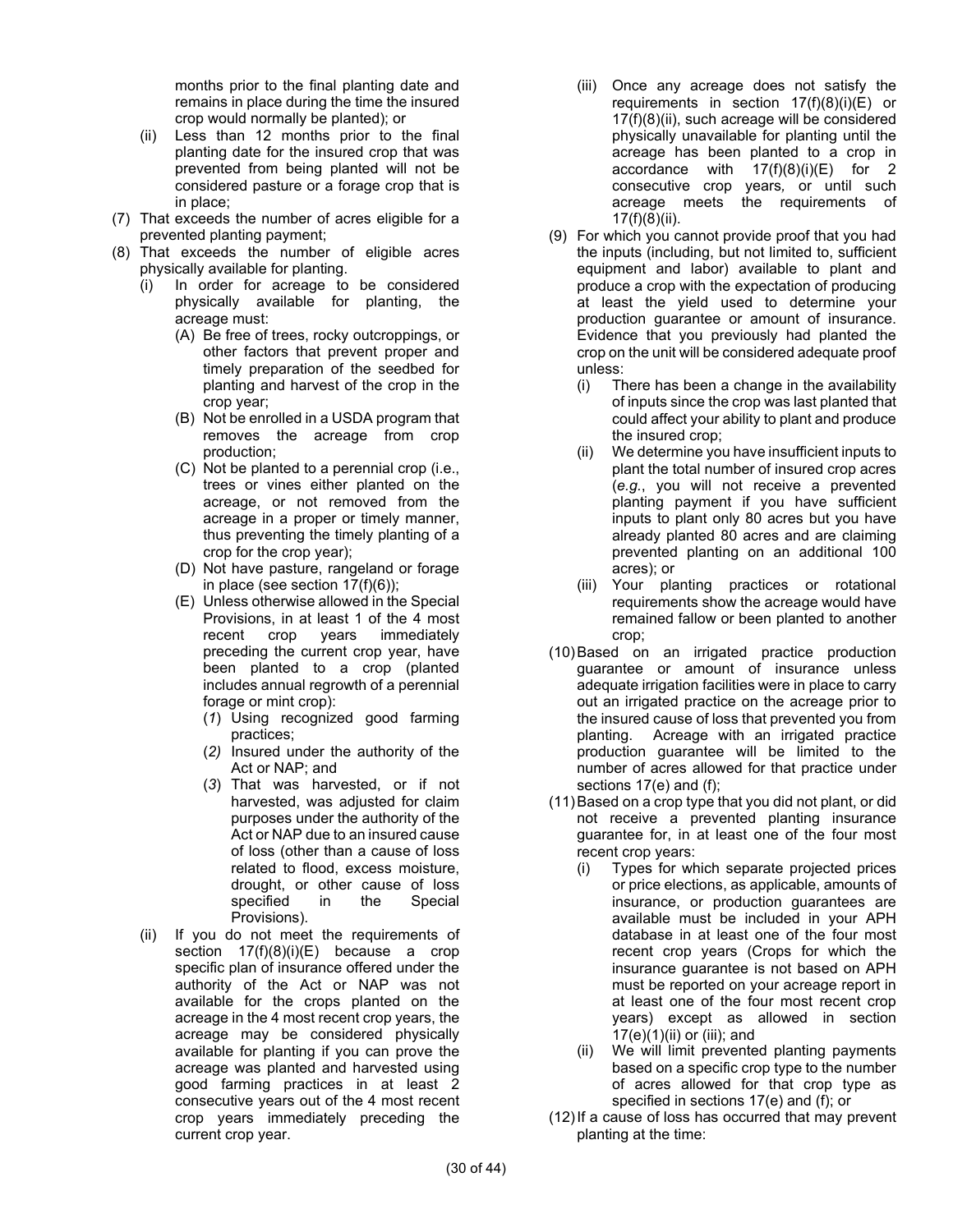- (i) You lease the acreage (except acreage you leased the previous crop year and continue to lease in the current crop year);
- (ii) You buy the acreage;
- (iii) The acreage is released from a USDA program which prohibits harvest of a crop;
- (iv) You request a written agreement to insure the acreage; or
- (v) You acquire the acreage through means other than lease or purchase (such as inherited or gifted acreage).
- (g) If you purchased an additional coverage policy for a crop, and you executed a High-Risk Land Exclusion Option that separately insures acreage which has been designated as "high-risk" land by FCIC under a Catastrophic Risk Protection Endorsement for that crop, the maximum number of acres eligible for a prevented planting payment will be limited for each policy as specified in sections 17(e) and (f).
- (h) If you are prevented from planting a crop for which you do not have an adequate base of eligible prevented planting acreage, as determined in accordance with section 17(e)(1), we will use acreage from another crop insured for the current crop year for which you have remaining eligible prevented planting acreage.
	- (1) The crop first used for this purpose will be the insured crop that would have a prevented planting payment most similar to the payment for the crop that was prevented from being planted.
		- (i) If there are still insufficient eligible prevented planting acres, the next crop used will be the insured crop that would have the next closest prevented planting payment.
		- (ii) In the event payment amounts based on other crops are an equal amount above and below the payment amount for the crop that was prevented from being planted, eligible acres for the crop with the higher payment amount will be used first.
	- (2) The prevented planting payment and premium will be based on:
		- (i) The crop that was prevented from being planted if the insured crop with remaining eligible acreage would have resulted in a higher prevented planting payment than would have been paid for the crop that was prevented from being planted; or
		- (ii) The crop from which eligible acres are being used if the insured crop with remaining eligible acreage will result in a lower prevented planting payment than would have been paid for the crop that was prevented from being planted.
	- (3) For example, assume you were prevented from planting 200 acres of corn and you have 100 acres eligible for a corn prevented planting guarantee that would result in a payment of \$40 per acre. You also had 50 acres of potato eligibility that would result in a \$100 per acre payment and 90 acres of grain sorghum eligibility that would result in a \$30 per acre payment. Your prevented planting coverage will be based on 100

acres of corn (\$40 per acre), 90 acres of grain sorghum (\$30 per acre), and an additional 10 acres of corn (using potato eligible acres and paid as corn at \$40 per acre). Your prevented planting payment would be \$7,100 (\$4,000 + \$2,700 + \$400).

- (4) Prevented planting coverage will be allowed as specified in section 17(h) only if the crop that was prevented from being planted meets all policy provisions, except for having an adequate base of eligible prevented planting acreage. Payment may be made based on crops other than those that were prevented from being planted even though other policy provisions, including but not limited to, processor contract and rotation requirements, have not been met for the crop whose eligible acres are being used. When you have exhausted eligible acres to provide prevented planting coverage for all insured cropland acres in your farming operation, you may use remaining eligible acres as established in section  $17(e)(1)(iii)(C)$ .
- (5) An additional administrative fee will not be due as a result of using eligible prevented planting acreage as specified in section 17(h).
- (i) The prevented planting payment for any eligible acreage within a unit will be determined by:
	- (1) Multiplying the prevented planting coverage level percentage you elected, or that is contained in the Crop Provisions if you did not elect a prevented planting coverage level percentage, by:
		- (i) Your amount of insurance per acre; or
			- (ii) The amount determined by multiplying the production guarantee (per acre) for timely planted acreage of the insured crop (or type, if applicable) by your price election or your projected price, whichever is applicable;
	- (2) Multiplying the result of section 17(i)(1) by the number of eligible prevented planting acres in the unit; and
	- (3) Multiplying the result of section 17(i)(2) by your share.

## **18. Written Agreements**

Terms of this policy which are specifically designated for the use of written agreements may be altered by written agreement in accordance with the following:

- (a) You must apply in writing for each written agreement (including renewal of a written agreement) no later than the sales closing date, except as provided in section 18(e);
- (b) The application for a written agreement must contain all variable terms of the contract between you and us that will be in effect if the written agreement is not approved;
- (c) If approved by FCIC, the written agreement will include all variable terms of the contract, including, but not limited to, the crop; practice, type or variety; guarantee; premium rate; and projected price, harvest price, price election or amount of insurance, as applicable, or the information needed to determine such variable terms. If the written agreement is for a county: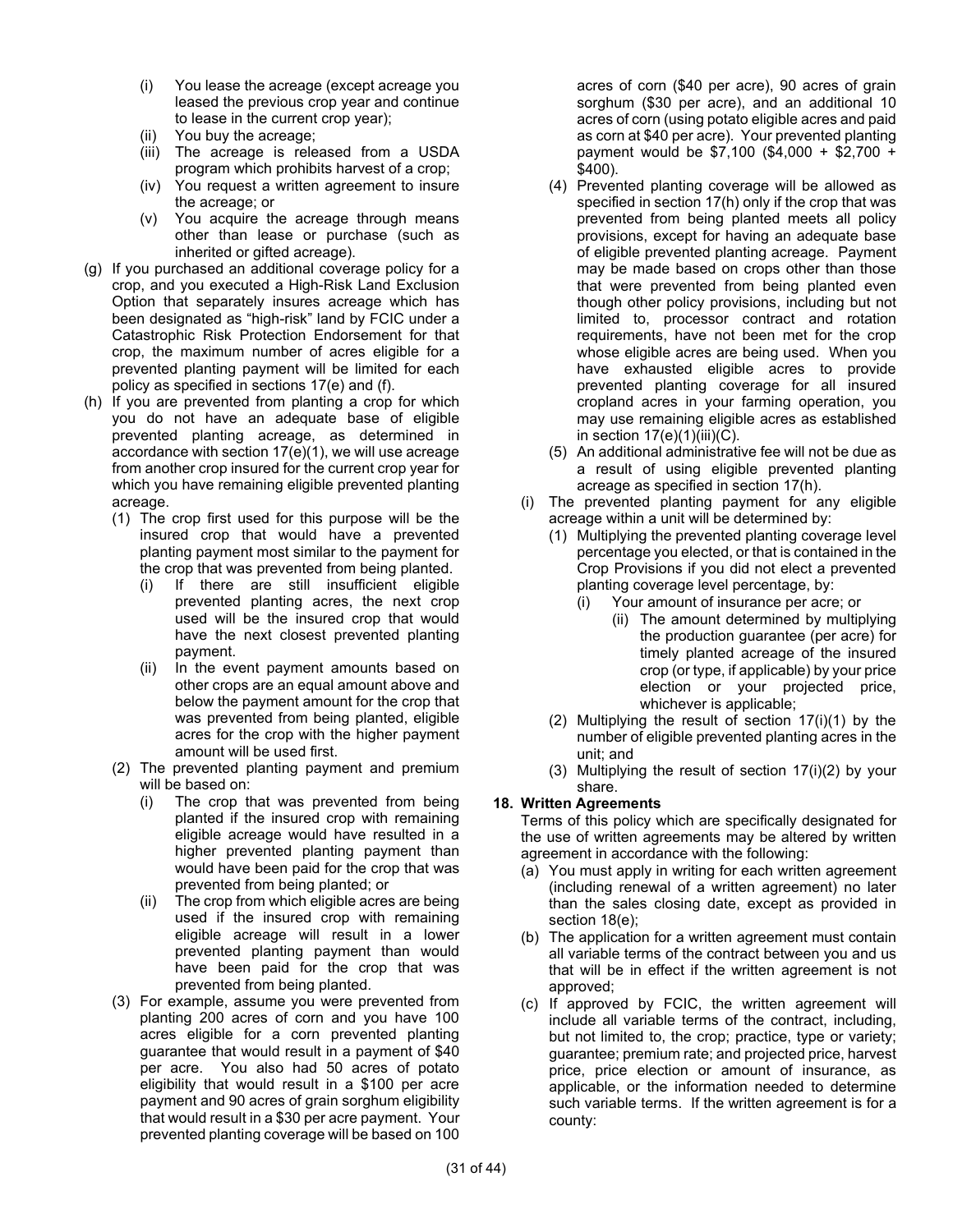- (1) That has a price election or amount of insurance stated in the actuarial documents, for the crop, practice, type or variety, the written agreement will contain the price election or amount of insurance stated in the actuarial documents, for the crop, practice, type or variety;
- (2) That does not have price elections or amounts of insurance stated in the actuarial documents, for the crop, practice, type or variety, the written agreement will contain a price election or amount of insurance that does not exceed the price election or amount of insurance contained in the actuarial documents, for the county that is used to establish the other terms of the written agreement, unless otherwise authorized by the Crop Provisions;
- (3) For which revenue protection is not available for the crop, but revenue protection is available in the State for the crop, the written agreement will contain the information used to establish the projected price and harvest price, as applicable, for that State; or
- (4) In a State for which revenue protection is not available for the crop, but revenue protection is available for the crop in another State, the written agreement is available for yield protection only, and will contain the information needed to determine the projected price for the crop from another State as determined by FCIC;
- (d) Each written agreement will only be valid for the number of crop years specified in the written agreement, and a multi-year written agreement:
	- (1) Will only apply for any particular crop year designated in the written agreement if all terms and conditions in the written agreement are still applicable for the crop year and the conditions under which the written agreement has been provided have not changed prior to the beginning of the insurance period (If conditions change during or prior to the crop year, the written agreement will not be effective for that crop year but may still be effective for a subsequent crop year if conditions under which the written agreement has been provided exist for such year);
	- (2) May be canceled in writing by:
		- (i) FCIC not less than 30 days before the cancellation date if it discovers that any term or condition of the written agreement, including the premium rate, is not appropriate for the crop; or
		- (ii) You or us on or before the cancellation date;
	- (3) That is not renewed in writing after it expires, is not applicable for a crop year, or is canceled, then insurance coverage will be in accordance with the terms and conditions stated in this policy, without regard to the written agreement; and
	- (4) Will be automatically canceled if you transfer your policy to another insurance provider (No notice will be provided to you and for any subsequent crop year, for a written agreement to be effective, you must timely request renewal of the written agreement in accordance with this section);
- (e) A request for a written agreement may be submitted:
- (1) After the sales closing date, but on or before the acreage reporting date, if you demonstrate your physical inability to submit the request on or before the sales closing date (*e.g.*, you have been hospitalized or a blizzard has made it impossible to submit the written agreement request in person or by mail); or
- (2) For the first year the written agreement is requested:
	- (i) On or before the acreage reporting date to:
		- (A) Insure unrated land, or an unrated practice, type or variety of a crop; although, if required by FCIC, such written agreements may be approved only after appraisal of the acreage by us and:
			- (*1*) The crop's potential is equal to or exceeds 90 percent of the yield used to determine your production guarantee or amount of insurance; and
			- (*2*) You sign the written agreement no later than the date the first field is appraised or by the expiration date for you to accept the offer, whichever comes first; or
		- (B) Establish optional units in accordance with FCIC procedures that otherwise would not be allowed or change the premium rate or transitional yield for designated high-risk land;
	- (ii) On or before the cancellation date to insure a crop in a county that does not have actuarial documents for the crop (If the Crop Provisions do not provide a cancellation date for the county, the cancellation date for other insurable crops in the same State that have similar final planting and harvesting dates will be applicable); or
	- (iii) On or before the date specified in the Crop Provisions or Special Provisions;
- (f) A request for a written agreement must contain:
	- (1) For all written agreement requests:
		- (i) A completed "Request for Actuarial Change" form;
		- (ii) A completed APH (only for crop policies that require APH) based on verifiable records of actual yields for the crop and county for which the written agreement is being requested (the actual yields do not necessarily have to be from the same physical acreage for which you are requesting a written agreement), and verifiable records of actual yields if required by FCIC;
		- (iii) Evidence from agricultural experts or organic agricultural experts, as applicable, that the crop can be produced in the area if the request is to provide insurance for the crop, practices, types, or varieties that are not insurable, unless we are notified in writing by FCIC that such evidence is not required by FCIC;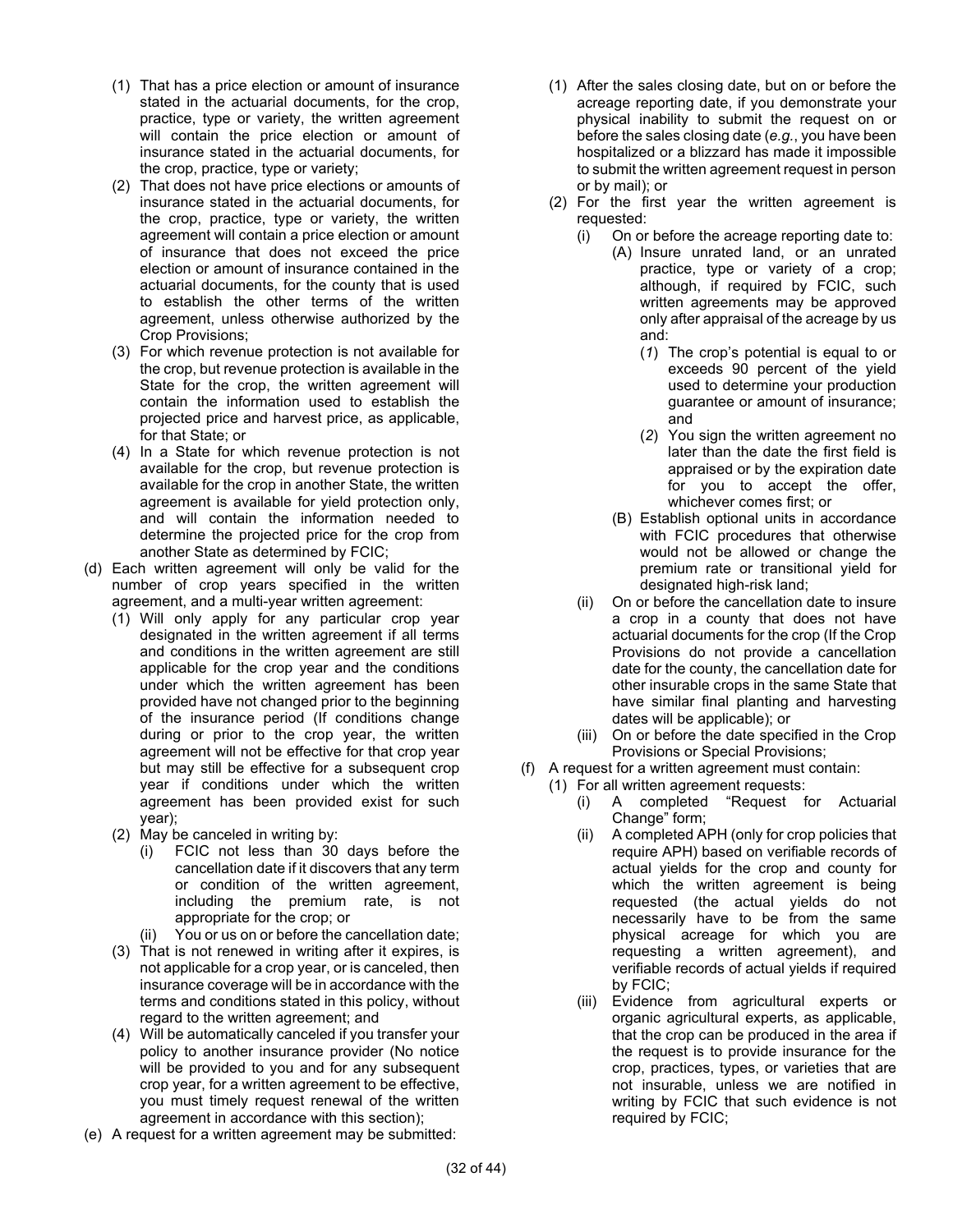- (iv) The legal description of the land (in areas where legal descriptions are available) and the FSA farm number including tract and field numbers, if available. The submission must also include an FSA aerial photograph, or field boundaries derived by a Geographic Information System or Global Positioning System, or other legible maps delineating field boundaries where you intend to plant the crop for which insurance is requested; and
- (v) For any perennial crop, an inspection report completed by us;
- (2) For written agreement requests for counties without actuarial documents for the crop, the requirements in section 18(f)(1) (except section 18(f)(1)(ii)) and:
	- (i) For a crop you (or anyone with a substantial beneficial interest in you) have previously planted (or produced a crop if the crop is a perennial crop) in the county or area for at least three years:
		- (A) A completed APH (only for crop policies that require APH) based on verifiable production records of actual yields for the crop; and
		- (B) Verifiable production records for at least the three most recent crop years in which the crop was planted (or produced a crop if the crop is a perennial crop):
			- (*1*) The verifiable production records do not necessarily have to be from the same physical acreage for which you are requesting a written agreement;
			- (*2*) Verifiable production records do not have to be submitted for any year you (or anyone with a substantial beneficial interest in you) have insured the crop in the county or area and have certified the yields on the applicable production reports or the yields are based on your insurance claim (although you are not required to submit production records, you still must maintain production records in accordance with section 21); and
			- (*3*) FCIC will not consider any crop year in which the crop was planted (or produced a crop if the crop is a perennial crop) outside of the most recent ten crop years as a year of previously planting the crop (or having produced a crop if the crop is a perennial crop), unless verifiable production records are provided, or the crop was insured for that crop year;
	- (ii) For a crop you (or anyone with a substantial beneficial interest in you) have not previously planted (or produced a crop if the

crop is a perennial crop) in the county or area for at least three years:

- (A) A completed APH (only for crop policies that require APH) based on verifiable production records of actual yields for the similar crop;
- (B) Verifiable production records for at least the three most recent crop years in which the similar crop was planted (or produced a crop if the crop is a perennial crop) in the county or area:
	- (*1*) The verifiable production records for the similar crop do not necessarily have to be from the same physical acreage for which you are requesting a written agreement;
	- (*2*) Verifiable production records do not have to be submitted for any crop year you (or anyone with a substantial beneficial interest in you) have insured the similar crop in the county or area and have certified the yields on the applicable production reports or the yields are based on your insurance claim (although you are not required to submit production records, you still must maintain production records in accordance with section 21); and
	- (*3)* FCIC will not consider any crop year in which the similar crop was planted (or produced a crop if the crop is a perennial crop) outside of the most recent ten crop years as a year of previously planting the similar crop (or having produced a crop if the crop is a perennial crop), unless verifiable production records are provided, or the similar crop was insured, for that crop year;
- (C) If you (or anyone with a substantial beneficial interest in you) have at least one year of production records, but less than three years of production records, for the crop in the county or area but have production records for a similar crop in the county or area such that the combination of both sets of records results in at least three years of production records, you must provide the information required in sections  $18(f)(2)(i)(A)$  and  $(B)$  for the years you (or anyone with a substantial beneficial interest in you) planted the crop (or produced a crop if the crop is a perennial crop) in the county or area and the information required in sections 18(f)(2)(ii)(A) and (B) regarding the similar crop for the remaining years; and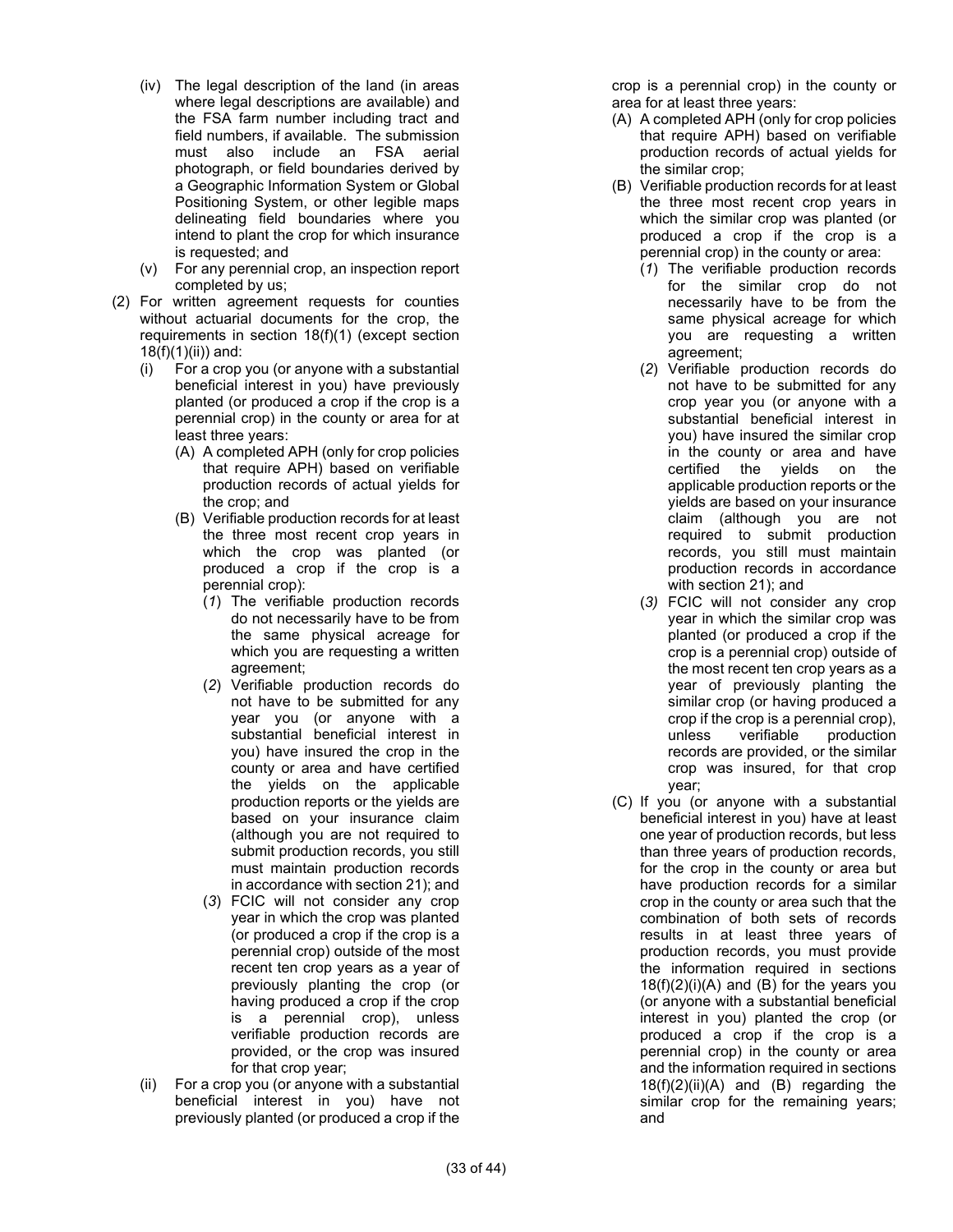- (D) A similar crop to the crop for which a written agreement is being requested must:
	- (*1*) Be included in the same category of crops, *e.g.*, row crops (including, but not limited to, small grains, coarse grains, and oil seed crops), vegetable crops grown in rows, tree crops, vine crops, bush crops, etc., as defined by FCIC;
	- (*2*) Have substantially the same growing season (i.e., normally planted around the same dates and harvested around the same dates);
	- (*3*) Require comparable agronomic conditions (*e.g.*, comparable needs for water, soil, etc.); and
	- (*4*) Be subject to substantially the same risks (frequency and severity of loss would be expected to be comparable from the same cause of loss);
- (iii) The dates you and other growers in the area normally plant and harvest the crop, if applicable;
- (iv) The name, location of, and approximate distance to the place the crop will be sold or used by you; and
- (v) For any irrigated practice, the water source, method of irrigation, and the amount of water needed for an irrigated practice for the crop; and
- (3) Such other information as specified in the Special Provisions or required by FCIC;
- (g) A request for a written agreement will not be accepted if:
	- (1) The request is submitted to us after the applicable deadline contained in sections 18(a) or (e);
	- (2) All the information required in section 18(f) is not submitted to us with the request for a written agreement (The request for a written agreement may be accepted if any missing information is available from other acceptable sources); or
	- (3) The request is not authorized by the policy;
- (h) A request for a written agreement will be denied if:
- (1) FCIC determines the risk is excessive;
	- (2) Your APH history demonstrates you have not produced at least 50 percent of the transitional yield for the crop, type, and practice obtained from the county, or a county with similar agronomic conditions and risk exposure, when previously grown;
	- (3) There is not adequate information available to establish an actuarially sound premium rate and insurance coverage for the crop and acreage;
	- (4) The crop, or a similar crop, was not previously grown in the county or area, or there is no evidence of a market for the crop (applicable only for counties without actuarial documents); or
	- (5) Agricultural experts or organic agricultural experts determine the crop, practice, or type is not adapted to the county;
- (i) A written agreement will be denied unless:
	- (1) FCIC approves the written agreement;
- (2) The original written agreement is signed by you and delivered to us, or postmarked, not later than the expiration date for you to accept the offer;
- (3) We accept the written agreement offer; and
- (4) The crop meets the minimum appraisal amount specified in section 18(e)(2)(i)(A)(*1*), if applicable;
- (j) Multi-year written agreements may be canceled and requests for renewal may be rejected if the severity or frequency of your loss experience under the written agreement is significantly worse than expected based on the information provided by you or used to establish your premium rate and the loss experience of other crops with similar risks in the area;
- (k) With respect to your and our ability to reject an offer for a written agreement:
	- (1) When a single Request for Actuarial Change form is submitted, regardless of how many requests for changes are contained on the form, you and we can only accept or reject the written agreement in its entirety (you cannot reject specific terms of the written agreement and accept others);
	- (2) When multiple Request for Actuarial Change forms are submitted, regardless of when the forms are submitted, for the same condition or for the same crop (i.e., to insure corn on ten legal descriptions where there are no actuarial documents in the county or the request is to change the premium rates from the high-risk rates) all these forms may be treated as one request and you and we will only have the option of accepting or rejecting the written agreement in its entirety (you cannot reject specific terms of the written agreement and accept others);
	- (3) When multiple Request for Actuarial Change forms are submitted, regardless of when the forms are submitted, for the different conditions or for different crops, separate agreements may be issued and you and we will have the option to accept or reject each written agreement; and
	- (4) If we reject an offer for a written agreement approved by FCIC, you may seek arbitration or mediation of our decision to reject the offer in accordance with section 20;
- (l) Any information that is submitted by you after the applicable deadlines in sections 18(a) and (e) will not be considered, unless such information is specifically requested in accordance with section 18(f)(3);
- (m) If the written agreement or the policy is canceled for any reason, or the period for which an existing written agreement is in effect ends, a request for renewal of the written agreement must contain all the information required by this section and be submitted in accordance with section 18(a), unless otherwise specified by FCIC;
- (n) If a request for a written agreement is not approved by FCIC, a request for a written agreement for any subsequent crop year that fails to address the stated basis for the denial will not be accepted (If the request for a written agreement contains the same information that was previously rejected or denied, you will not have any right to arbitrate, mediate or appeal the nonacceptance of your request); and
- (o) If you disagree with any determination made by FCIC under section 18, you may obtain administrative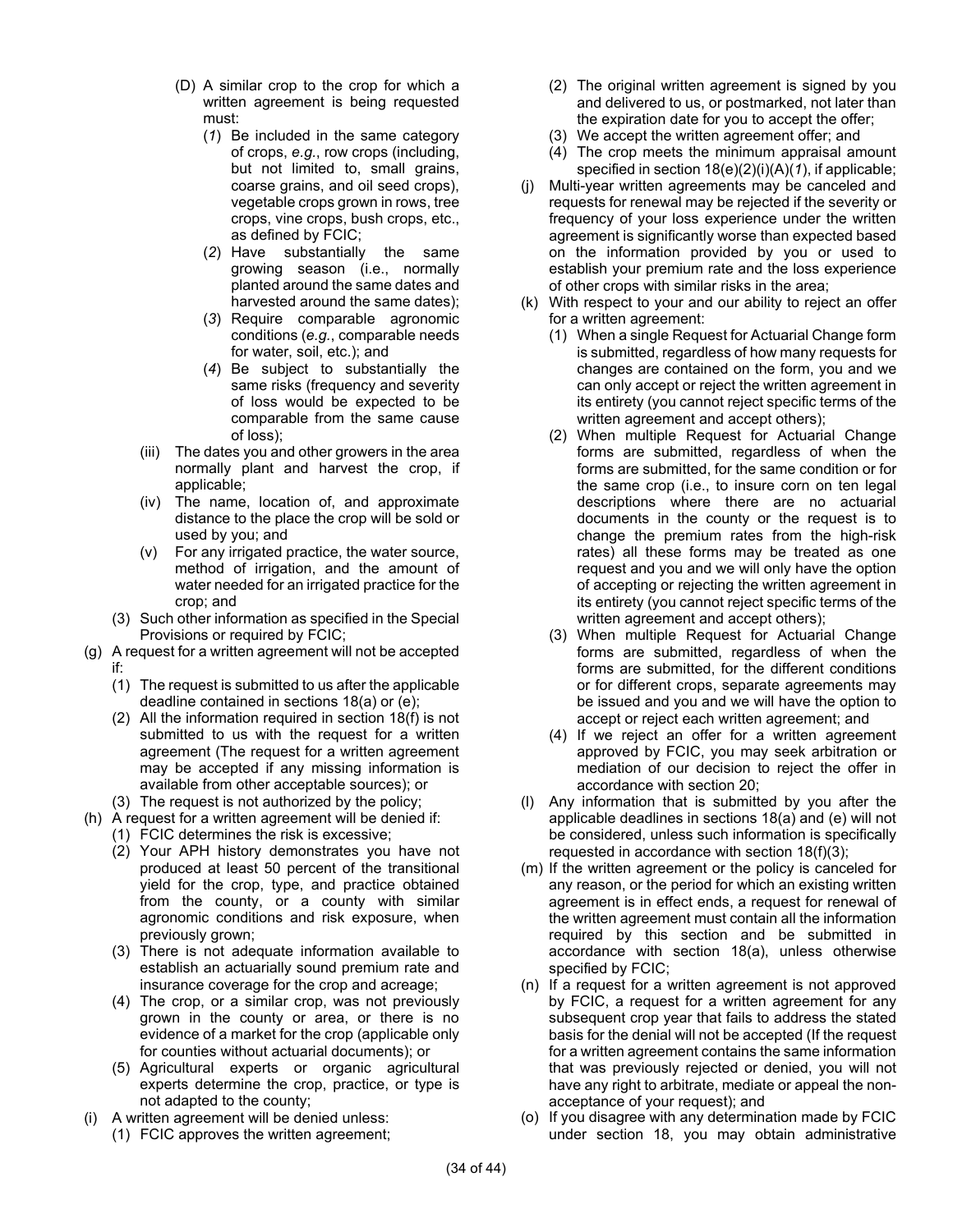review in accordance with 7 CFR part 400, subpart J or appeal in accordance with 7 CFR part 11, unless you have failed to comply with the provisions contained in section 18(g) or section 18(i)(2) or (4).

## **19. Crops as Payment**

You must not abandon any crop to us. We will not accept any crop as compensation for payments due us.

- **20. Mediation, Arbitration, Appeal, Reconsideration, and Administrative and Judicial Review**
	- (a) If you do not agree with any determination made by us except those specified in section 20(d) or (e), the disagreement may be resolved through mediation in accordance with section 20(g). If the disagreement cannot be resolved through mediation, or you and we do not agree to mediation, you must timely seek resolution through arbitration in accordance with the rules of the American Arbitration Association (AAA), except as provided in sections 20(c) and (f), and unless rules are established by FCIC for this purpose. Any mediator or arbitrator with a familial, financial or other business relationship to you or us, or our agent or loss adjuster, is disqualified from hearing the dispute.
		- (1) All disputes involving determinations made by us, except those specified in section 20(d) or (e), are subject to mediation or arbitration. However, if the dispute in any way involves a policy or procedure interpretation, regarding whether a specific policy provision or procedure is applicable to the situation, how it is applicable, or the meaning of any policy provision or procedure, either you or we must obtain an interpretation from FCIC in accordance with 7 CFR part 400, subpart X or such other procedures as established by FCIC.
			- (i) Any interpretation by FCIC will be binding in any mediation or arbitration.
			- (ii) Failure to obtain any required interpretation from FCIC will result in the nullification of any agreement or award.
			- (iii) An interpretation by FCIC of a policy provision is considered a determination that is a matter of general applicability.
			- (iv) An interpretation by FCIC of a procedure may be appealed to the National Appeals Division in accordance with 7 CFR part 11.
		- (2) Unless the dispute is resolved through mediation, the arbitrator must provide to you and us a written statement describing the issues in dispute, the factual findings, the determinations and the amount and basis for any award and breakdown by claim for any award. The statement must also include any amounts awarded for interest. Failure of the arbitrator to provide such written statement will result in the nullification of all determinations of the arbitrator. All agreements reached through settlement, including those resulting from mediation, must be in writing and contain at a minimum a statement of the issues in dispute and the amount of the settlement.
	- (b) Regardless of whether mediation is elected:
		- (1) You must initiate arbitration proceedings within 1 year of the date we denied your claim or rendered the determination with which you disagree,

whichever is later;

- (2) If you fail to initiate arbitration in accordance with section 20(b)(1) and complete the process, you will not be able to resolve the dispute through judicial review;
- (3) If arbitration has been initiated in accordance with section 20(b)(1) and completed, and judicial review is sought, suit must be filed not later than one year after the date the arbitration decision was rendered; and
- (4) In any suit, if the dispute in any way involves a policy or procedure interpretation, regarding whether a specific policy provision or procedure is applicable to the situation, how it is applicable, or the meaning of any policy provision or procedure, an interpretation must be obtained from FCIC in accordance with 7 CFR part 400, subpart X or such other procedures as established by FCIC. Such interpretation will be binding.
- (c) Any decision rendered in arbitration is binding on you and us unless judicial review is sought in accordance with section 20(b)(3). Notwithstanding any provision in the rules of the AAA, you and we have the right to judicial review of any decision rendered in arbitration.
- (d) With respect to good farming practices:
	- (1) We will make decisions regarding what constitutes a good farming practice and determinations of assigned production for uninsured causes for your failure to use good farming practices.
		- (i) If you disagree with our decision of what constitutes a good farming practice, you must request a determination from FCIC of what constitutes a good farming practice before filing any suit against FCIC.
		- (ii) If you disagree with our determination of the amount of assigned production, you must use the arbitration or mediation process contained in this section.
		- (iii) You may not sue us for our decisions regarding whether good farming practices were used by you.
	- (2) FCIC will make determinations regarding what constitutes a good farming practice. If you do not agree with any determination made by FCIC:
		- (i) You may request reconsideration by FCIC of this determination in accordance with the reconsideration process established for this purpose and published at 7 CFR part 400, subpart J; or
		- (ii) You may file suit against FCIC.
			- (A) You are not required to request reconsideration from FCIC before filing suit.
			- (B) Any suit must be brought against FCIC in the United States district court for the district in which the insured acreage is located.
			- (C) Suit must be filed against FCIC not later than one year after the date:
				- (*1*) Of the determination; or
				- (*2*) Reconsideration is completed, if reconsideration was requested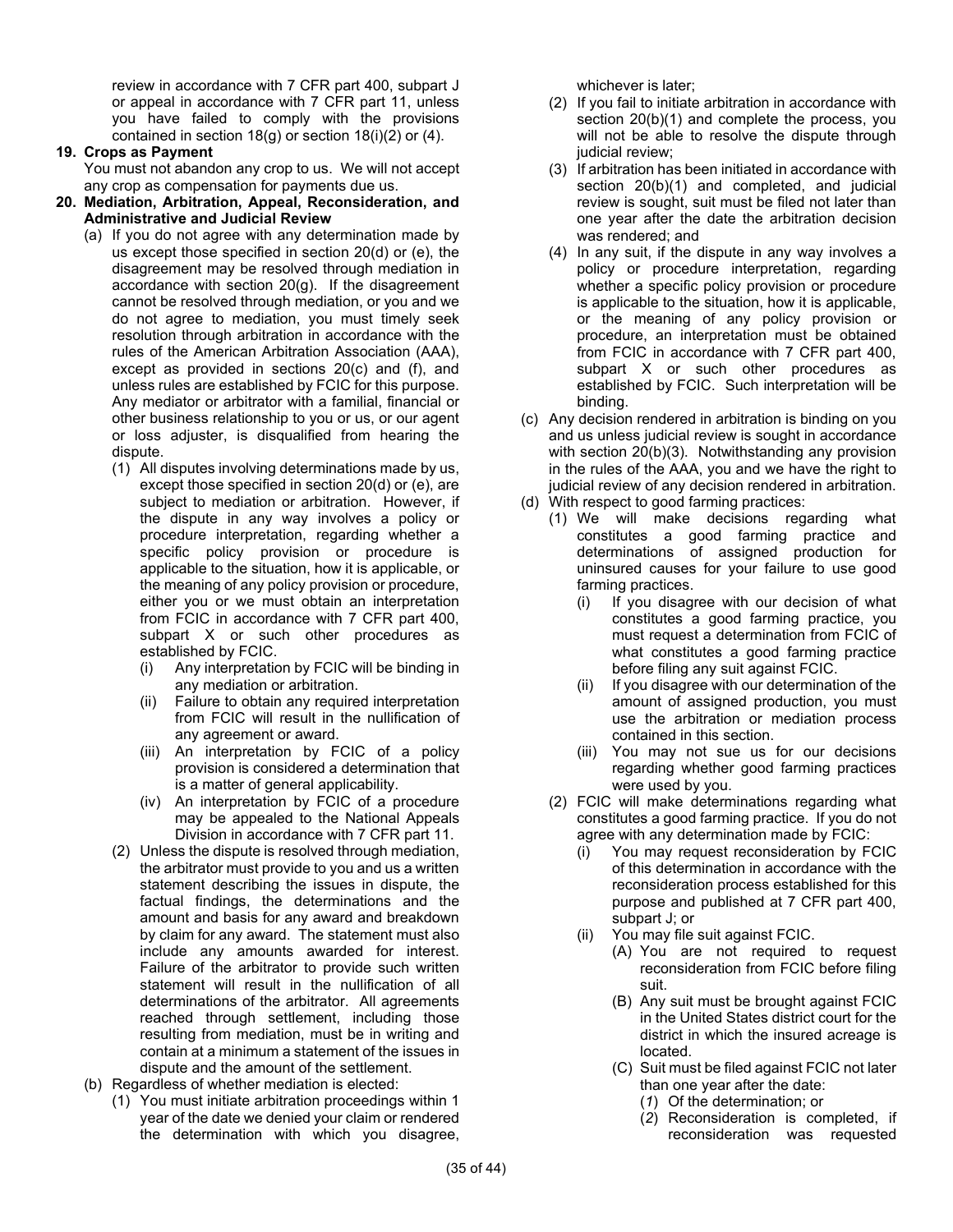#### under section 20(d)(2)(i).

- (e) Except as provided in sections 18(n) or (o), or 20(d) or (k), if you disagree with any other determination made by FCIC or any claim where FCIC is directly involved in the claims process or directs us in the resolution of the claim, you may obtain an administrative review in accordance with 7 CFR part 400, subpart J (administrative review) or appeal in accordance with 7 CFR part 11 (appeal).
	- (1) If you elect to bring suit after completion of any appeal, such suit must be filed against FCIC not later than one year after the date of the decision rendered in such appeal.
	- (2) Such suit must be brought in the United States district court for the district in which the insured acreage is located.
	- (3) Under no circumstances can you recover any attorney fees or other expenses, or any punitive, compensatory or any other damages from FCIC.
- (f) In any mediation, arbitration, appeal, administrative review, reconsideration or judicial process, the terms of this policy, the Act, and the regulations published at 7 CFR chapter IV, including the provisions of 7 CFR part 400, subpart P, are binding. Conflicts between this policy and any state or local laws will be resolved in accordance with section 31. If there are conflicts between any rules of the AAA and the provisions of your policy, the provisions of your policy will control.
- (g) To resolve any dispute through mediation, you and we must both:
	- (1) Agree to mediate the dispute;
	- (2) Agree on a mediator; and
	- (3) Be present, or have a designated representative who has authority to settle the case present, at the mediation.
- (h) Except as provided in section 20(i), no award or settlement in mediation, arbitration, appeal, administrative review or reconsideration process or judicial review can exceed the amount of liability established or which should have been established under the policy, except for interest awarded in accordance with section 26.
- (i) In a judicial review only, you may recover attorneys fees or other expenses, or any punitive, compensatory or any other damages from us only if you obtain a determination from FCIC that we, our agent or loss adjuster failed to comply with the terms of this policy or procedures issued by FCIC and such failure resulted in you receiving a payment in an amount that is less than the amount to which you were entitled. Requests for such a determination should be addressed to the following: USDA/RMA/Deputy Administrator of Compliance/Stop 0806, 1400 Independence Avenue, SW., Washington, DC 20250- 0806.
- (j) If FCIC elects to participate in the adjustment of your claim, or modifies, revises or corrects your claim, prior to payment, you may not bring an arbitration, mediation or litigation action against us. You must request administrative review or appeal in accordance with section 20(e).
- (k) Any determination made by FCIC that is a matter of general applicability is not subject to administrative review under 7 CFR part 400, subpart J or appeal

under 7 CFR part 11. If you want to seek judicial review of any FCIC determination that is a matter of general applicability, you must request a determination of non-appealability from the Director of the National Appeals Division in accordance with 7 CFR 11.6 before seeking judicial review.

#### **21. Access to Insured Crop and Records, and Record Retention**

- (a) We, and any employee of USDA authorized to investigate or review any matter relating to crop insurance, have the right to examine the insured crop and all records related to the insured crop and any mediation, arbitration or litigation involving the insured crop as often as reasonably required during the record retention period.
- (b) You must retain, and provide upon our request, or the request of any employee of USDA authorized to investigate or review any matter relating to crop insurance:
	- (1) Complete records of the planting, replanting, inputs, production, harvesting, and disposition of the insured crop on each unit for three years after the end of the crop year (This requirement also applies to all such records for acreage that is not insured);
	- (2) All records used to establish the amount of production you certified on your production reports used to compute your approved yield for three years after the calendar date for the end of the insurance period for the crop year for which you initially certified such records, unless such records have already been provided to us (*e.g.*, if you are a new insured and you certify 2015 through 2018 crop year production records in 2019 to determine your approved yield for the 2019 crop year, you must retain all records from the 2015 through 2018 crop years through the 2022 crop year. If you subsequently certify records of the 2019 crop year in 2020 to determine your approved yield for the 2020 crop year, you must retain the 2019 crop year records through the 2023 crop year and so forth for each subsequent year of production records certified); and
	- (3) While you are not required to maintain records beyond the record retention period specified in section 21(b)(2), at any time, if we or FCIC have evidence that you, or anyone assisting you, knowingly misreported any information related to any yield you have certified, we or FCIC will replace all yields in your APH database determined to be incorrect with the lesser of an assigned yield determined in accordance with section 3 or the yield determined to be correct:
		- (i) If an overpayment has been made to you, you will be required to repay the overpaid amount; and
		- (ii) Replacement of yields in accordance with section 21(b)(3) does not exempt you from other sanctions applicable under the terms of the policy or any applicable law.
- (c) We, or any employee of USDA authorized to investigate or review any matter relating to crop insurance, may extend the record retention period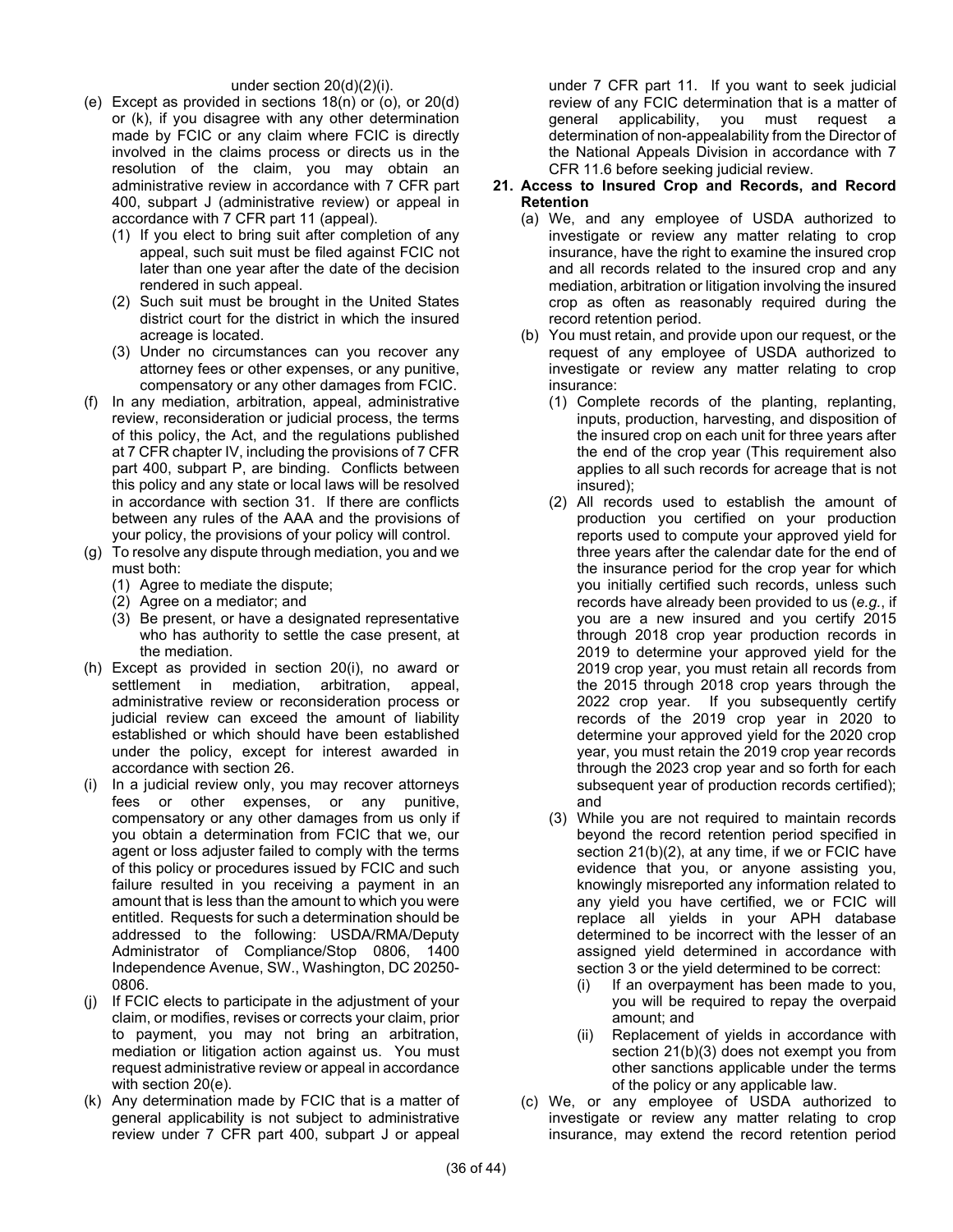beyond three years by notifying you of such extension in writing.

- (d) By signing the application for insurance authorized under the Act or by continuing insurance for which you have previously applied, you authorize us or USDA, or any person acting for us or USDA authorized to investigate or review any matter relating to crop insurance, to obtain records relating to the planting, replanting, inputs, production, harvesting, and disposition of the insured crop from any person who may have custody of such records, including but not limited to, FSA offices, banks, warehouses, gins, cooperatives, marketing associations, and accountants. You must assist in obtaining all records we or any employee of USDA authorized to investigate or review any matter relating to crop insurance request from third parties.
- (e) Failure to provide access to the insured crop or the farm, authorize access to the records maintained by third parties or assist in obtaining such records will result in a determination that no indemnity is due for the crop year in which such failure occurred.
- (f) Failure to maintain or provide records will result in:
	- (1) The imposition of an assigned yield in accordance with section 3(f)(1) and 7 CFR part 400, subpart G for those crop years for which you do not have the required production records to support a certified yield;
	- (2) A determination that no indemnity is due if you fail to provide records necessary to determine your loss;
	- (3) Combination of the optional units into the applicable basic unit;
	- (4) Assignment of production to the units by us if you fail to maintain separate records:
		- (i) For your basic units; or
		- (ii) For any uninsurable acreage; and
	- (5) The imposition of consequences specified in section 6(g), as applicable.
- (g) If the imposition of an assigned yield under section 21(f)(1) would affect an indemnity, prevented planting payment or replanting payment that was paid in a prior crop year, such claim will be adjusted and you will be required to repay any overpaid amounts.

## **22. Other Insurance**

- (a) **Other Like Insurance** Nothing in this section prevents you from obtaining other insurance not authorized under the Act. However, unless specifically required by policy provisions, you must not obtain any other crop insurance authorized under the Act on your share of the insured crop. If you cannot demonstrate that you did not intend to have more than one policy in effect, you may be subject to the consequences authorized under this policy, the Act, or any other applicable statute. If you can demonstrate that you did not intend to have more than one policy in effect (For example, an application to transfer your policy or written notification to an insurance provider that states you want to purchase, or transfer, insurance and you want any other policies for the crop canceled would demonstrate you did not intend to have duplicate policies), and:
	- (1) One is an additional coverage policy and the other is a Catastrophic Risk Protection policy:
- (i) The additional coverage policy will apply if both policies are with the same insurance provider or, if not, both insurance providers agree; or
- (ii) The policy with the earliest date of application will be in force if both insurance providers do not agree; or
- (2) Both are additional coverage policies or both are Catastrophic Risk Protection policies, the policy with the earliest date of application will be in force and the other policy will be void, unless both policies are with:
	- (i) The same insurance provider and the insurance provider agrees otherwise; or
	- (ii) Different insurance providers and both insurance providers agree otherwise.
- (b) **Other Insurance Against Fire** If you have other insurance, whether valid or not, against damage to the insured crop by fire during the insurance period, and you have not excluded coverage for fire from this policy, we will be liable for loss due to fire caused by a naturally occurring event only for the smaller of:
	- (1) The amount of indemnity determined pursuant to this policy without regard to such other insurance; or
	- (2) The amount by which the loss from fire is determined to exceed the indemnity paid or payable under such other insurance.
- (c) For the purpose of section 22(b), the amount of loss from fire will be the difference between the total value of the insured crop before the fire and the total value of the insured crop after the fire. This amount will be determined in accordance with the provisions in section 35.

## **23. Conformity to Food Security Act**

Although your violation of a number of federal statutes, including the Act, may cause cancellation, termination, or voidance of your insurance contract, you should be specifically aware that your policy will be canceled if you are determined to be ineligible to receive benefits under the Act due to violation of the controlled substance provisions (title XVII) of the Food Security Act of 1985 (Pub. L. 99-198) and the regulations promulgated under the Act by USDA. Your insurance policy will be canceled if you are determined, by the appropriate Agency, to be in violation of these provisions. We will recover any and all monies paid to you or received by you during your period of ineligibility, and your premium will be refunded, less an amount for expenses and handling equal to 20 percent of the premium paid or to be paid by you.

## **24. Amounts Due Us**

(a) Interest will accrue at the rate of 1.25 percent simple interest per calendar month on any unpaid amount owed to us or on any unpaid administrative fees owed to FCIC. For the purpose of premium amounts owed to us or administrative fees owed to FCIC, interest will start to accrue on the first day of the month following the issuance of the notice by us, provided that a minimum of 30 days have passed from the premium billing date specified in the Special Provisions. We will collect any unpaid amounts owed to us and any interest owed thereon and, prior to the termination date, we will collect any administrative fees and interest owed thereon to FCIC. After the termination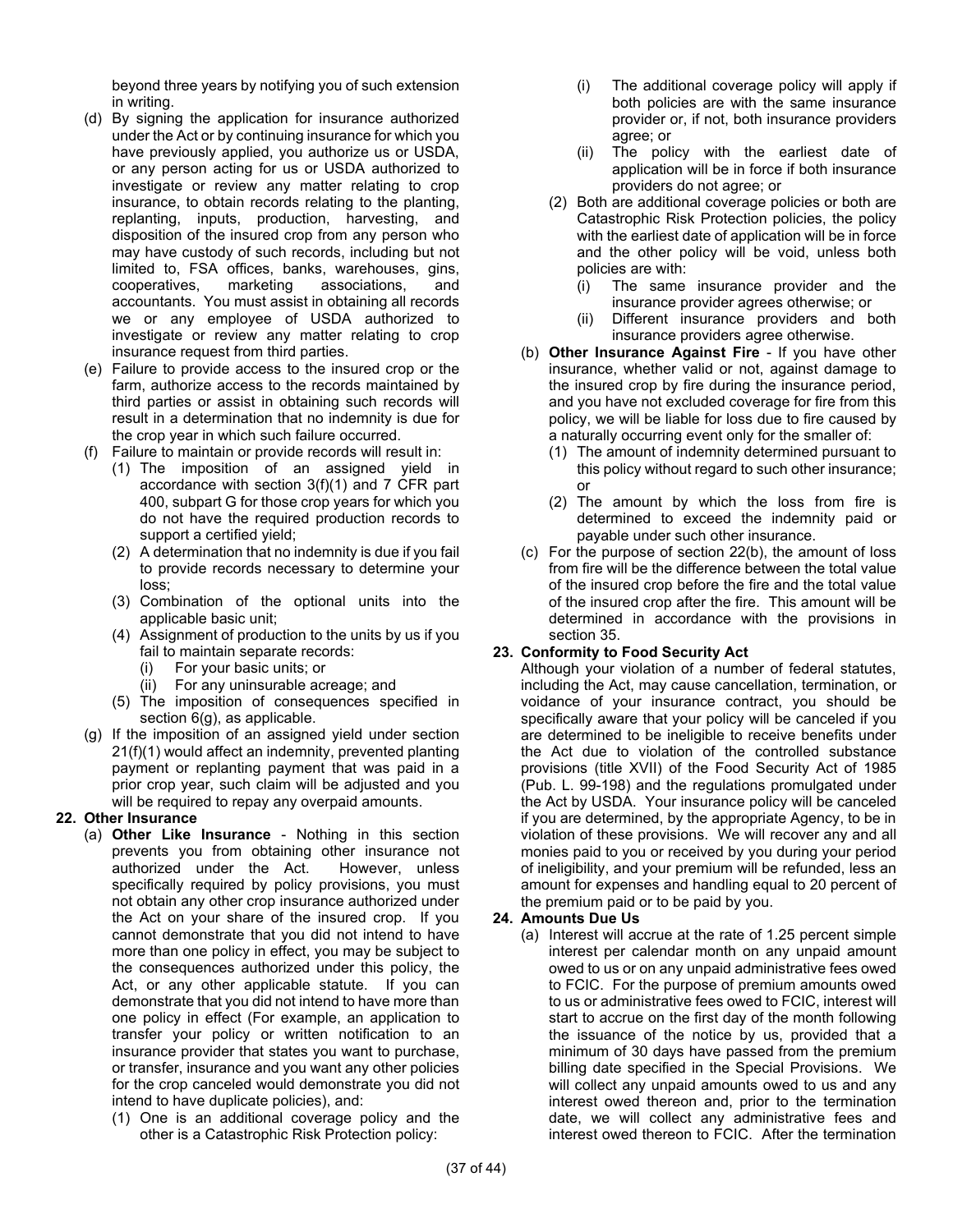date, FCIC will collect any unpaid administrative fees and any interest owed thereon for any catastrophic risk protection policy and we will collect any unpaid administrative fees and any interest owed thereon for additional coverage policies.

- (b) For the purpose of any other amounts due us, such as repayment of indemnities found not to have been earned, interest will start to accrue on the date that notice is issued to you for the collection of the unearned amount. Amounts found due under this paragraph will not be charged interest if payment is made within 30 days of issuance of the notice by us. The amount will be considered delinquent if not paid within 30 days of the date the notice is issued by us.
- (c) All amounts paid will be applied first to expenses of collection (see subsection (d) of this section) if any, second to the reduction of accrued interest, and then to the reduction of the principal balance.
- (d) If we determine that it is necessary to contract with a collection agency or to employ an attorney to assist in collection, you agree to pay all of the expenses of collection.
- (e) The portion of the amounts owed by you for a policy authorized under the Act that are owed to FCIC may be collected in part through administrative offset from payments you receive from United States government agencies in accordance with 31 U.S.C. chapter 37. Such amounts include all administrative fees, and the share of the overpaid indemnities and premiums retained by FCIC plus any interest owed thereon.

#### **25. Correction of Errors**

- (a) In addition to any other corrections allowed in your policy subject to section 25(b), we may correct:
	- (1) Within 60 days after the sales closing date, any incorrect information on your application or provided by the sales closing date, including identification numbers for you and any person with an substantial beneficial interest in you, to ensure that the eligibility information is correct and consistent with information reported by you to any USDA agency;
	- (2) Within 30 days after the acreage reporting date, information reported to reconcile errors in the information with correct information that has been determined by any USDA agency;
	- (3) Within 30 days of any subsequent correction of data by FSA, erroneous information corrected as a result of verification of information; and
	- (4) At any time, any incorrect information if the incorrect information was caused by electronic transmission errors by us or errors made by any agency within USDA in transmitting the information provided by you for purposes of other USDA programs.
- (b) Corrections may be made but will not take effect for the current crop year if the correction would allow you to:
	- (1) Avoid ineligibility requirements for insurance or obtain a disproportionate benefit under the crop insurance program or any related program administered by the Secretary;
	- (2) Obtain, enhance, or increase an insurance guarantee or indemnity if a cause of loss exists or has occurred before any correction has been

made, or avoid premium owed if no loss is likely to occur; or

(3) Avoid an obligation or requirement under any Federal or State law.

## **26. Interest Limitations**

We will pay simple interest computed on the net indemnity ultimately found to be due by us or by a final judgment of a court of competent jurisdiction, from and including the 61st day after the date you sign, date, and submit to us the properly completed claim on our form. Interest will be paid only if the reason for our failure to timely pay is NOT due to your failure to provide information or other material necessary for the computation or payment of the indemnity. The interest rate will be that established by the Secretary of the Treasury under section 12 of the Contract Disputes Act of 1978 (41 U.S.C. 611) and published in the Federal Register semiannually on or about January 1 and July 1 of each year, and may vary with each publication.

## **27. Concealment, Misrepresentation or Fraud**

- (a) If you have falsely or fraudulently concealed the fact that you are ineligible to receive benefits under the Act or if you or anyone assisting you has intentionally concealed or misrepresented any material fact relating to this policy:
	- (1) This policy will be voided; and
	- (2) You may be subject to remedial sanctions in accordance with 7 CFR part 400, subpart R.
- (b) Even though the policy is void, you will still be required to pay 20 percent of the premium that you would otherwise be required to pay to offset costs incurred by us in the service of this policy. If previously paid, the balance of the premium will be returned.
- (c) Voidance of this policy will result in you having to reimburse all indemnities paid for the crop year in which the voidance was effective.
- (d) Voidance will be effective on the first day of the insurance period for the crop year in which the act occurred and will not affect the policy for subsequent crop years unless a violation of this section also occurred in such crop years.
- (e) If you willfully and intentionally provide false or inaccurate information to us or FCIC or you fail to comply with a requirement of FCIC, in accordance with 7 CFR part 400, subpart R, FCIC may impose on you:
	- (1) A civil fine for each violation in an amount not to exceed the greater of:
		- (i) The amount of the pecuniary gain obtained as a result of the false or inaccurate information provided or the noncompliance with a requirement of FCIC; or
		- (ii) \$10,000; and
	- (2) A disqualification for a period of up to 5 years from receiving any monetary or non-monetary benefit provided under each of the following:
		- (i) Any crop insurance policy offered under the Act;
		- (ii) The Farm Security and Rural Investment Act of 2002 (7 U.S.C. 7333 et seq*.*);
		- (iii) The Agricultural Act of 1949 (7 U.S.C. 1421 et seq*.*);
		- (iv) The Commodity Credit Corporation Charter Act (15 U.S.C. 714 et seq*.*);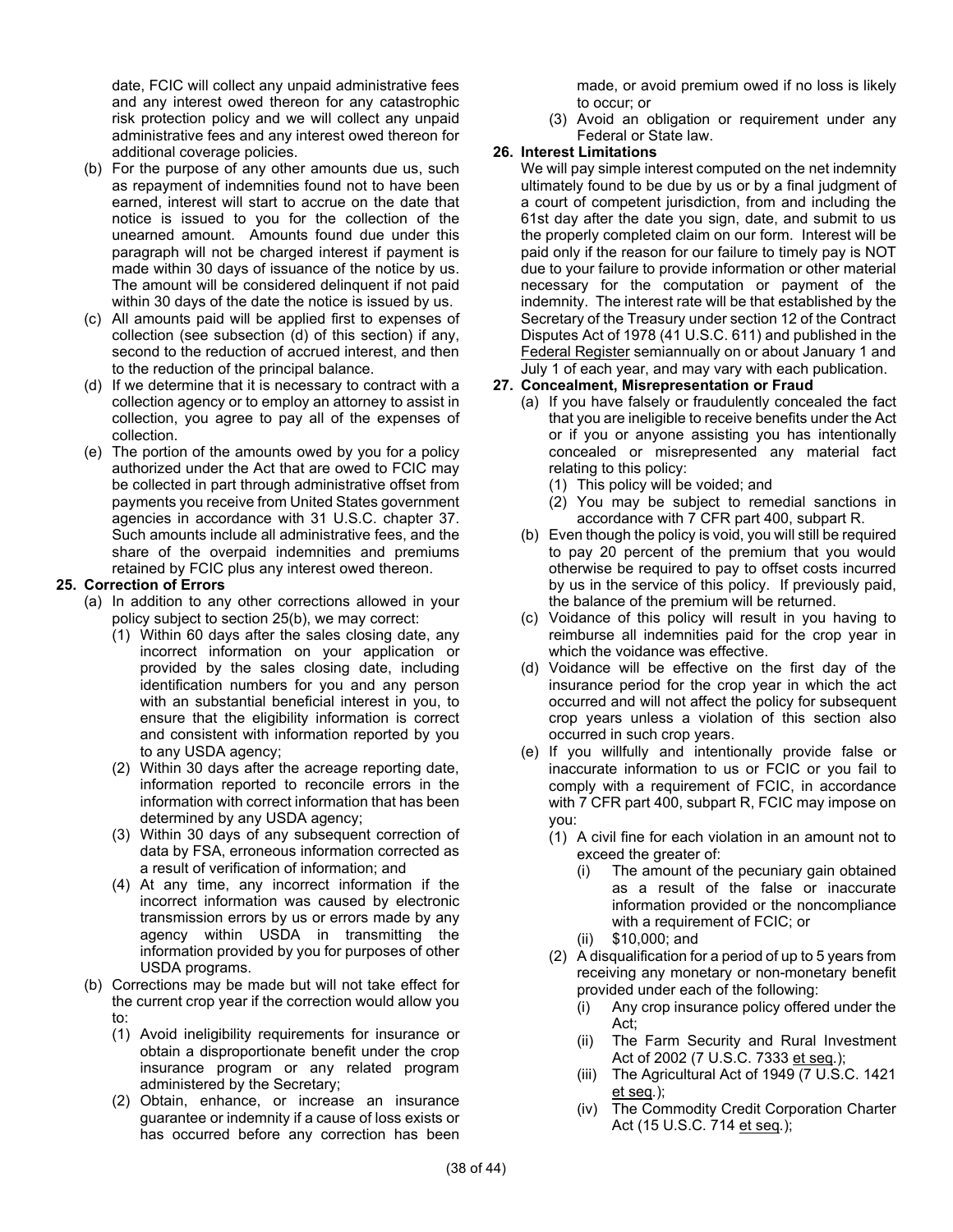- (v) The Agricultural Adjustment Act of 1938 (7 U.S.C. 1281 et seq*.*);
- (vi) Title XII of the Food Security Act of 1985 (16 U.S.C. 3801 et seq*.*);
- (vii) The Consolidated Farm and Rural Development Act (7 U.S.C. 1921 et seq*.*); and
- (viii) Any federal law that provides assistance to a producer of an agricultural commodity affected by a crop loss or a decline in the prices of agricultural commodities.

## **28. Transfer of Coverage and Right to Indemnity**

If you transfer any part of your share during the crop year, you may transfer your coverage rights, if the transferee is eligible for crop insurance. We will not be liable for any more than the liability determined in accordance with your policy that existed before the transfer occurred. The transfer of coverage rights must be on our form and will not be effective until approved by us in writing. Both you and the transferee are jointly and severally liable for the payment of the premium and administrative fees. The transferee has all rights and responsibilities under this policy consistent with the transferee's interest.

## **29. Assignment of Indemnity**

- (a) You may assign your right to an indemnity for the crop year only to creditors or other persons to whom you have a financial debt or other pecuniary obligation. You may be required to provide proof of the debt or other pecuniary obligation before we will accept the assignment of indemnity.
- (b) All assignments must be on our form and must be provided to us. Each assignment form may contain more than one creditor or other person to whom you have a financial debt or other pecuniary obligation.
- (c) Unless you have provided us with a properly executed assignment of indemnity, we will not make any payment to a lienholder or other person to whom you have a financial debt or other pecuniary obligation even if you may have a lien or other assignment recorded elsewhere. Under no circumstances will we be liable:
	- (1) To any lienholder or other person to whom you have a financial debt or other pecuniary obligation where you have failed to include such lienholder or person on a properly executed assignment of indemnity provided to us; or
	- (2) To pay to all lienholders or other persons to whom you have a financial debt or other pecuniary obligation any amount greater than the total amount of indemnity owed under the policy.
- (d) If we have received the properly executed assignment of indemnity form:
	- (1) Only one payment will be issued jointly in the names of all assignees and you; and
	- (2) Any assignee will have the right to submit all loss notices and forms as required by the policy.
- (e) If you have suffered a loss from an insurable cause and fail to file a claim for indemnity within the period specified in section 14(e), the assignee may submit the claim for indemnity not later than 30 days after the period for filing a claim has expired. We will honor the terms of the assignment only if we can accurately

determine the amount of the claim. However, no action will lie against us for failure to do so.

## **30. [Reserved]**

## **31. Applicability of State and Local Statutes**

If the provisions of this policy conflict with statutes of the State or locality in which this policy is issued, the policy provisions will prevail. State and local laws and regulations in conflict with federal statutes, this policy, and the applicable regulations do not apply to this policy.

#### **32. Descriptive Headings**

The descriptive headings of the various policy provisions are formulated for convenience only and are not intended to affect the construction or meaning of any of the policy provisions.

#### **33. Notices**

- (a) All notices required to be given by you must be in writing and received by your crop insurance agent within the designated time unless otherwise provided by the notice requirement. Notices required to be given immediately may be by telephone or in person and confirmed in writing. Time of the notice will be determined by the time of our receipt of the written notice. If the date by which you are required to submit a report or notice falls on Saturday, Sunday, or a Federal holiday, or if your agent's office is, for any reason, not open for business on the date you are required to submit such notice or report, such notice or report must be submitted on the next business day.
- (b) All policy provisions, notices, and communications that we send to you will be:
	- (1) Provided by electronic means, unless:
		- (i) We do not have the ability to transmit such information to you by electronic means; or
		- (ii) You elect to receive a paper copy of such information;
	- (2) Sent to the location specified in your records with your crop insurance agent; and
	- (3) Conclusively presumed to have been received by you.

#### **34. Units**

- (a) You may elect an enterprise unit or whole-farm unit in accordance with the following:
	- (1) For crops for which revenue protection is available, you may elect:
		- (i) An enterprise unit if you elected revenue protection or yield protection; or
		- (ii) A whole-farm unit if you elected:
			- (A) Revenue protection and revenue protection is provided unless limited by the Special Provisions; or
			- (B) Yield protection only if whole-farm units are allowed by the Special Provisions;
	- (2) For crops for which revenue protection is not available, enterprise units or whole-farm units are available only if allowed by the Special Provisions;
	- (3) You must make such election on or before the earliest sales closing date for the insured crops in the unit and report such unit structure on your acreage report:
		- (i) For counties in which the actuarial documents specify a fall or winter sales closing date and a spring sales closing date, you may change your unit election on or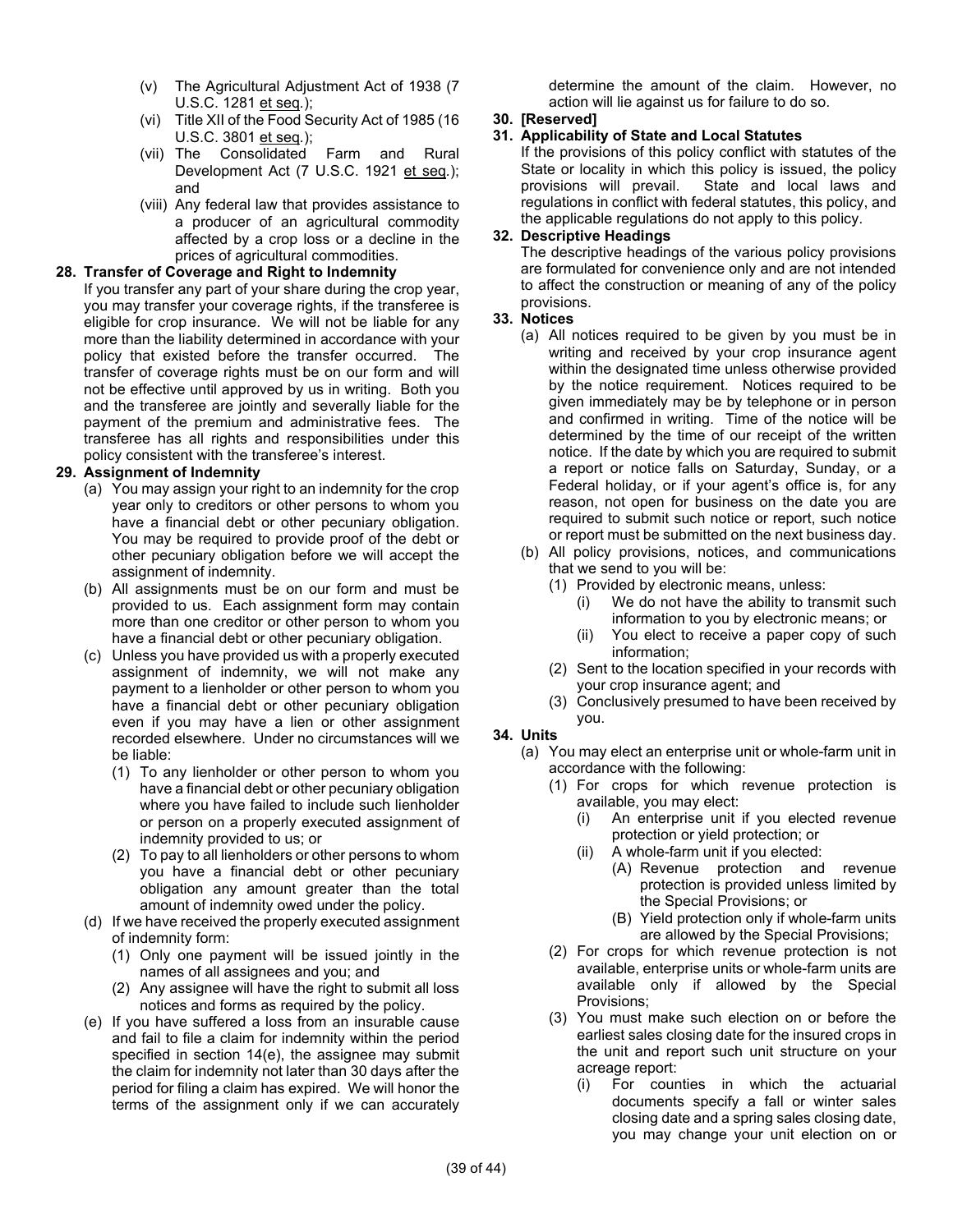before the spring sales closing date (earliest spring sales closing date for crops in the unit if electing a whole-farm unit) if you do not have any insured fall planted acreage of the insured crop;

- (ii) Your unit selection will remain in effect from year to year unless you notify us in writing by the earliest sales closing date for the crop year for which you wish to change this election; and
- (iii) These units may not be further divided except as specified herein;
- (4) For an enterprise unit:
	- (i) To qualify, an enterprise unit must contain all of the insurable acreage of the same insured crop in:
		- (A) Two or more sections, if sections are the basis for optional units where the insured acreage is located;
		- (B) Two or more section equivalents determined in accordance with FCIC procedures, if section equivalents are the basis for optional units where the insured acreage is located or are applicable to the insured acreage;
		- (C) Two or more FSA farm numbers, if FSA farm numbers are the basis for optional units where the insured acreage is located;
		- (D) Any combination of two or more sections, section equivalents, or FSA farm numbers, if more than one of these are the basis for optional units where the acreage is located or are applicable to the insured acreage (*e.g.*, if a portion of your acreage is located where sections are the basis for optional units and another portion of your acreage is located where FSA farm numbers are the basis for optional units, you may qualify for an enterprise unit based on a combination of these two parcels);
		- (E) One section, section equivalent, or FSA farm number that contains at least 660 planted acres of the insured crop. You may qualify under this paragraph based only on the type of parcel that is utilized to establish optional units where your insured acreage is located (*e.g.*, if having two or more sections is the basis for optional units where the insured acreage is located, you may qualify for an enterprise unit if you have at least 660 planted acres of the insured crop in one section); or
		- (F) Two or more units established by written agreement; and
	- (ii) At least two of the sections, section equivalents, FSA farm numbers, or units established by written agreement in section 34(a)(4)(i)(A), (B), (C), (D), or (F) must each have planted acreage that constitutes at least the lesser of 20 acres or 20 percent of the insured crop acreage in the enterprise

unit. If there is planted acreage in more than two sections, section equivalents, FSA farm numbers or units established by written agreement in section  $34(a)(4)(i)(A)$ ,  $(B)$ ,  $(C)$ , (D), or (F), these can be aggregated to form at least two parcels to meet this requirement. For example, if sections are the basis for optional units where the insured acreage is located and you have 80 planted acres in section one, 10 planted acres in section two, and 10 planted acres in section three, you may aggregate sections two and three to meet this requirement.

- (iii) The crop must be insured under revenue protection or yield protection, unless otherwise specified in the Special Provisions;
- (iv) If you want to change your unit structure from enterprise units to basic or optional units in any subsequent crop year, you must maintain separate records of acreage and production:
	- (A) For each basic unit, to be eligible to use records to establish the production guarantee for the basic unit; or
	- (B) For optional units, to qualify for optional units and to be eligible to use such records to establish the production guarantee for the optional units;
- (v) If you do not comply with the production reporting provisions in section 3(f) for the enterprise unit, your yield for the enterprise unit will be determined in accordance with section  $3(f)(1)$ ;
- (vi) You must separately designate on the acreage report each section or other basis in section 34(a)(4)(i) you used to qualify for an enterprise unit; and
- (vii) If we discover you do not qualify for an enterprise unit and such discovery is made:
	- (A) On or before the acreage reporting date, your unit division will be based on the basic or optional units, whichever you report on your acreage report and qualify for; or
	- (B) At any time after the acreage reporting date, we will assign the basic unit structure; and
- (viii) If allowed by the actuarial documents, you may elect separate enterprise units for irrigated or non-irrigated practices.
	- (A) You may elect one enterprise unit for all irrigated practices or one enterprise unit for all non-irrigated practices or enterprise units for both.
	- (B) You must separately meet the requirements in section 34(a)(4) for each enterprise unit.
	- (C) If you elected separate enterprise units for both irrigated and non-irrigated practices and we discover you do not qualify for an enterprise unit for the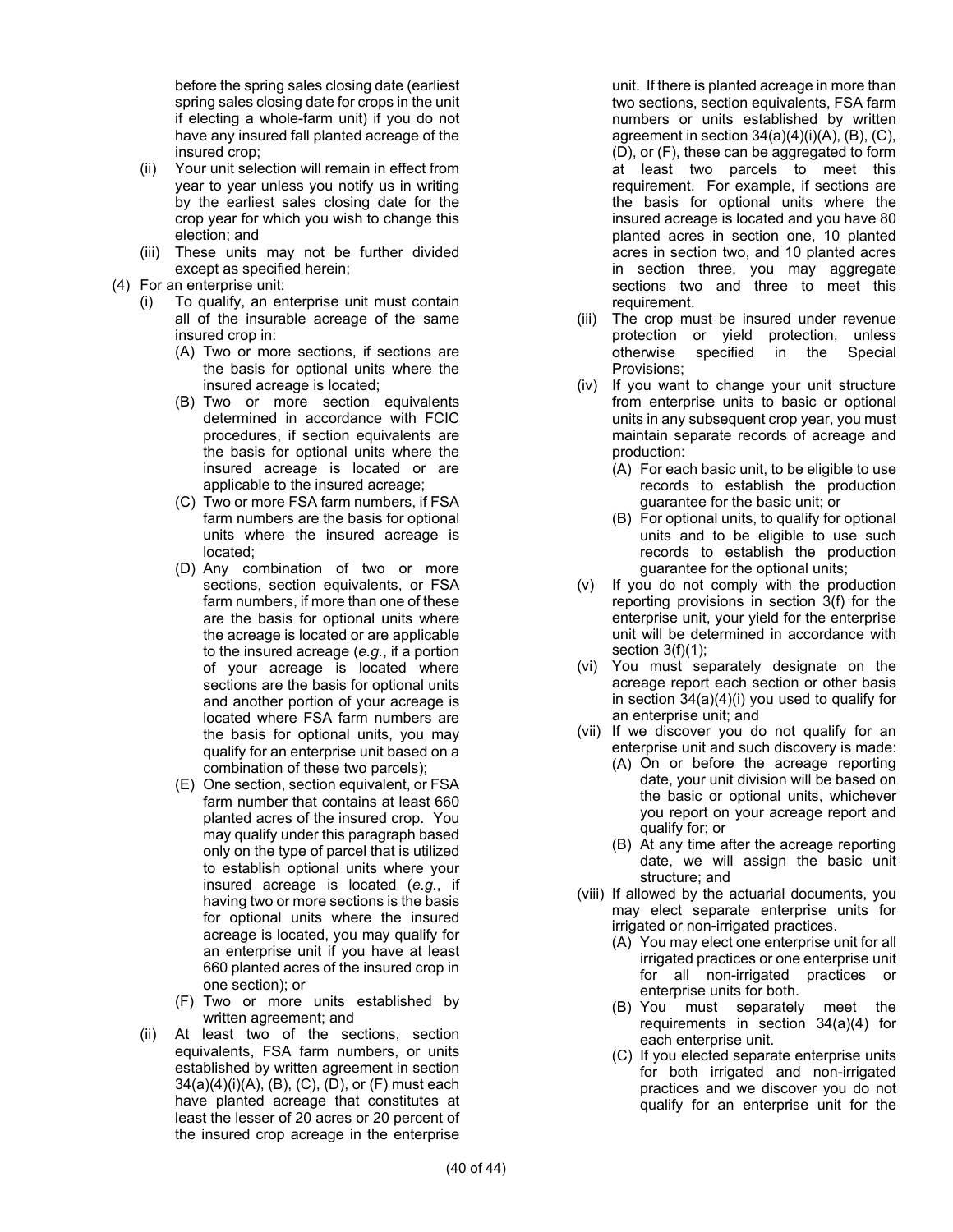irrigated or non-irrigated practice and such discovery is made:

- (*1*) On or before the acreage reporting date, you may elect to insure:
	- (*i*) One enterprise unit for all irrigated or non-irrigated practices provided you meet the requirements in section 34(a)(4), and basic or optional units for the other practice, whichever you report on your acreage report and qualify for;
	- (*ii*) One enterprise unit for all acreage of the crop in the county provided you meet the requirements in section 34(a)(4); or
	- (*iii*) Basic or optional units for all acreage of the crop in the county, whichever you report on your acreage report and qualify for; or
- (*2*) At any time after the acreage reporting date, your unit structure will be one enterprise unit for all acreage of the crop in the county provided you meet the requirements in section 34(a)(4). Otherwise, we will assign the basic unit structure.
- (D) If you elected an enterprise unit on one practice (irrigated or non-irrigated) and a different unit structure on the other practice and we discover you do not qualify for an enterprise unit for the irrigated or non-irrigated practice and such discovery is made:
	- (*1*) On or before the acreage reporting date, your unit division will be based on basic or optional units, whichever you report on your acreage report and qualify for; or
	- (*2*) At any time after the acreage reporting date, we will assign the basic unit structure.
- (ix) You may elect enterprise units as allowed by the Crop Provisions if provided in the actuarial documents.
- (5) For a whole-farm unit:
	- (i) To qualify:
		- (A) All crops in the whole-farm unit must be insured:
			- (*1*) Under revenue protection (if you elected the harvest price exclusion for any crop, you must elect it for all crops in the whole-farm unit), unless the Special Provisions allow whole-farm units for another plan of insurance and you insure all crops in the whole-farm unit under such plan (*e.g.*, if you plant corn and soybeans for which you have elected revenue protection and you plant canola for which you have elected yield protection, the corn,

soybeans and canola would be assigned the unit structure in accordance with section  $34(a)(5)(v)$ ;

- (*2*) With us (*e.g.*, if you insure your corn and canola with us and your soybeans with a different insurance provider, the corn, soybeans and canola would be assigned the unit structure in accordance with section  $34(a)(5)(v)$ ; and
- (*3*) At the same coverage level (*e.g.*, if you elect to insure your corn and canola at the 65 percent coverage level and your soybeans at the 75 percent coverage level, the corn, soybeans and canola would be assigned the unit structure in accordance with section 34(a)(5)(v)) unless you can elect separate coverage levels for all irrigated and all non-irrigated crops in accordance with section 3(b)(2)(iii) (*e.g.*, if you elect to insure your irrigated corn at the 65 percent coverage level you must insure your irrigated canola at the 65 percent coverage level. If you elect to insure your non-irrigated corn at the 70 percent coverage level you must insure your nonirrigated canola at the 70 percent coverage level. If you elect to insure your irrigated corn at the 65 percent coverage level and your irrigated canola at the 70 percent coverage level your unit structure will be assigned in accordance with section 34(a)(5)(v));
- (B) A whole-farm unit must contain all of the insurable acreage of at least two crops; and
- (C) At least two of the insured crops must each have planted acreage that constitutes 10 percent or more of the total planted acreage liability of all insured crops in the whole-farm unit (For crops for which revenue protection is available, liability will be based on the applicable projected price only for the purpose of section  $34(a)(5)(i)(C)$ ;
- (ii) You will be required to pay separate administrative fees for each crop included in the whole-farm unit;
- (iii) You must separately designate on the acreage report each basic unit for each crop in the whole-farm unit;
- (iv) If you want to change your unit structure from a whole-farm unit to basic or optional units in any subsequent crop year, you must maintain separate records of acreage and production:
	- (A) For each basic unit, to be eligible to use such records to establish the production guarantee for the basic units; or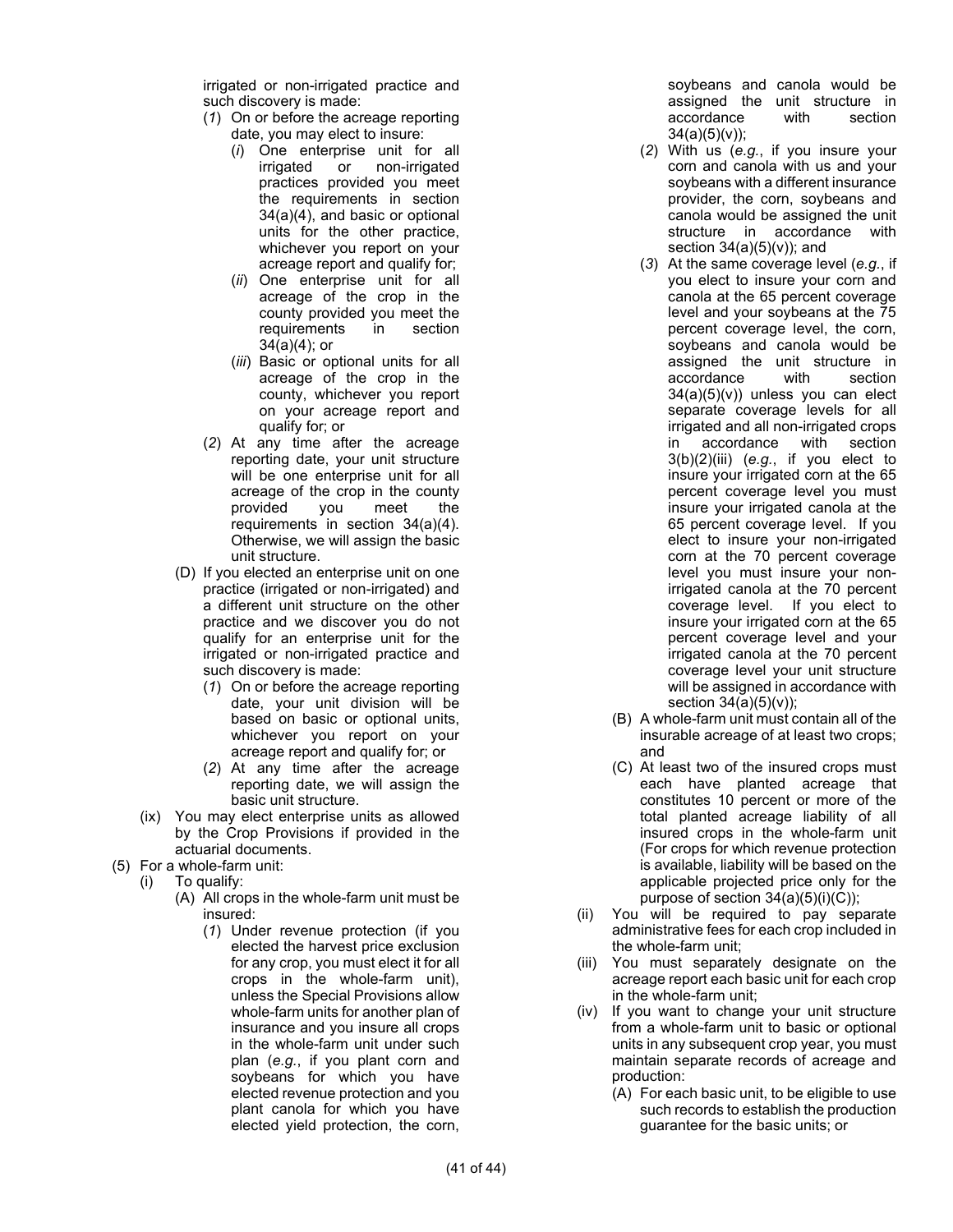- (B) For optional units, to qualify for optional units and to be eligible to use such records to establish the production guarantee for the optional units; and
- (v) If we discover you do not qualify for a wholefarm unit for at least one insured crop because, even though you elected revenue protection for all your crops:
	- (A) You do not meet all of the other requirements in section 34(a)(5)(i), and such discovery is made:
		- (*1*) On or before the acreage reporting date, your unit division for all crops for which you elected a whole-farm unit will be based on basic or optional units, whichever you report on your acreage report and qualify for; or
		- (*2*) At any time after the acreage reporting date, we will assign the basic unit structure for all crops for which you elected a whole-farm unit; or
	- (B) It was not possible to establish a projected price for at least one of your crops, your unit division will be based on the unit structure you report on your acreage report and qualify for only for the crop for which a projected price could not be established, unless the remaining crops in the unit would no longer qualify for a whole-farm unit, in such case your unit division for the remaining crops will be based on the unit structure you report on your acreage report and qualify for.
- (b) Unless limited by the Crop Provisions or Special Provisions, a basic unit as defined in section 1 of the Basic Provisions may be divided into optional units if, for each optional unit, you meet the following:
	- (1) You must plant the crop in a manner that results in a clear and discernible break in the planting pattern at the boundaries of each optional unit;
	- (2) All optional units you select for the crop year are identified on the acreage report for that crop year (Units will be determined when the acreage is reported but may be adjusted or combined to reflect the actual unit structure when adjusting a loss. No further unit division may be made after the acreage reporting date for any reason);
	- (3) You have records, that are acceptable to us, for at least the previous crop year for all optional units that you will report in the current crop year (You may be required to produce the records for all optional units for the previous crop year); and
	- (4) You have records of marketed or stored production from each optional unit maintained in such a manner that permits us to verify the production from each optional unit, or the production from each optional unit is kept separate until loss adjustment is completed by us.
- (c) Each optional unit must meet one or more of the following, unless otherwise specified in the Crop Provisions or allowed by written agreement:
- (1) Optional units may be established if each optional unit is located in a separate section where the boundaries are readily discernible:
	- (i) In the absence of sections, we may consider parcels of land legally identified by other methods of measure, such as Spanish grants, provided the boundaries are readily discernible, if such parcels can be considered as the equivalent of sections for unit purposes in accordance with FCIC procedures; or
	- (ii) In the absence of sections as described in section 34(c)(1) or other methods of measure used to establish section equivalents as described in section 34(c)(1)(i), optional units may be established if each optional unit is located in a separate FSA farm number in accordance with FCIC procedures;
- (2) In addition to, or instead of, establishing optional units by section, section equivalent or FSA farm number, optional units may be based on irrigated and non-irrigated acreage. To qualify as separate irrigated and non-irrigated optional units, the non-irrigated acreage may not continue into the irrigated acreage in the same rows or planting pattern. The irrigated acreage may not extend beyond the point at which the irrigation system can deliver the quantity of water needed to produce the yield on which the guarantee is based, except the corners of a field in which a center-pivot irrigation system is used may be considered as irrigated acreage if the corners of a field in which a center-pivot irrigation system is used do not qualify as a separate non-irrigated optional unit. In this case, production from both practices will be used to determine your approved yield; and
- (3) In addition to, or instead of, establishing optional units by section, section equivalent or FSA farm number, or irrigated and non-irrigated acreage, separate optional units may be established for acreage of the insured crop grown and insured under an organic farming practice. Certified organic, transitional and buffer zone acreages do not individually qualify as separate units. (See section 37 for additional provisions regarding acreage insured under an organic farming practice).
- (d) Optional units are not available for crops insured under a Catastrophic Risk Protection Endorsement.
- (e) If you do not comply fully with the provisions in this section, we will combine all optional units that are not in compliance with these provisions into the basic unit from which they were formed. We will combine the optional units at any time we discover that you have failed to comply with these provisions. If failure to comply with these provisions is determined by us to be inadvertent, and the optional units are combined into a basic unit, that portion of the additional premium paid for the optional units that have been combined will be refunded to you for the units combined.

#### **35. Multiple Benefits**

(a) If you are eligible to receive an indemnity and are also eligible to receive benefits for the same loss under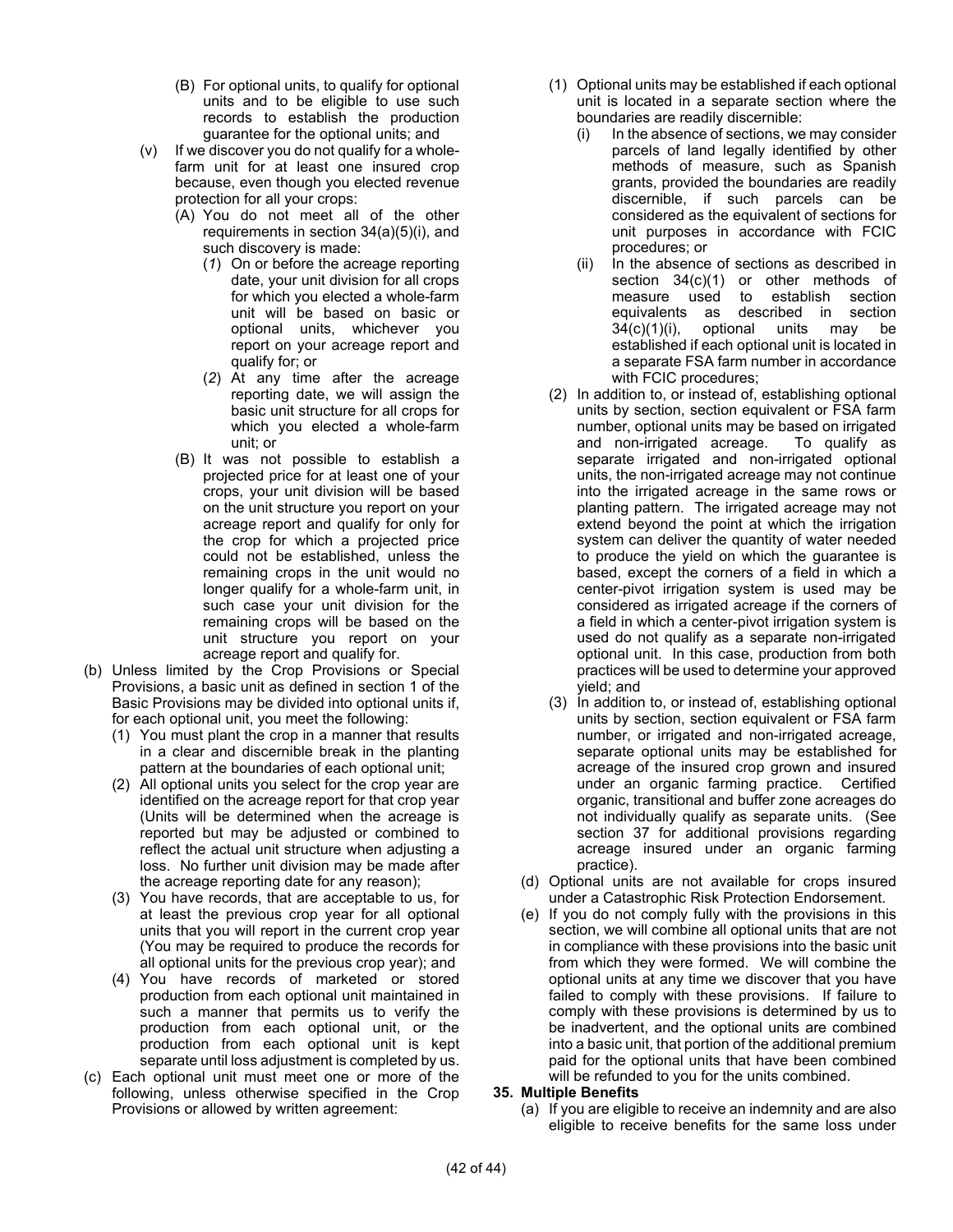any other USDA program, you may receive benefits under both programs, unless specifically limited by the crop insurance contract or by law.

- (b) Any amount received for the same loss from any USDA program, in addition to the crop insurance payment, will not exceed the difference between the crop insurance payment and the actual amount of the loss, unless otherwise provided by law. The amount of the actual loss is the difference between the total value of the insured crop before the loss and the total value of the insured crop after the loss.
	- (1) For crops for which revenue protection is not available:
		- (i) If you have an approved yield, the total value of the crop before the loss is your approved yield times the highest price election for the crop; and
		- (ii) If you have an approved yield, the total value of the crop after the loss is your production to count times the highest price election for the crop; or
		- (iii) If you have an amount of insurance, the total value of the crop before the loss is the highest amount of insurance available for the crop; and
		- (iv) If you have an amount of insurance, the total value of the crop after the loss is your production to count times the price contained in the Crop Provisions for valuing production to count.
	- (2) For crops for which revenue protection is available and:
		- (i) You elect yield protection:
			- (A) The total value of the crop before the loss is your approved yield times the applicable projected price (at the 100 percent price level) for the crop; and
			- (B) The total value of the crop after the loss is your production to count times the applicable projected price (at the 100 percent price level) for the crop; or
		- (ii) You elect revenue protection:
			- (A) The total value of the crop before the loss is your approved yield times the higher of the applicable projected price or harvest price for the crop (If you have elected the harvest price exclusion, the applicable projected price for the crop will be used); and
			- (B) The total value of the crop after the loss is your production to count times the harvest price for the crop.
- (c) FSA or another USDA agency, as applicable, will determine and pay the additional amount due you for any applicable USDA program, after first considering the amount of any crop insurance indemnity.

#### **36. Yield Options**

If provided in the actuarial documents, you may elect the following measures to increase your approved yield: (a) Adjustments to actual yields within a database:

(1) You may exclude and replace one or more actual yields, on an individual actual yield basis, that due to an insurable cause of loss, are less than 60 percent of the applicable transitional yield.

- (i) Each election made in section 36(a)(1) must be made on or before the production reporting date for the insured crop and each such election will remain in effect for succeeding crop years unless canceled by the production reporting date for the succeeding crop year. If you cancel an election, the actual yield will be used in the database. For example, if you elected to substitute yields in your database for the 2020 and 2021 crop year, for any subsequent crop year, you can elect to cancel the substitution for either or both crop years.
- (ii) Each excluded actual yield will be replaced with a yield equal to 60 percent of the applicable transitional yield for the crop year in which the yield is being replaced, unless you qualify as a beginning farmer or rancher, or veteran farmer or rancher, in which case the excluded actual yield will be replaced with a yield equal to 80 percent of the applicable transitional yield for the crop year in which the yield is being replaced. (For example, if you elect to exclude a 2020 crop year actual yield, the transitional yield in effect for the 2020 crop year in the county will be used. If you also elect to exclude a 2021 crop year actual yield, the transitional yield in effect for the 2021 crop year in the county will be used). The replacement yields will be used in the same manner as actual yields for the purpose of calculating the approved yield.
- (iii) Once you have elected to exclude an actual yield from the database, the replacement yield will remain in effect until such time as that crop year is no longer included in the database unless this election is canceled in accordance with section 36(a)(1)(i).
- (iv) Although your approved yield will be used to determine your amount of premium owed, the premium rate will be increased to cover the additional risk associated with the substitution of higher yields.
- (2) You may exclude any actual yield for any crop year when FCIC determines for a county, or its contiguous counties, the per planted acre yield was at least 50 percent below the simple average of the per planted acre yield for the crop in the county for the previous 10 consecutive crop years.
- (3) You may replace actual yields determined using your post-quality production amounts with actual yields determined using your pre-quality production amounts for previous crop years on an individual actual yield basis.
	- (i) Each election made in section 36(a)(3) must be made on or before the sales closing date for the insured crop and will remain in effect, unless canceled by the sales closing date for the succeeding crop year.
	- (ii) In order to replace post-quality actual yields for previous crop years, you must have filed